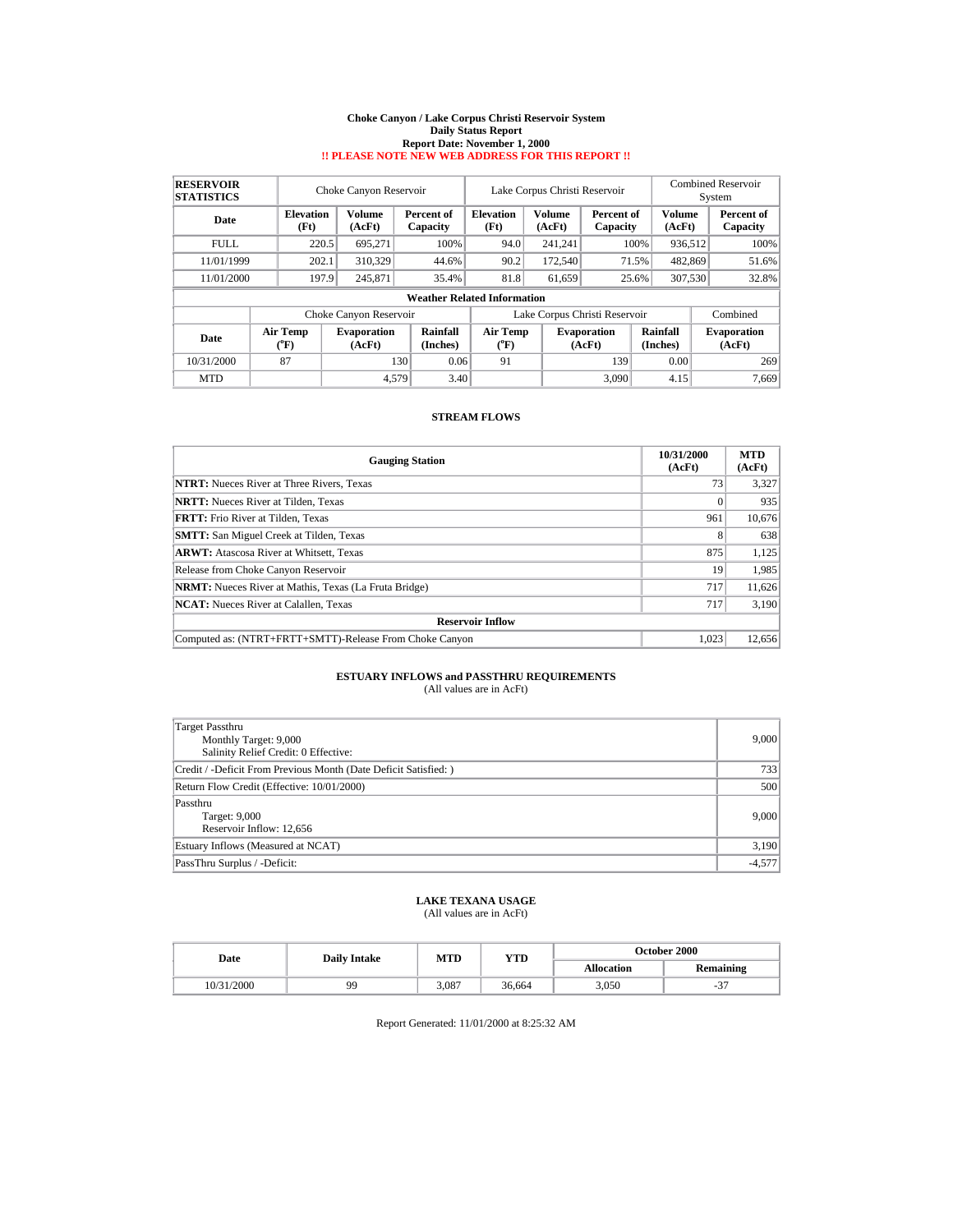#### **Choke Canyon / Lake Corpus Christi Reservoir System Daily Status Report Report Date: November 2, 2000 !! PLEASE NOTE NEW WEB ADDRESS FOR THIS REPORT !!**

| <b>RESERVOIR</b><br><b>STATISTICS</b> |                                       | Choke Canyon Reservoir<br>Lake Corpus Christi Reservoir |                        |                                       |                               |                  |                              |                      |                  | <b>Combined Reservoir</b><br>System |                              |  |       |
|---------------------------------------|---------------------------------------|---------------------------------------------------------|------------------------|---------------------------------------|-------------------------------|------------------|------------------------------|----------------------|------------------|-------------------------------------|------------------------------|--|-------|
| Date                                  | <b>Elevation</b><br>(Ft)              | Volume<br>(AcFt)                                        | Percent of<br>Capacity | <b>Elevation</b><br>(Ft)              |                               | Volume<br>(AcFt) | Percent of<br>Capacity       |                      | Volume<br>(AcFt) |                                     | Percent of<br>Capacity       |  |       |
| FULL.                                 | 220.5                                 | 695.271                                                 | 100%                   | 94.0                                  |                               | 241.241          |                              | 100%                 | 936.512          |                                     | 100%                         |  |       |
| 11/02/1999                            | 202.1                                 | 310,006                                                 | 44.6%                  | 90.2                                  |                               | 173.216          |                              | 71.8%                | 483.222          |                                     | 51.6%                        |  |       |
| 11/02/2000                            | 197.9                                 | 246.289                                                 | 35.4%                  | 81.8                                  |                               | 61.150           | 25.3%                        |                      |                  |                                     | 307.439                      |  | 32.8% |
|                                       |                                       |                                                         |                        | <b>Weather Related Information</b>    |                               |                  |                              |                      |                  |                                     |                              |  |       |
|                                       |                                       | Choke Canyon Reservoir                                  |                        |                                       | Lake Corpus Christi Reservoir |                  |                              |                      | Combined         |                                     |                              |  |       |
| Date                                  | <b>Air Temp</b><br>$({}^o\mathrm{F})$ | <b>Evaporation</b><br>(AcFt)                            | Rainfall<br>(Inches)   | <b>Air Temp</b><br>$({}^o\mathrm{F})$ |                               |                  | <b>Evaporation</b><br>(AcFt) | Rainfall<br>(Inches) |                  |                                     | <b>Evaporation</b><br>(AcFt) |  |       |
| 11/01/2000                            | 83                                    |                                                         | 49<br>0.00             | 87                                    |                               |                  | 89                           |                      | 0.15             |                                     | 138                          |  |       |
| <b>MTD</b>                            |                                       |                                                         | 49<br>0.00             |                                       |                               |                  | 89                           |                      | 0.15             |                                     | 138                          |  |       |

### **STREAM FLOWS**

| <b>Gauging Station</b>                                       | 11/01/2000<br>(AcFt) | <b>MTD</b><br>(AcFt) |
|--------------------------------------------------------------|----------------------|----------------------|
| <b>NTRT:</b> Nueces River at Three Rivers, Texas             | 71                   |                      |
| <b>NRTT:</b> Nueces River at Tilden, Texas                   |                      | 0                    |
| <b>FRTT:</b> Frio River at Tilden, Texas                     | 468                  | 468                  |
| <b>SMTT:</b> San Miguel Creek at Tilden, Texas               |                      |                      |
| <b>ARWT:</b> Atascosa River at Whitsett, Texas               |                      |                      |
| Release from Choke Canyon Reservoir                          | 66                   | 66                   |
| <b>NRMT:</b> Nueces River at Mathis, Texas (La Fruta Bridge) | 975                  | 975                  |
| <b>NCAT:</b> Nueces River at Calallen, Texas                 | 762                  | 762                  |
| <b>Reservoir Inflow</b>                                      |                      |                      |
| Computed as: (NTRT+FRTT+SMTT)-Release From Choke Canyon      | 475                  | 475                  |

# **ESTUARY INFLOWS and PASSTHRU REQUIREMENTS**<br>(All values are in AcFt)

| Target Passthru<br>Monthly Target: 4,000<br>Salinity Relief Credit: 0 Effective: | 4.000    |
|----------------------------------------------------------------------------------|----------|
| Credit / -Deficit From Previous Month (Date Deficit Satisfied:)                  | $-4,577$ |
| Return Flow Credit (Effective: )                                                 | 0        |
| Passthru<br>Target: 4,000<br>Reservoir Inflow: 475                               | 475      |
| Estuary Inflows (Measured at NCAT)                                               | 762      |
| PassThru Surplus / -Deficit:                                                     | $-4.290$ |

## **LAKE TEXANA USAGE**

(All values are in AcFt)

| Date      | <b>Daily Intake</b> | <b>MTD</b> | YTD    | <b>November 2000</b> |                  |  |  |  |
|-----------|---------------------|------------|--------|----------------------|------------------|--|--|--|
|           |                     |            |        | <b>Allocation</b>    | <b>Remaining</b> |  |  |  |
| 1/01/2000 | 99                  | 99         | 36.763 | 3,050                | 2.051<br>2.731   |  |  |  |

Report Generated: 11/02/2000 at 11:18:58 PM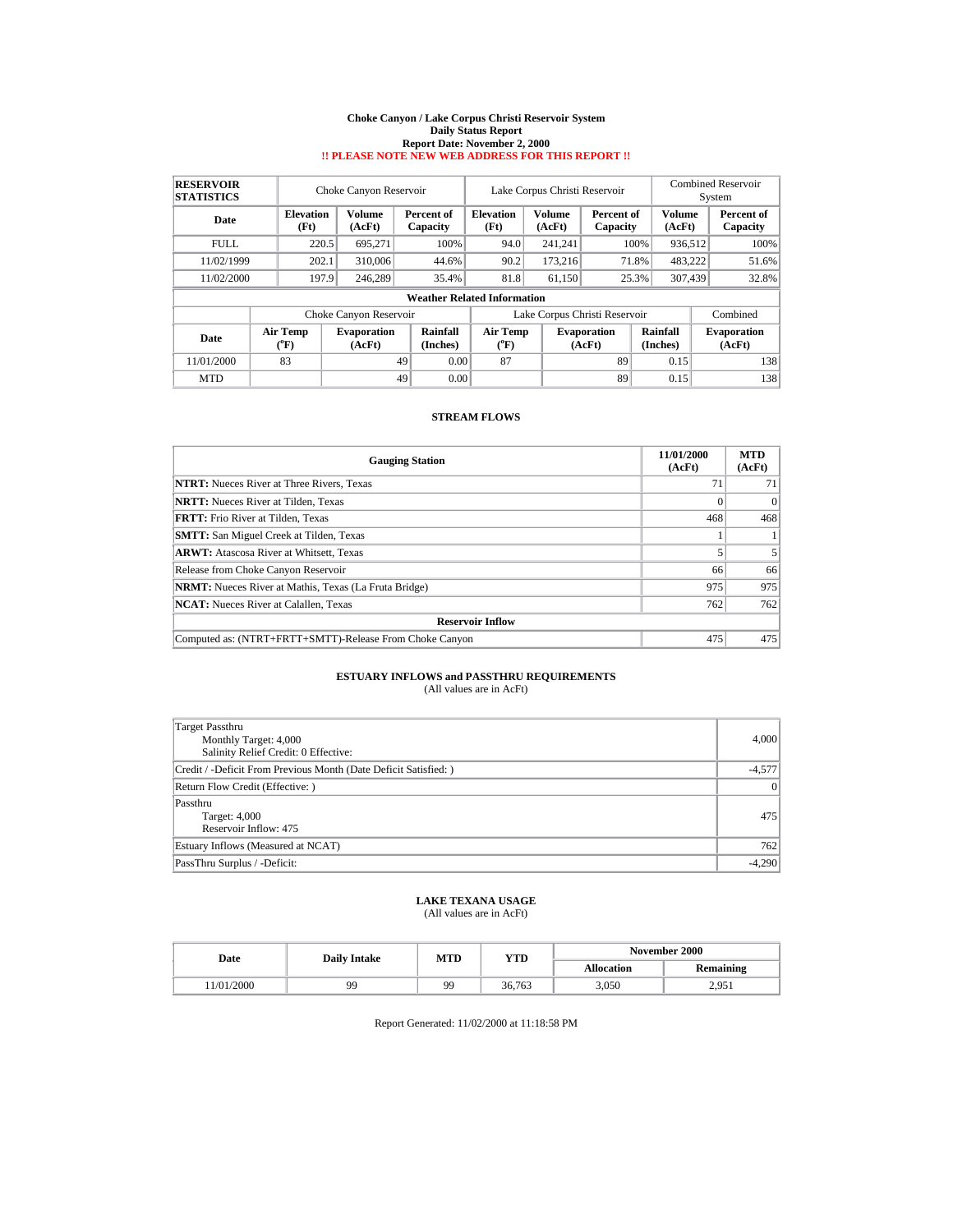#### **Choke Canyon / Lake Corpus Christi Reservoir System Daily Status Report Report Date: November 3, 2000 !! PLEASE NOTE NEW WEB ADDRESS FOR THIS REPORT !!**

| <b>RESERVOIR</b><br><b>STATISTICS</b> | Choke Canyon Reservoir<br>Lake Corpus Christi Reservoir |                          |                              |                                    |                          |                  |                               |                      | Combined Reservoir<br>System |                         |                              |
|---------------------------------------|---------------------------------------------------------|--------------------------|------------------------------|------------------------------------|--------------------------|------------------|-------------------------------|----------------------|------------------------------|-------------------------|------------------------------|
| Date                                  |                                                         | <b>Elevation</b><br>(Ft) | <b>Volume</b><br>(AcFt)      | Percent of<br>Capacity             | <b>Elevation</b><br>(Ft) | Volume<br>(AcFt) | Percent of<br>Capacity        |                      |                              | <b>Volume</b><br>(AcFt) | Percent of<br>Capacity       |
| FULL.                                 |                                                         | 220.5                    | 695.271                      | 100%                               | 94.0                     | 241.241          |                               | 100%                 | 936.512                      |                         | 100%                         |
| 11/03/1999                            |                                                         | 202.1                    | 309,199                      | 44.5%                              | 90.2                     | 172,033          |                               | 71.3%                | 481,232                      |                         | 51.4%                        |
| 11/03/2000                            |                                                         | 197.9                    | 246.289                      | 35.4%                              | 81.7                     | 60.812           | 25.2%                         |                      | 307,101                      |                         | 32.8%                        |
|                                       |                                                         |                          |                              | <b>Weather Related Information</b> |                          |                  |                               |                      |                              |                         |                              |
|                                       |                                                         |                          | Choke Canyon Reservoir       |                                    |                          |                  | Lake Corpus Christi Reservoir |                      |                              |                         | Combined                     |
| Date                                  |                                                         | <b>Air Temp</b><br>(°F)  | <b>Evaporation</b><br>(AcFt) | Rainfall<br>(Inches)               | <b>Air Temp</b><br>("F)  |                  | <b>Evaporation</b><br>(AcFt)  | Rainfall<br>(Inches) |                              |                         | <b>Evaporation</b><br>(AcFt) |
| 11/02/2000                            |                                                         | 87                       |                              | 0.00<br>122                        | 89                       |                  | 103                           |                      | 0.18                         |                         | 225                          |
| <b>MTD</b>                            |                                                         |                          | 171                          | 0.00                               |                          |                  | 192                           |                      | 0.33                         |                         | 363                          |

### **STREAM FLOWS**

| <b>Gauging Station</b>                                       | 11/02/2000<br>(AcFt) | <b>MTD</b><br>(AcFt) |
|--------------------------------------------------------------|----------------------|----------------------|
| <b>NTRT:</b> Nueces River at Three Rivers, Texas             | 7 <sup>1</sup>       | 143                  |
| <b>NRTT:</b> Nueces River at Tilden, Texas                   | 69                   | 69                   |
| <b>FRTT:</b> Frio River at Tilden. Texas                     | 131                  | 599                  |
| <b>SMTT:</b> San Miguel Creek at Tilden, Texas               |                      |                      |
| <b>ARWT:</b> Atascosa River at Whitsett, Texas               |                      | 9                    |
| Release from Choke Canyon Reservoir                          | 66                   | 131                  |
| <b>NRMT:</b> Nueces River at Mathis, Texas (La Fruta Bridge) | 973                  | 1.947                |
| <b>NCAT:</b> Nueces River at Calallen, Texas                 | 820                  | 1,582                |
| <b>Reservoir Inflow</b>                                      |                      |                      |
| Computed as: (NTRT+FRTT+SMTT)-Release From Choke Canyon      | 137                  | 612                  |

# **ESTUARY INFLOWS and PASSTHRU REQUIREMENTS**<br>(All values are in AcFt)

| Target Passthru<br>Monthly Target: 4,000<br>Salinity Relief Credit: 0 Effective: | 4.000    |
|----------------------------------------------------------------------------------|----------|
| Credit / -Deficit From Previous Month (Date Deficit Satisfied:)                  | $-4,577$ |
| Return Flow Credit (Effective: )                                                 | 0        |
| Passthru<br>Target: 4,000<br>Reservoir Inflow: 612                               | 612      |
| Estuary Inflows (Measured at NCAT)                                               | 1,582    |
| PassThru Surplus / -Deficit:                                                     | $-3,607$ |

## **LAKE TEXANA USAGE**

(All values are in AcFt)

| Date      | <b>Daily Intake</b> | <b>MTD</b> | YTD    | <b>November 2000</b> |                  |  |  |
|-----------|---------------------|------------|--------|----------------------|------------------|--|--|
|           |                     |            |        | <b>Allocation</b>    | <b>Remaining</b> |  |  |
| 1/02/2000 | 99                  | 198        | 36.862 | 3,050                | າວເາ<br>2.OJZ    |  |  |

Report Generated: 11/03/2000 at 7:39:11 AM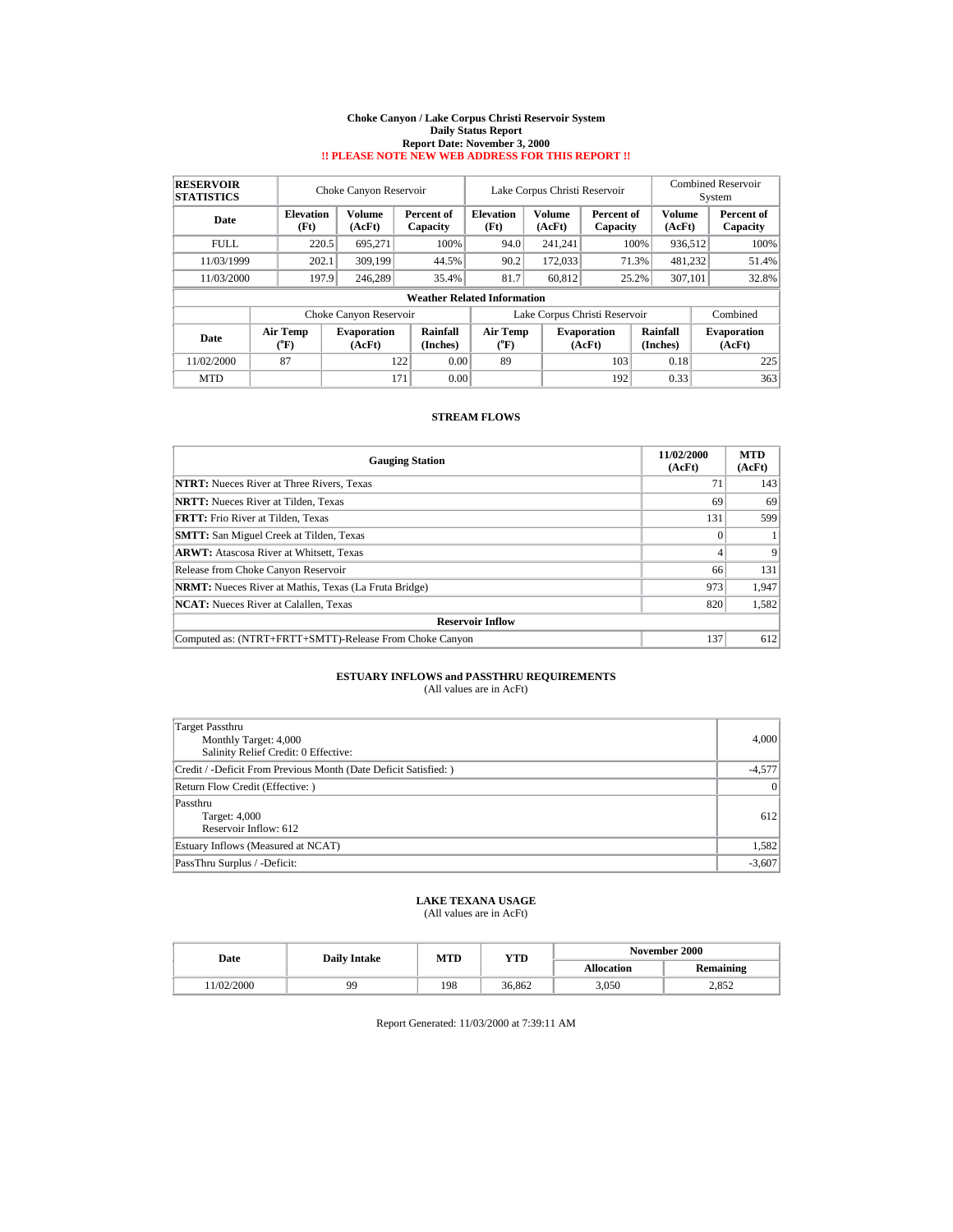#### **Choke Canyon / Lake Corpus Christi Reservoir System Daily Status Report Report Date: November 4, 2000 !! PLEASE NOTE NEW WEB ADDRESS FOR THIS REPORT !!**

## **RESERVOIR STATISTICS**

|             | Choke Canyon Reservoir             |                  |                              |                      | Lake Corpus Christi Reservoir |                         |  |                               | <b>Combined Reservoir System</b> |                              |
|-------------|------------------------------------|------------------|------------------------------|----------------------|-------------------------------|-------------------------|--|-------------------------------|----------------------------------|------------------------------|
| Date        | <b>Elevation</b><br>(Ft)           | Volume<br>(AcFt) | Percent of<br>Capacity       | Elevation<br>(Ft)    |                               | <b>Volume</b><br>(AcFt) |  | Percent of<br>Capacity        | Volume<br>(AcFt)                 | Percent of<br>Capacity       |
| <b>FULL</b> | 220.5                              | 695.271          |                              | 100%                 | 94.0                          | 241.241                 |  | 100%                          | 936,512                          | 100%                         |
| 11/04/1999  | 202.0                              | 308,555          |                              | 44.4%                | 90.1                          | 171.526                 |  | 71.1%                         | 480,081                          | 51.3%                        |
| 11/04/2000  | 198.0                              | 247.545          |                              | 35.6%                | 81.6                          | 59,806                  |  | 24.8%                         | 307.351                          | 32.8%                        |
|             | <b>Weather Related Information</b> |                  |                              |                      |                               |                         |  |                               |                                  |                              |
|             |                                    |                  | Choke Canyon Reservoir       |                      |                               |                         |  | Lake Corpus Christi Reservoir |                                  | Combined                     |
| Date        | <b>Air Temp</b><br>(°F)            |                  | <b>Evaporation</b><br>(AcFt) | Rainfall<br>(Inches) |                               | Air Temp<br>(°F)        |  | <b>Evaporation</b><br>(AcFt)  | Rainfall<br>(Inches)             | <b>Evaporation</b><br>(AcFt) |
| 11/03/2000  | 85                                 |                  | 65                           | 2.60                 |                               | 86                      |  | Pan overflow                  | 1.15                             | 64                           |
| <b>MTD</b>  |                                    |                  | 236                          | 2.60                 |                               |                         |  | 191                           | 1.48                             | 427                          |

### **STREAM FLOWS**

| <b>Gauging Station</b>                                       | 11/03/2000<br>(AcFt) | <b>MTD</b><br>(AcFt) |  |  |  |
|--------------------------------------------------------------|----------------------|----------------------|--|--|--|
| <b>NTRT:</b> Nueces River at Three Rivers, Texas             | 71                   | 214                  |  |  |  |
| <b>NRTT:</b> Nueces River at Tilden, Texas                   | 69                   | 139                  |  |  |  |
| <b>FRTT:</b> Frio River at Tilden, Texas                     | 131                  | 730                  |  |  |  |
| <b>SMTT:</b> San Miguel Creek at Tilden, Texas               |                      |                      |  |  |  |
| <b>ARWT:</b> Atascosa River at Whitsett, Texas               | 4                    | 12                   |  |  |  |
| Release from Choke Canyon Reservoir                          | 66                   | 197                  |  |  |  |
| <b>NRMT:</b> Nueces River at Mathis, Texas (La Fruta Bridge) | 973                  | 2.920                |  |  |  |
| <b>NCAT:</b> Nueces River at Calallen, Texas                 | 820                  | 2,402                |  |  |  |
| <b>Reservoir Inflow</b>                                      |                      |                      |  |  |  |
| Computed as: (NTRT+FRTT+SMTT)-Release From Choke Canyon      | 137                  | 749                  |  |  |  |

# **ESTUARY INFLOWS and PASSTHRU REQUIREMENTS**<br>(All values are in AcFt)

| Target Passthru<br>Monthly Target: 4,000<br>Salinity Relief Credit: 0 Effective: | 4,000    |
|----------------------------------------------------------------------------------|----------|
| Credit / -Deficit From Previous Month (Date Deficit Satisfied:)                  | $-4,577$ |
| Return Flow Credit (Effective: )                                                 | 0        |
| Passthru<br>Target: 4,000<br>Reservoir Inflow: 749                               | 749      |
| Estuary Inflows (Measured at NCAT)                                               | 2,402    |
| PassThru Surplus / -Deficit:                                                     | $-2,924$ |

### **LAKE TEXANA USAGE** (All values are in AcFt)

| Date       | <b>Daily Intake</b> | MTD | YTD    | November 2000     |                  |  |
|------------|---------------------|-----|--------|-------------------|------------------|--|
|            |                     |     |        | <b>Allocation</b> | <b>Remaining</b> |  |
| 11/03/2000 | 99                  | 297 | 36.961 | 3,050             | 2.753            |  |

Report Generated: 11/04/2000 at 8:00:36 AM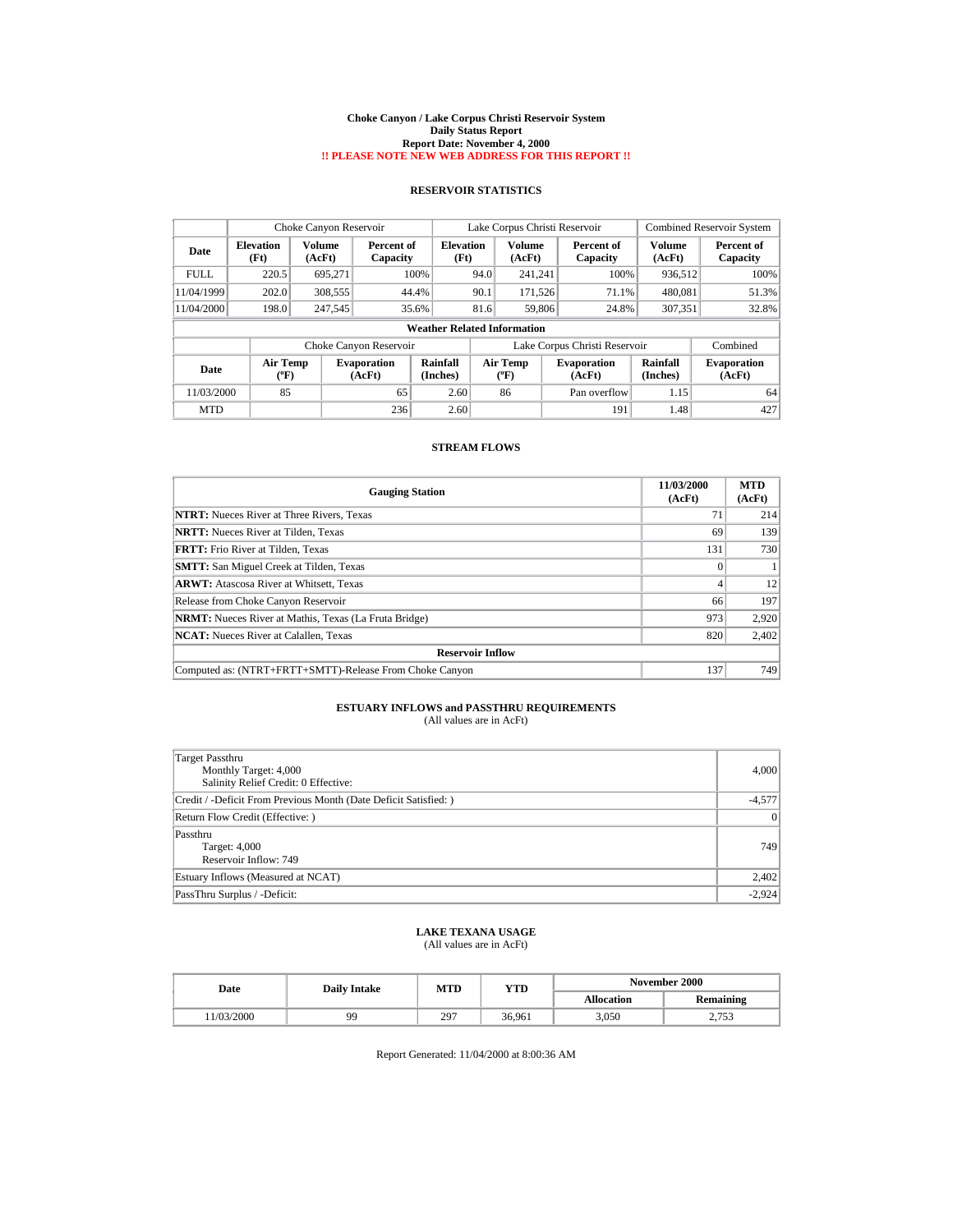#### **Choke Canyon / Lake Corpus Christi Reservoir System Daily Status Report Report Date: November 5, 2000 !! PLEASE NOTE NEW WEB ADDRESS FOR THIS REPORT !!**

## **RESERVOIR STATISTICS**

|             | Choke Canyon Reservoir             |                  |                              |                      | Lake Corpus Christi Reservoir |                                |  |                               |                      | <b>Combined Reservoir System</b> |
|-------------|------------------------------------|------------------|------------------------------|----------------------|-------------------------------|--------------------------------|--|-------------------------------|----------------------|----------------------------------|
| Date        | <b>Elevation</b><br>(Ft)           | Volume<br>(AcFt) | Percent of<br>Capacity       | Elevation<br>(Ft)    |                               | Volume<br>(AcFt)               |  | Percent of<br>Capacity        | Volume<br>(AcFt)     | Percent of<br>Capacity           |
| <b>FULL</b> | 220.5                              | 695.271          |                              | 100%                 | 94.0                          | 241.241                        |  | 100%                          | 936,512              | 100%                             |
| 11/05/1999  | 202.0                              | 308,072          |                              | 44.3%                | 90.1                          | 171.189                        |  | 71.0%                         | 479.261              | 51.2%                            |
| 11/05/2000  | 198.0                              | 247.965          |                              | 35.7%                | 81.5                          | 59.141                         |  | 24.5%                         | 307,106              | 32.8%                            |
|             | <b>Weather Related Information</b> |                  |                              |                      |                               |                                |  |                               |                      |                                  |
|             |                                    |                  | Choke Canyon Reservoir       |                      |                               |                                |  | Lake Corpus Christi Reservoir |                      | Combined                         |
| Date        | <b>Air Temp</b><br>(°F)            |                  | <b>Evaporation</b><br>(AcFt) | Rainfall<br>(Inches) |                               | Air Temp<br>$({}^o\mathrm{F})$ |  | <b>Evaporation</b><br>(AcFt)  | Rainfall<br>(Inches) | <b>Evaporation</b><br>(AcFt)     |
| 11/04/2000  | 75                                 |                  | 82                           | 0.00                 |                               | 80                             |  | 275                           | 0.63                 | 357                              |
| <b>MTD</b>  |                                    |                  | 318                          | 2.60                 |                               |                                |  | 466                           | 2.11                 | 784                              |

### **STREAM FLOWS**

| <b>Gauging Station</b>                                       | 11/04/2000<br>(AcFt) | <b>MTD</b><br>(AcFt) |  |  |  |
|--------------------------------------------------------------|----------------------|----------------------|--|--|--|
| <b>NTRT:</b> Nueces River at Three Rivers, Texas             | 939                  | 1,153                |  |  |  |
| <b>NRTT:</b> Nueces River at Tilden, Texas                   | 794                  | 933                  |  |  |  |
| <b>FRTT:</b> Frio River at Tilden, Texas                     | 117                  | 848                  |  |  |  |
| <b>SMTT:</b> San Miguel Creek at Tilden, Texas               |                      |                      |  |  |  |
| <b>ARWT:</b> Atascosa River at Whitsett, Texas               | 6                    | 18                   |  |  |  |
| Release from Choke Canyon Reservoir                          | 66                   | 262                  |  |  |  |
| <b>NRMT:</b> Nueces River at Mathis, Texas (La Fruta Bridge) | 983                  | 3,903                |  |  |  |
| <b>NCAT:</b> Nueces River at Calallen, Texas                 | 1,129                | 3,531                |  |  |  |
| <b>Reservoir Inflow</b>                                      |                      |                      |  |  |  |
| Computed as: (NTRT+FRTT+SMTT)-Release From Choke Canyon      | 997                  | 1,746                |  |  |  |

# **ESTUARY INFLOWS and PASSTHRU REQUIREMENTS**<br>(All values are in AcFt)

| Target Passthru<br>Monthly Target: 4,000<br>Salinity Relief Credit: 0 Effective: | 4,000    |
|----------------------------------------------------------------------------------|----------|
| Credit / -Deficit From Previous Month (Date Deficit Satisfied:)                  | $-4,577$ |
| Return Flow Credit (Effective: )                                                 | 0        |
| Passthru<br>Target: 4,000<br>Reservoir Inflow: 1,746                             | 1,746    |
| Estuary Inflows (Measured at NCAT)                                               | 3,531    |
| PassThru Surplus / -Deficit:                                                     | $-2,792$ |

### **LAKE TEXANA USAGE** (All values are in AcFt)

| Date       | <b>Daily Intake</b> | MTD | YTD    | November 2000     |                  |  |
|------------|---------------------|-----|--------|-------------------|------------------|--|
|            |                     |     |        | <b>Allocation</b> | <b>Remaining</b> |  |
| 11/04/2000 | 99                  | 396 | 37,060 | 3,050             | 2.654            |  |

Report Generated: 11/05/2000 at 7:54:23 AM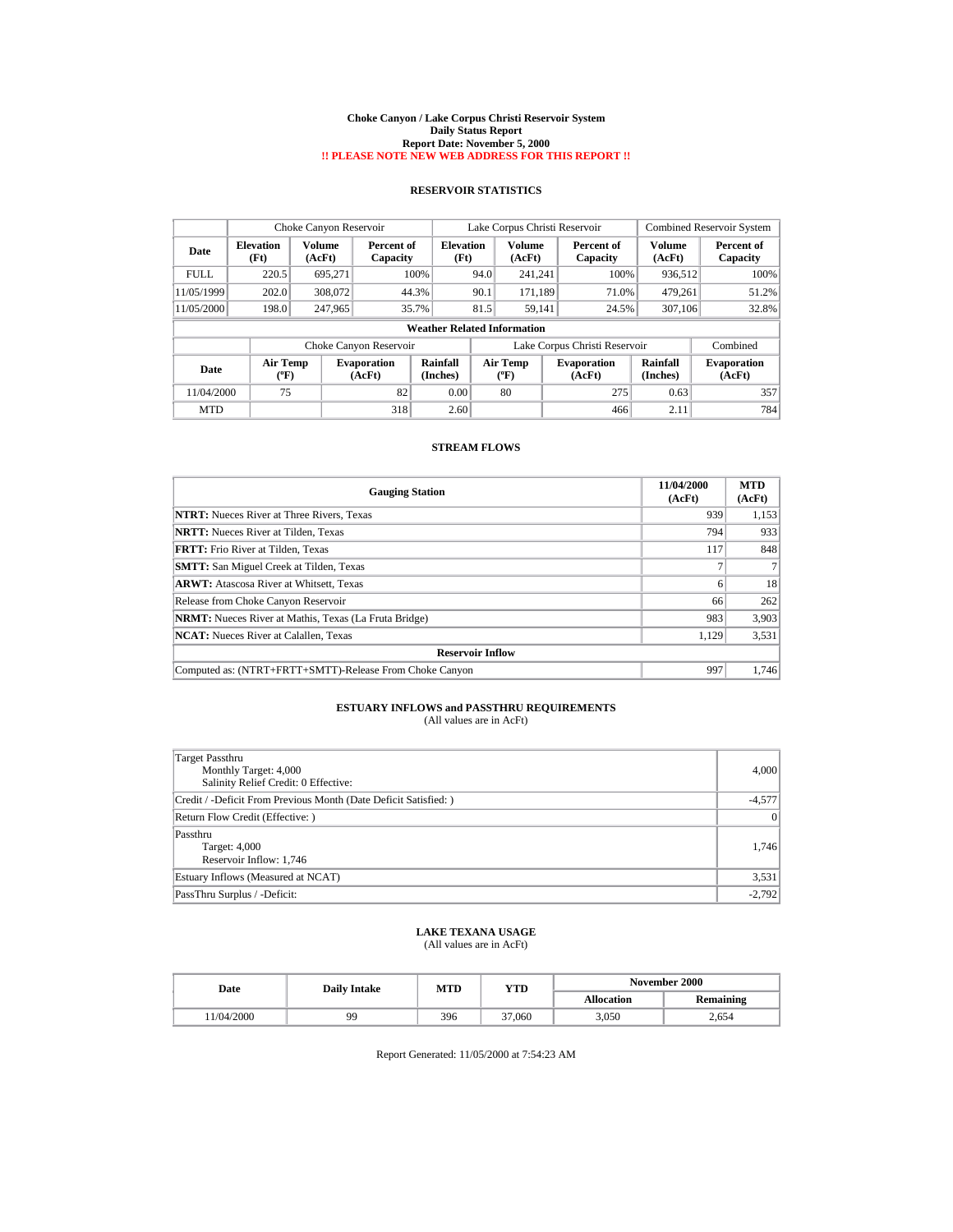#### **Choke Canyon / Lake Corpus Christi Reservoir System Daily Status Report Report Date: November 6, 2000 !! PLEASE NOTE NEW WEB ADDRESS FOR THIS REPORT !!**

## **RESERVOIR STATISTICS**

|             | Choke Canyon Reservoir   |                  |                              |                                    | Lake Corpus Christi Reservoir |                         |  |                               | <b>Combined Reservoir System</b> |                              |
|-------------|--------------------------|------------------|------------------------------|------------------------------------|-------------------------------|-------------------------|--|-------------------------------|----------------------------------|------------------------------|
| Date        | <b>Elevation</b><br>(Ft) | Volume<br>(AcFt) | Percent of<br>Capacity       | <b>Elevation</b><br>(Ft)           |                               | Volume<br>(AcFt)        |  | Percent of<br>Capacity        | Volume<br>(AcFt)                 | Percent of<br>Capacity       |
| <b>FULL</b> | 220.5                    | 695.271          | 100%                         |                                    | 94.0                          | 241.241                 |  | 100%                          | 936,512                          | 100%                         |
| 11/06/1999  | 202.0                    | 308,072          | 44.3%                        |                                    | 90.1                          | 171,020                 |  | 70.9%                         | 479.092                          | 51.2%                        |
| 11/06/2000  | 198.1                    | 249,508          | 35.9%                        |                                    | 81.5                          | 58.728                  |  | 24.3%                         | 308.236                          | 32.9%                        |
|             |                          |                  |                              | <b>Weather Related Information</b> |                               |                         |  |                               |                                  |                              |
|             |                          |                  | Choke Canyon Reservoir       |                                    |                               |                         |  | Lake Corpus Christi Reservoir |                                  | Combined                     |
| Date        | <b>Air Temp</b><br>(°F)  |                  | <b>Evaporation</b><br>(AcFt) | Rainfall<br>(Inches)               |                               | <b>Air Temp</b><br>(°F) |  | <b>Evaporation</b><br>(AcFt)  | Rainfall<br>(Inches)             | <b>Evaporation</b><br>(AcFt) |
| 11/05/2000  | 80                       |                  | 213                          | 1.30                               |                               | 83                      |  | Pan overflow                  | 2.20                             | 212                          |
| <b>MTD</b>  |                          |                  | 531                          | 3.90                               |                               |                         |  | 465                           | 4.31                             | 996                          |

### **STREAM FLOWS**

| <b>Gauging Station</b>                                       | 11/05/2000<br>(AcFt) | <b>MTD</b><br>(AcFt) |  |  |  |
|--------------------------------------------------------------|----------------------|----------------------|--|--|--|
| <b>NTRT:</b> Nueces River at Three Rivers, Texas             | 991                  | 2,144                |  |  |  |
| <b>NRTT:</b> Nueces River at Tilden, Texas                   | 431                  | 1,364                |  |  |  |
| <b>FRTT:</b> Frio River at Tilden, Texas                     | 69                   | 917                  |  |  |  |
| <b>SMTT:</b> San Miguel Creek at Tilden, Texas               | 294                  | 301                  |  |  |  |
| <b>ARWT:</b> Atascosa River at Whitsett, Texas               | 218                  | 236                  |  |  |  |
| Release from Choke Canyon Reservoir                          | 66                   | 328                  |  |  |  |
| <b>NRMT:</b> Nueces River at Mathis, Texas (La Fruta Bridge) | 979                  | 4,881                |  |  |  |
| <b>NCAT:</b> Nueces River at Calallen, Texas                 | 965                  | 4,496                |  |  |  |
| <b>Reservoir Inflow</b>                                      |                      |                      |  |  |  |
| Computed as: (NTRT+FRTT+SMTT)-Release From Choke Canyon      | 1.288                | 3,034                |  |  |  |

# **ESTUARY INFLOWS and PASSTHRU REQUIREMENTS**<br>(All values are in AcFt)

| Target Passthru<br>Monthly Target: 4,000<br>Salinity Relief Credit: 0 Effective: | 4,000    |
|----------------------------------------------------------------------------------|----------|
| Credit / -Deficit From Previous Month (Date Deficit Satisfied:)                  | $-4,577$ |
| Return Flow Credit (Effective: )                                                 | 0        |
| Passthru<br>Target: 4,000<br>Reservoir Inflow: 3,034                             | 3,034    |
| Estuary Inflows (Measured at NCAT)                                               | 4,496    |
| PassThru Surplus / -Deficit:                                                     | $-3,115$ |

### **LAKE TEXANA USAGE** (All values are in AcFt)

| Date       | <b>Daily Intake</b> | MTD | YTD    | November 2000     |                  |  |
|------------|---------------------|-----|--------|-------------------|------------------|--|
|            |                     |     |        | <b>Allocation</b> | <b>Remaining</b> |  |
| 11/05/2000 | 99                  | 495 | 37.159 | 3,050             | 2.555            |  |

Report Generated: 11/06/2000 at 7:45:07 AM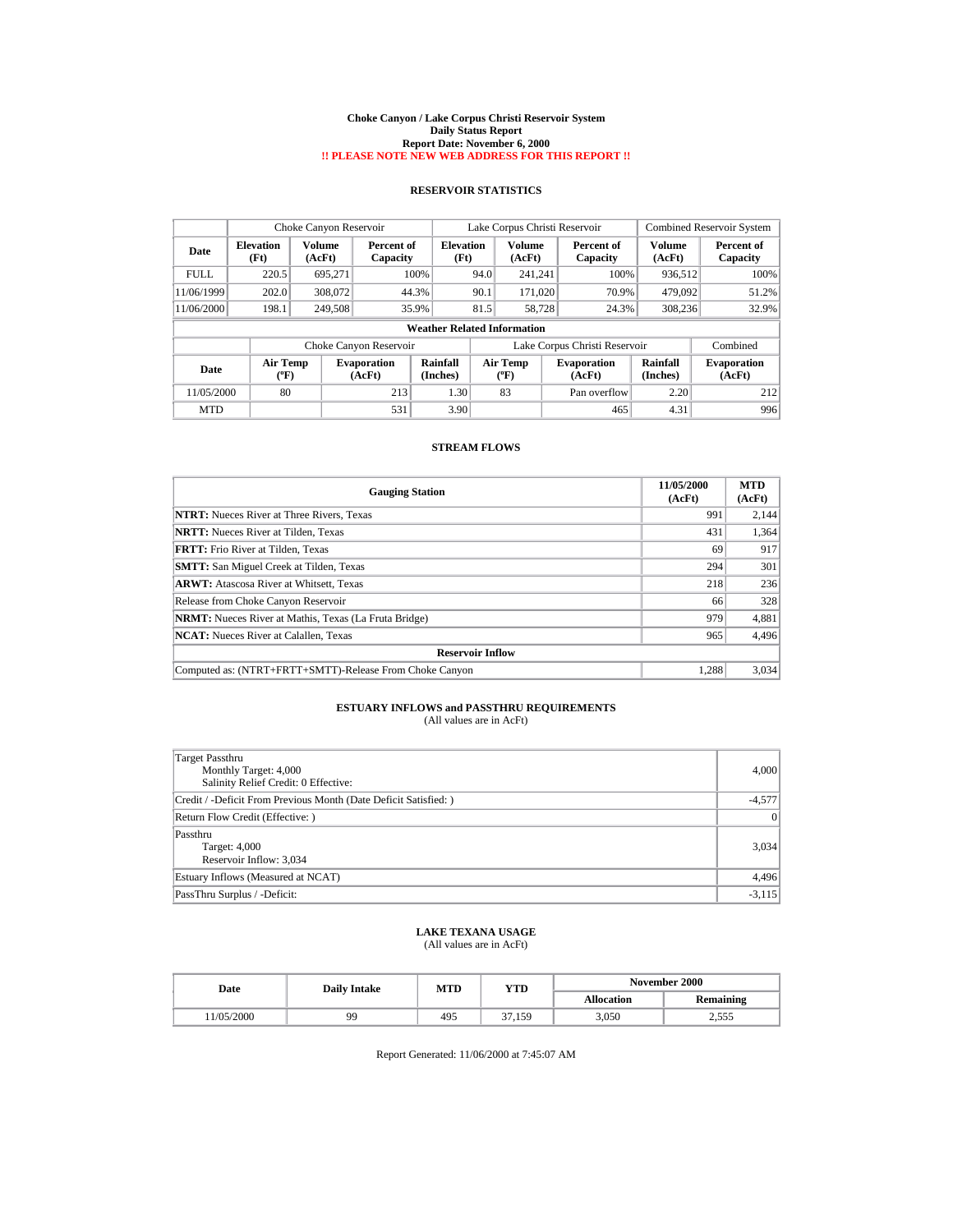#### **Choke Canyon / Lake Corpus Christi Reservoir System Daily Status Report Report Date: November 7, 2000 !! PLEASE NOTE NEW WEB ADDRESS FOR THIS REPORT !!**

## **RESERVOIR STATISTICS**

|             | Choke Canyon Reservoir   |                  |                              |                                    | Lake Corpus Christi Reservoir |                                |  |                               | <b>Combined Reservoir System</b> |                              |
|-------------|--------------------------|------------------|------------------------------|------------------------------------|-------------------------------|--------------------------------|--|-------------------------------|----------------------------------|------------------------------|
| Date        | <b>Elevation</b><br>(Ft) | Volume<br>(AcFt) | Percent of<br>Capacity       | Elevation<br>(Ft)                  |                               | Volume<br>(AcFt)               |  | Percent of<br>Capacity        | Volume<br>(AcFt)                 | Percent of<br>Capacity       |
| <b>FULL</b> | 220.5                    | 695.271          |                              | 100%                               | 94.0                          | 241.241                        |  | 100%                          | 936,512                          | 100%                         |
| 11/07/1999  | 202.0                    | 307.751          | 44.3%                        |                                    | 90.1                          | 170.684                        |  | 70.8%                         | 478.435                          | 51.1%                        |
| 11/07/2000  | 198.1                    | 249.227          | 35.8%                        |                                    | 82.0                          | 62.598                         |  | 25.9%                         | 311.825                          | 33.3%                        |
|             |                          |                  |                              | <b>Weather Related Information</b> |                               |                                |  |                               |                                  |                              |
|             |                          |                  | Choke Canyon Reservoir       |                                    |                               |                                |  | Lake Corpus Christi Reservoir |                                  | Combined                     |
| Date        | <b>Air Temp</b><br>(°F)  |                  | <b>Evaporation</b><br>(AcFt) | Rainfall<br>(Inches)               |                               | Air Temp<br>$({}^o\mathrm{F})$ |  | <b>Evaporation</b><br>(AcFt)  | Rainfall<br>(Inches)             | <b>Evaporation</b><br>(AcFt) |
| 11/06/2000  | 78                       |                  | 106                          | 0.0                                |                               | 81                             |  | 85                            | 0.0                              | 191                          |
| <b>MTD</b>  |                          |                  | 637                          | 3.90                               |                               |                                |  | 550                           | 4.31                             | 1,187                        |

### **STREAM FLOWS**

| <b>Gauging Station</b>                                       | 11/06/2000<br>(AcFt) | <b>MTD</b><br>(AcFt) |  |  |  |
|--------------------------------------------------------------|----------------------|----------------------|--|--|--|
| <b>NTRT:</b> Nueces River at Three Rivers, Texas             | 1,538                | 3,682                |  |  |  |
| <b>NRTT:</b> Nueces River at Tilden, Texas                   | 746                  | 2,110                |  |  |  |
| <b>FRTT:</b> Frio River at Tilden, Texas                     | 276                  | 1,193                |  |  |  |
| <b>SMTT:</b> San Miguel Creek at Tilden, Texas               | 443                  | 744                  |  |  |  |
| <b>ARWT:</b> Atascosa River at Whitsett, Texas               | 403                  | 639                  |  |  |  |
| Release from Choke Canyon Reservoir                          | 66                   | 393                  |  |  |  |
| <b>NRMT:</b> Nueces River at Mathis, Texas (La Fruta Bridge) | 597                  | 5,479                |  |  |  |
| <b>NCAT:</b> Nueces River at Calallen, Texas                 | 1,004                | 5,500                |  |  |  |
| <b>Reservoir Inflow</b>                                      |                      |                      |  |  |  |
| Computed as: (NTRT+FRTT+SMTT)-Release From Choke Canyon      | 2,191                | 5,226                |  |  |  |

# **ESTUARY INFLOWS and PASSTHRU REQUIREMENTS**<br>(All values are in AcFt)

| Target Passthru<br>Monthly Target: 4,000<br>Salinity Relief Credit: 0 Effective: | 4,000    |
|----------------------------------------------------------------------------------|----------|
| Credit / -Deficit From Previous Month (Date Deficit Satisfied: 11/07/2000)       | $-4,577$ |
| Return Flow Credit (Effective: 11/07/2000)                                       | 500      |
| Passthru<br>Target: 4,000<br>Reservoir Inflow: 5,226                             | 4,000    |
| Estuary Inflows (Measured at NCAT)                                               | 5,500    |
| PassThru Surplus / -Deficit:                                                     | $-2,577$ |

### **LAKE TEXANA USAGE** (All values are in AcFt)

| Date       | <b>Daily Intake</b> | <b>MTD</b> | YTD    | <b>November 2000</b> |                  |  |
|------------|---------------------|------------|--------|----------------------|------------------|--|
|            |                     |            |        | <b>Allocation</b>    | <b>Remaining</b> |  |
| 11/06/2000 | 99                  | 594        | 37.258 | 3.050                | 2.456            |  |

Report Generated: 11/07/2000 at 9:38:44 AM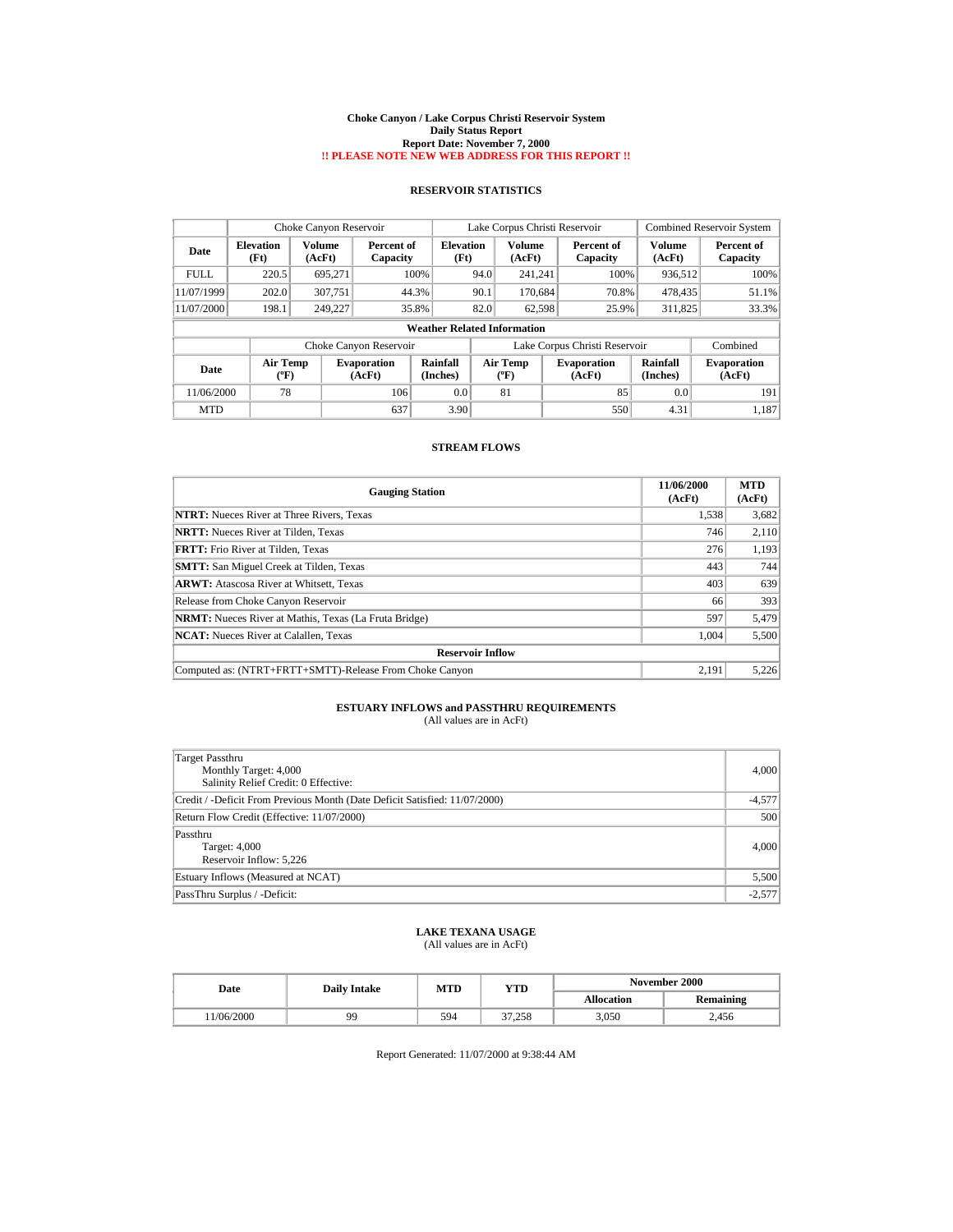#### **Choke Canyon / Lake Corpus Christi Reservoir System Daily Status Report Report Date: November 8, 2000 !! PLEASE NOTE NEW WEB ADDRESS FOR THIS REPORT !!**

## **RESERVOIR STATISTICS**

|             | Choke Canyon Reservoir             |                  |                              |                          | Lake Corpus Christi Reservoir |                                |  |                               | <b>Combined Reservoir System</b> |                              |
|-------------|------------------------------------|------------------|------------------------------|--------------------------|-------------------------------|--------------------------------|--|-------------------------------|----------------------------------|------------------------------|
| Date        | <b>Elevation</b><br>(Ft)           | Volume<br>(AcFt) | Percent of<br>Capacity       | <b>Elevation</b><br>(Ft) |                               | Volume<br>(AcFt)               |  | Percent of<br>Capacity        | Volume<br>(AcFt)                 | Percent of<br>Capacity       |
| <b>FULL</b> | 220.5                              | 695.271          |                              | 100%                     | 94.0                          | 241.241                        |  | 100%                          | 936,512                          | 100%                         |
| 11/08/1999  | 202.0                              | 307,590          |                              | 44.2%                    | 90.1                          | 170,515                        |  | 70.7%                         | 478.105                          | 51.1%                        |
| 11/08/2000  | 198.1                              | 249,789          |                              | 35.9%                    | 82.0                          | 63.374                         |  | 26.3%                         | 313.163                          | 33.4%                        |
|             | <b>Weather Related Information</b> |                  |                              |                          |                               |                                |  |                               |                                  |                              |
|             |                                    |                  | Choke Canyon Reservoir       |                          |                               |                                |  | Lake Corpus Christi Reservoir |                                  | Combined                     |
| Date        | <b>Air Temp</b><br>(°F)            |                  | <b>Evaporation</b><br>(AcFt) | Rainfall<br>(Inches)     |                               | Air Temp<br>$({}^o\mathrm{F})$ |  | <b>Evaporation</b><br>(AcFt)  | Rainfall<br>(Inches)             | <b>Evaporation</b><br>(AcFt) |
| 11/07/2000  | 66                                 |                  | 115                          | 0.06                     |                               | 73                             |  | 35                            | 0.02                             | 150                          |
| <b>MTD</b>  |                                    |                  | 752                          | 3.96                     |                               |                                |  | 585                           | 4.33                             | 1,337                        |

### **STREAM FLOWS**

| <b>Gauging Station</b>                                       | 11/07/2000<br>(AcFt) | <b>MTD</b><br>(AcFt) |  |  |  |
|--------------------------------------------------------------|----------------------|----------------------|--|--|--|
| <b>NTRT:</b> Nueces River at Three Rivers, Texas             | 1,737                | 5,419                |  |  |  |
| <b>NRTT:</b> Nueces River at Tilden, Texas                   | 532                  | 2,642                |  |  |  |
| <b>FRTT:</b> Frio River at Tilden, Texas                     | 280                  | 1,473                |  |  |  |
| <b>SMTT:</b> San Miguel Creek at Tilden, Texas               | 191                  | 934                  |  |  |  |
| <b>ARWT:</b> Atascosa River at Whitsett, Texas               | 985                  | 1,624                |  |  |  |
| Release from Choke Canyon Reservoir                          | 66                   | 459                  |  |  |  |
| <b>NRMT:</b> Nueces River at Mathis, Texas (La Fruta Bridge) | 278                  | 5,757                |  |  |  |
| <b>NCAT:</b> Nueces River at Calallen, Texas                 | 516                  | 6,017                |  |  |  |
| <b>Reservoir Inflow</b>                                      |                      |                      |  |  |  |
| Computed as: (NTRT+FRTT+SMTT)-Release From Choke Canyon      | 2.142                | 7,368                |  |  |  |

# **ESTUARY INFLOWS and PASSTHRU REQUIREMENTS**<br>(All values are in AcFt)

| Target Passthru<br>Monthly Target: 4,000<br>Salinity Relief Credit: 0 Effective: | 4,000    |
|----------------------------------------------------------------------------------|----------|
| Credit / -Deficit From Previous Month (Date Deficit Satisfied: 11/07/2000)       | $-4,577$ |
| Return Flow Credit (Effective: 11/07/2000)                                       | 500      |
| Passthru<br>Target: 4,000<br>Reservoir Inflow: 7,368                             | 4,000    |
| Estuary Inflows (Measured at NCAT)                                               | 6,017    |
| PassThru Surplus / -Deficit:                                                     | $-2,060$ |

### **LAKE TEXANA USAGE** (All values are in AcFt)

| Date      | <b>Daily Intake</b> | MTD | YTD    | November 2000     |                 |  |
|-----------|---------------------|-----|--------|-------------------|-----------------|--|
|           |                     |     |        | <b>Allocation</b> | Remaining       |  |
| 1/07/2000 | 104                 | 698 | 37.362 | 3,050             | า วรา<br>ے رہے۔ |  |

Report Generated: 11/08/2000 at 7:53:52 AM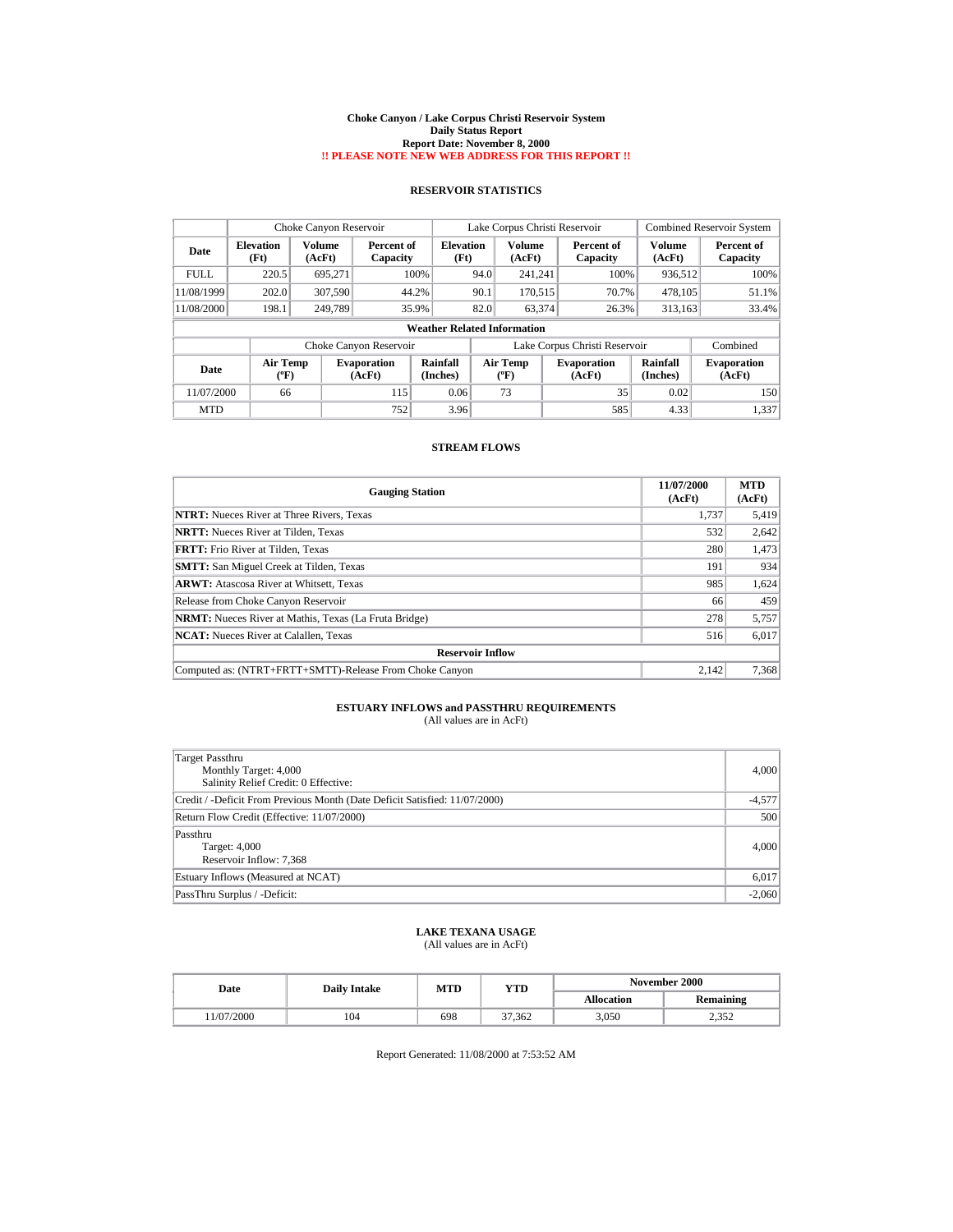#### **Choke Canyon / Lake Corpus Christi Reservoir System Daily Status Report Report Date: November 9, 2000 !! PLEASE NOTE NEW WEB ADDRESS FOR THIS REPORT !!**

## **RESERVOIR STATISTICS**

|             | Choke Canyon Reservoir   |                  |                              |                                    | Lake Corpus Christi Reservoir |                                |  |                               | <b>Combined Reservoir System</b> |                              |
|-------------|--------------------------|------------------|------------------------------|------------------------------------|-------------------------------|--------------------------------|--|-------------------------------|----------------------------------|------------------------------|
| Date        | <b>Elevation</b><br>(Ft) | Volume<br>(AcFt) | Percent of<br>Capacity       | Elevation<br>(Ft)                  |                               | Volume<br>(AcFt)               |  | Percent of<br>Capacity        | Volume<br>(AcFt)                 | Percent of<br>Capacity       |
| <b>FULL</b> | 220.5                    | 695.271          | 100%                         |                                    | 94.0                          | 241.241                        |  | 100%                          | 936.512                          | 100%                         |
| 11/09/1999  | 202.0                    | 307.912          | 44.3%                        |                                    | 90.1                          | 170.179                        |  | 70.5%                         | 478,091                          | 51.1%                        |
| 11/09/2000  | 198.2                    | 250,494          | 36.0%                        |                                    | 82.2                          | 64.867                         |  | 26.9%                         | 315.361                          | 33.7%                        |
|             |                          |                  |                              | <b>Weather Related Information</b> |                               |                                |  |                               |                                  |                              |
|             |                          |                  | Choke Canyon Reservoir       |                                    |                               |                                |  | Lake Corpus Christi Reservoir |                                  | Combined                     |
| Date        | <b>Air Temp</b><br>(°F)  |                  | <b>Evaporation</b><br>(AcFt) | Rainfall<br>(Inches)               |                               | Air Temp<br>$({}^o\mathrm{F})$ |  | <b>Evaporation</b><br>(AcFt)  | Rainfall<br>(Inches)             | <b>Evaporation</b><br>(AcFt) |
| 11/08/2000  | 55                       |                  | 66                           | 0.00                               |                               | 61                             |  | 78                            | 0.00                             | 144                          |
| <b>MTD</b>  |                          |                  | 818                          | 3.96                               |                               |                                |  | 663                           | 4.33                             | 1,481                        |

### **STREAM FLOWS**

| <b>Gauging Station</b>                                       | 11/08/2000<br>(AcFt) | <b>MTD</b><br>(AcFt) |  |  |  |
|--------------------------------------------------------------|----------------------|----------------------|--|--|--|
| <b>NTRT:</b> Nueces River at Three Rivers, Texas             | 1,524                | 6,944                |  |  |  |
| <b>NRTT:</b> Nueces River at Tilden, Texas                   | 455                  | 3,097                |  |  |  |
| <b>FRTT:</b> Frio River at Tilden, Texas                     | 905                  | 2,378                |  |  |  |
| <b>SMTT:</b> San Miguel Creek at Tilden, Texas               | 379                  | 1,313                |  |  |  |
| <b>ARWT:</b> Atascosa River at Whitsett, Texas               | 375                  | 1,999                |  |  |  |
| Release from Choke Canyon Reservoir                          | 66                   | 524                  |  |  |  |
| <b>NRMT:</b> Nueces River at Mathis, Texas (La Fruta Bridge) | 216                  | 5,973                |  |  |  |
| <b>NCAT:</b> Nueces River at Calallen, Texas                 | 199                  | 6,215                |  |  |  |
| <b>Reservoir Inflow</b>                                      |                      |                      |  |  |  |
| Computed as: (NTRT+FRTT+SMTT)-Release From Choke Canyon      | 2.743                | 10,111               |  |  |  |

# **ESTUARY INFLOWS and PASSTHRU REQUIREMENTS**<br>(All values are in AcFt)

| Target Passthru<br>Monthly Target: 4,000<br>Salinity Relief Credit: 0 Effective: | 4,000    |
|----------------------------------------------------------------------------------|----------|
| Credit / -Deficit From Previous Month (Date Deficit Satisfied: 11/07/2000)       | $-4,577$ |
| Return Flow Credit (Effective: 11/07/2000)                                       | 500      |
| Passthru<br>Target: 4,000<br>Reservoir Inflow: 10,111                            | 4,000    |
| Estuary Inflows (Measured at NCAT)                                               | 6,215    |
| PassThru Surplus / -Deficit:                                                     | $-1,862$ |

### **LAKE TEXANA USAGE** (All values are in AcFt)

| Date      | <b>Daily Intake</b> | MTD | YTD    | November 2000     |                  |  |
|-----------|---------------------|-----|--------|-------------------|------------------|--|
|           |                     |     |        | <b>Allocation</b> | <b>Remaining</b> |  |
| 1/08/2000 | 100                 | 798 | 37.462 | 3,050             | ר בר<br>ے بے د   |  |

Report Generated: 11/09/2000 at 7:50:10 AM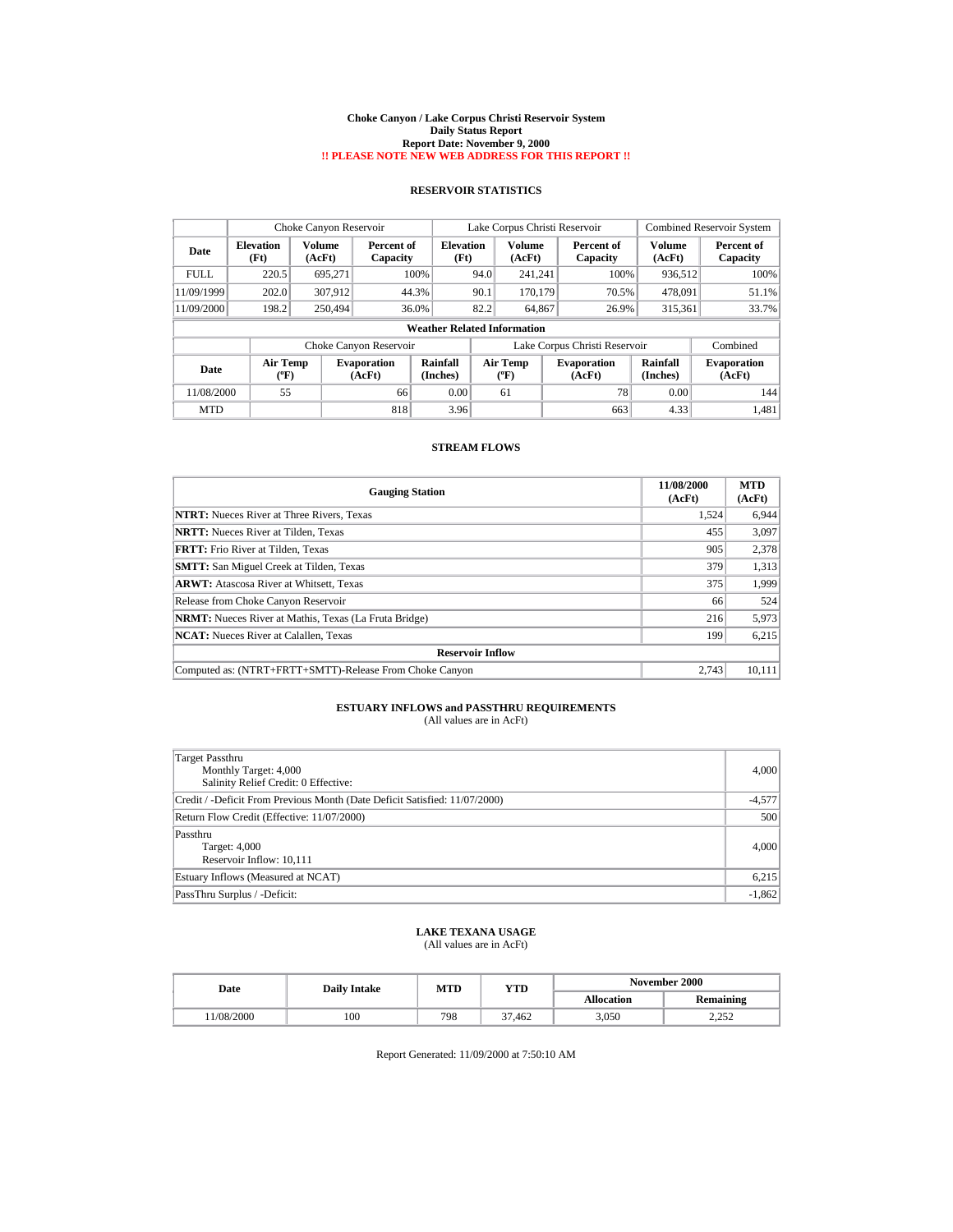#### **Choke Canyon / Lake Corpus Christi Reservoir System Daily Status Report Report Date: November 10, 2000 !! PLEASE NOTE NEW WEB ADDRESS FOR THIS REPORT !!**

## **RESERVOIR STATISTICS**

|             | Choke Canyon Reservoir   |                         |                              |                                    |                               | Lake Corpus Christi Reservoir  |  |                              |                      | <b>Combined Reservoir System</b> |
|-------------|--------------------------|-------------------------|------------------------------|------------------------------------|-------------------------------|--------------------------------|--|------------------------------|----------------------|----------------------------------|
| Date        | <b>Elevation</b><br>(Ft) | <b>Volume</b><br>(AcFt) | Percent of<br>Capacity       | Elevation<br>(Ft)                  |                               | Volume<br>(AcFt)               |  | Percent of<br>Capacity       | Volume<br>(AcFt)     | Percent of<br>Capacity           |
| <b>FULL</b> | 220.5                    | 695.271                 |                              | 100%                               | 94.0                          | 241.241                        |  | 100%                         | 936,512              | 100%                             |
| 11/10/1999  | 202.0                    | 307,590                 |                              | 44.2%                              | 90.1                          | 170,010                        |  | 70.5%                        | 477,600              | 51.0%                            |
| 11/10/2000  | 198.2                    | 251.058                 |                              | 36.1%                              | 82.3                          | 65,583                         |  | 27.2%                        | 316.641              | 33.8%                            |
|             |                          |                         |                              | <b>Weather Related Information</b> |                               |                                |  |                              |                      |                                  |
|             |                          |                         | Choke Canyon Reservoir       |                                    | Lake Corpus Christi Reservoir |                                |  |                              | Combined             |                                  |
| Date        | <b>Air Temp</b><br>(°F)  |                         | <b>Evaporation</b><br>(AcFt) | Rainfall<br>(Inches)               |                               | Air Temp<br>$({}^o\mathrm{F})$ |  | <b>Evaporation</b><br>(AcFt) | Rainfall<br>(Inches) | <b>Evaporation</b><br>(AcFt)     |
| 11/09/2000  | 66                       |                         | 33                           | 0.00                               |                               | 68                             |  | 63                           | 0.00                 | 96                               |
| <b>MTD</b>  |                          |                         | 851                          | 3.96                               |                               |                                |  | 726                          | 4.33                 | 1,577                            |

### **STREAM FLOWS**

| <b>Gauging Station</b>                                       | 11/09/2000<br>(AcFt) | <b>MTD</b><br>(AcFt) |
|--------------------------------------------------------------|----------------------|----------------------|
| <b>NTRT:</b> Nueces River at Three Rivers, Texas             | 846                  | 7,789                |
| <b>NRTT:</b> Nueces River at Tilden, Texas                   | 592                  | 3,688                |
| <b>FRTT:</b> Frio River at Tilden, Texas                     | 1.564                | 3,942                |
| <b>SMTT:</b> San Miguel Creek at Tilden, Texas               | 256                  | 1,569                |
| <b>ARWT:</b> Atascosa River at Whitsett, Texas               | 197                  | 2,196                |
| Release from Choke Canyon Reservoir                          | 66                   | 590                  |
| <b>NRMT:</b> Nueces River at Mathis, Texas (La Fruta Bridge) | 206                  | 6,179                |
| <b>NCAT:</b> Nueces River at Calallen, Texas                 | 133                  | 6,348                |
| <b>Reservoir Inflow</b>                                      |                      |                      |
| Computed as: (NTRT+FRTT+SMTT)-Release From Choke Canyon      | 2.600                | 12,711               |

# **ESTUARY INFLOWS and PASSTHRU REQUIREMENTS**<br>(All values are in AcFt)

| Target Passthru<br>Monthly Target: 4,000<br>Salinity Relief Credit: 0 Effective: | 4,000    |
|----------------------------------------------------------------------------------|----------|
| Credit / -Deficit From Previous Month (Date Deficit Satisfied: 11/07/2000)       | $-4,577$ |
| Return Flow Credit (Effective: 11/07/2000)                                       | 500      |
| Passthru<br>Target: 4,000<br>Reservoir Inflow: 12,711                            | 4,000    |
| Estuary Inflows (Measured at NCAT)                                               | 6,348    |
| PassThru Surplus / -Deficit:                                                     | $-1,729$ |

### **LAKE TEXANA STATISTICS** (All values are in AcFt)

| Date      | <b>Daily Intake</b> | <b>MTD</b> | VTD    |            | November 2000 | <b>Elevation</b> (Ft) |            |
|-----------|---------------------|------------|--------|------------|---------------|-----------------------|------------|
|           |                     |            |        | Allocation | Remaining     | Full                  | 11/10/1999 |
| 1/09/2000 | 100                 | 898        | 37.562 | 3.050      | 2.152         | 44.0                  | 41.7       |

Report Generated: 11/10/2000 at 7:48:56 AM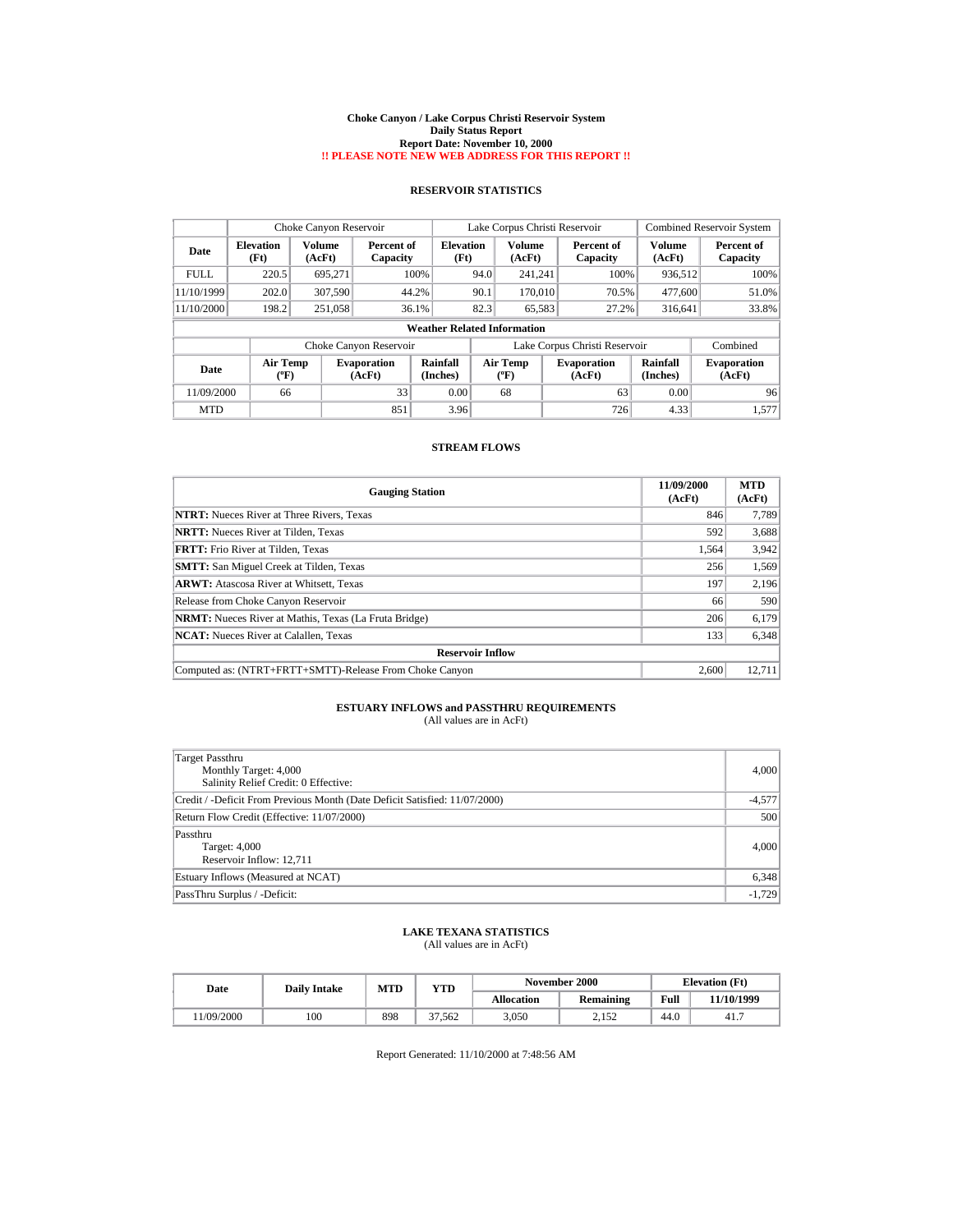#### **Choke Canyon / Lake Corpus Christi Reservoir System Daily Pass-Thru Status Report Report Date: November 11, 2000 !! PLEASE NOTE NEW WEB ADDRESS FOR THIS REPORT !!**

## **RESERVOIR STATISTICS**

| Choke Canyon Reservoir |                          |                         |                              |                                    |      | Lake Corpus Christi Reservoir  |                               |                         | <b>Combined Reservoir System</b> |
|------------------------|--------------------------|-------------------------|------------------------------|------------------------------------|------|--------------------------------|-------------------------------|-------------------------|----------------------------------|
| Date                   | <b>Elevation</b><br>(Ft) | <b>Volume</b><br>(AcFt) | Percent of<br>Capacity       | <b>Elevation</b><br>(Ft)           |      | Volume<br>(AcFt)               | Percent of<br>Capacity        | <b>Volume</b><br>(AcFt) | Percent of<br>Capacity           |
| <b>FULL</b>            | 220.5                    | 695.271                 |                              | 100%                               | 94.0 | 241.241                        | 100%                          | 936,512                 | 100%                             |
| 11/11/1999             | 202.0                    | 307,430                 | 44.2%                        |                                    | 90.0 | 169,674                        | 70.3%                         | 477.104                 | 50.9%                            |
| 11/11/2000             | 198.4                    | 253,608                 | 36.5%                        |                                    | 82.3 | 66.034                         | 27.4%                         | 319,642                 | 34.1%                            |
|                        |                          |                         |                              | <b>Weather Related Information</b> |      |                                |                               |                         |                                  |
|                        |                          |                         | Choke Canyon Reservoir       |                                    |      |                                | Lake Corpus Christi Reservoir |                         | Combined                         |
| Date                   | <b>Air Temp</b><br>(°F)  |                         | <b>Evaporation</b><br>(AcFt) | Rainfall<br>(Inches)               |      | Air Temp<br>$({}^o\mathrm{F})$ | <b>Evaporation</b><br>(AcFt)  | Rainfall<br>(Inches)    | <b>Evaporation</b><br>(AcFt)     |
| 11/10/2000             | 65                       |                         | 66                           | 0.00                               |      | 70                             | 58                            | 0.00                    | 124                              |
| <b>MTD</b>             |                          |                         | 917                          | 3.96                               |      |                                | 784                           | 4.33                    | 1,701                            |

### **STREAM FLOWS**

| <b>Gauging Station</b>                                       | 11/10/2000<br>(AcFt) | <b>MTD</b><br>(AcFt) |
|--------------------------------------------------------------|----------------------|----------------------|
| <b>NTRT:</b> Nueces River at Three Rivers, Texas             | 875                  | 8,665                |
| <b>NRTT:</b> Nueces River at Tilden, Texas                   | 748                  | 4,436                |
| <b>FRTT:</b> Frio River at Tilden, Texas                     | 2.481                | 6,423                |
| <b>SMTT:</b> San Miguel Creek at Tilden, Texas               | 103                  | 1,673                |
| <b>ARWT:</b> Atascosa River at Whitsett, Texas               | 115                  | 2,311                |
| Release from Choke Canyon Reservoir                          | 66                   | 655                  |
| <b>NRMT:</b> Nueces River at Mathis, Texas (La Fruta Bridge) | 208                  | 6,388                |
| <b>NCAT:</b> Nueces River at Calallen, Texas                 | 44                   | 6,392                |
| <b>Reservoir Inflow</b>                                      |                      |                      |
| Computed as: (NTRT+FRTT+SMTT)-Release From Choke Canyon      | 3.394                | 16,106               |

# **ESTUARY INFLOWS and PASSTHRU REQUIREMENTS**<br>(All values are in AcFt)

| Target Passthru<br>Monthly Target: 4,000<br>Salinity Relief Credit: 0 Effective: | 4,000    |
|----------------------------------------------------------------------------------|----------|
| Credit / -Deficit From Previous Month (Date Deficit Satisfied: 11/07/2000)       | $-4,577$ |
| Return Flow Credit (Effective: 11/07/2000)                                       | 500      |
| Passthru<br>Target: 4,000<br>Reservoir Inflow: 16,106                            | 4,000    |
| Estuary Inflows (Measured at NCAT)                                               | 6,392    |
| PassThru Surplus / -Deficit:                                                     | $-1,685$ |

### **LAKE TEXANA STATISTICS** (All values are in AcFt)

| Date      | <b>Daily Intake</b> | MTD | VTD    |            | November 2000 | <b>Elevation</b> (Ft) |            |
|-----------|---------------------|-----|--------|------------|---------------|-----------------------|------------|
|           |                     |     |        | Allocation | Remaining     | Full                  | 11/11/1999 |
| 1/10/2000 | 100                 | 998 | 37.662 | 3.050      | 2.052         | 44.0                  | 41.9       |

Report Generated: 11/11/2000 at 7:50:10 AM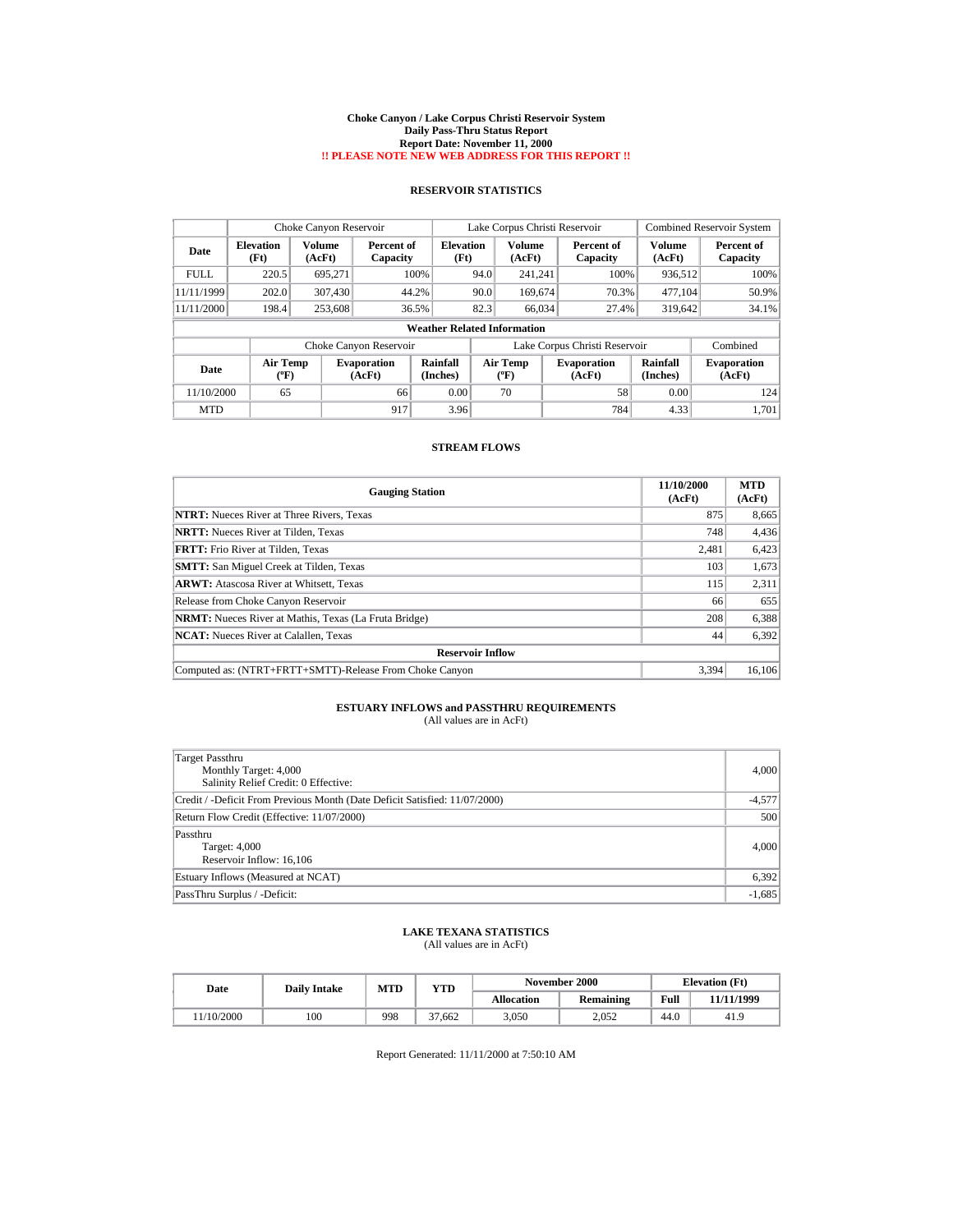#### **Choke Canyon / Lake Corpus Christi Reservoir System Daily Pass-Thru Status Report Report Date: November 12, 2000 !! PLEASE NOTE NEW WEB ADDRESS FOR THIS REPORT !!**

## **RESERVOIR STATISTICS**

| Choke Canyon Reservoir |                          |                         |                              |                                    |      | Lake Corpus Christi Reservoir  |                               |                         | <b>Combined Reservoir System</b> |
|------------------------|--------------------------|-------------------------|------------------------------|------------------------------------|------|--------------------------------|-------------------------------|-------------------------|----------------------------------|
| Date                   | <b>Elevation</b><br>(Ft) | <b>Volume</b><br>(AcFt) | Percent of<br>Capacity       | <b>Elevation</b><br>(Ft)           |      | Volume<br>(AcFt)               | Percent of<br>Capacity        | <b>Volume</b><br>(AcFt) | Percent of<br>Capacity           |
| <b>FULL</b>            | 220.5                    | 695.271                 | 100%                         |                                    | 94.0 | 241.241                        | 100%                          | 936,512                 | 100%                             |
| 11/12/1999             | 202.0                    | 307,590                 | 44.2%                        |                                    | 90.0 | 169,506                        | 70.3%                         | 477,096                 | 50.9%                            |
| 11/12/2000             | 198.6                    | 256,033                 | 36.8%                        |                                    | 82.4 | 66,580                         | 27.6%                         | 322.613                 | 34.4%                            |
|                        |                          |                         |                              | <b>Weather Related Information</b> |      |                                |                               |                         |                                  |
|                        |                          |                         | Choke Canyon Reservoir       |                                    |      |                                | Lake Corpus Christi Reservoir |                         | Combined                         |
| Date                   | <b>Air Temp</b><br>(°F)  |                         | <b>Evaporation</b><br>(AcFt) | Rainfall<br>(Inches)               |      | Air Temp<br>$({}^o\mathrm{F})$ | <b>Evaporation</b><br>(AcFt)  | Rainfall<br>(Inches)    | <b>Evaporation</b><br>(AcFt)     |
| 11/11/2000             | 79                       |                         | 50                           | 0.00                               |      | 81                             | 32                            | 0.01                    | 82                               |
| <b>MTD</b>             |                          |                         | 967                          | 3.96                               |      |                                | 816                           | 4.34                    | 1.783                            |

### **STREAM FLOWS**

| <b>Gauging Station</b>                                       | 11/11/2000<br>(AcFt) | <b>MTD</b><br>(AcFt) |
|--------------------------------------------------------------|----------------------|----------------------|
| <b>NTRT:</b> Nueces River at Three Rivers, Texas             | 941                  | 9,605                |
| <b>NRTT:</b> Nueces River at Tilden, Texas                   | 1,030                | 5,467                |
| FRTT: Frio River at Tilden, Texas                            | 3.414                | 9,838                |
| <b>SMTT:</b> San Miguel Creek at Tilden, Texas               | 83                   | 1,756                |
| <b>ARWT:</b> Atascosa River at Whitsett, Texas               | 58                   | 2,368                |
| Release from Choke Canyon Reservoir                          | 66                   | 721                  |
| <b>NRMT:</b> Nueces River at Mathis, Texas (La Fruta Bridge) | 206                  | 6,594                |
| <b>NCAT:</b> Nueces River at Calallen, Texas                 | 36                   | 6,427                |
| <b>Reservoir Inflow</b>                                      |                      |                      |
| Computed as: (NTRT+FRTT+SMTT)-Release From Choke Canyon      | 4.373                | 20,479               |

# **ESTUARY INFLOWS and PASSTHRU REQUIREMENTS**<br>(All values are in AcFt)

| Target Passthru<br>Monthly Target: 4,000<br>Salinity Relief Credit: 0 Effective: | 4,000    |
|----------------------------------------------------------------------------------|----------|
| Credit / -Deficit From Previous Month (Date Deficit Satisfied: 11/07/2000)       | $-4,577$ |
| Return Flow Credit (Effective: 11/07/2000)                                       | 500      |
| Passthru<br>Target: 4,000<br>Reservoir Inflow: 20,479                            | 4,000    |
| Estuary Inflows (Measured at NCAT)                                               | 6,427    |
| PassThru Surplus / -Deficit:                                                     | $-1,650$ |

### **LAKE TEXANA STATISTICS** (All values are in AcFt)

| Date      | <b>Daily Intake</b> | <b>MTD</b> | YTD    |                   | November 2000 |      | <b>Elevation</b> (Ft) |
|-----------|---------------------|------------|--------|-------------------|---------------|------|-----------------------|
|           |                     |            |        | <b>Allocation</b> | Remaining     | Full | 11/12/1999            |
| 1/11/2000 | 100                 | 1.097      | 37.761 | 3.050             | 1.953         | 44.0 | 41.9                  |

Report Generated: 11/12/2000 at 7:48:40 AM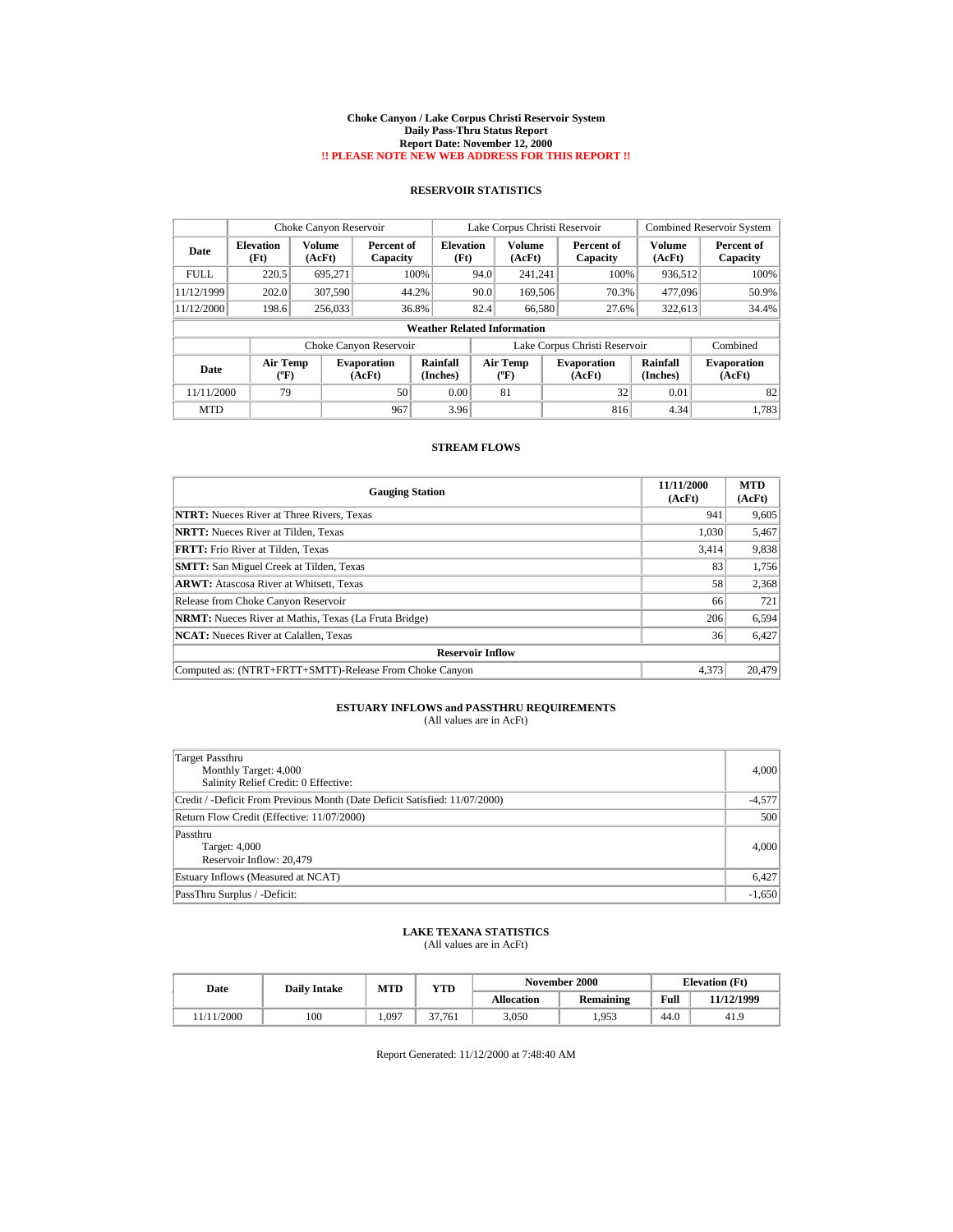#### **Choke Canyon / Lake Corpus Christi Reservoir System Daily Pass-Thru Status Report Report Date: November 13, 2000 !! PLEASE NOTE NEW WEB ADDRESS FOR THIS REPORT !!**

## **RESERVOIR STATISTICS**

|             | Choke Canyon Reservoir                |                         |                              |                                    | Lake Corpus Christi Reservoir |                                    |  |                               |                      | <b>Combined Reservoir System</b> |
|-------------|---------------------------------------|-------------------------|------------------------------|------------------------------------|-------------------------------|------------------------------------|--|-------------------------------|----------------------|----------------------------------|
| Date        | <b>Elevation</b><br>(Ft)              | <b>Volume</b><br>(AcFt) | Percent of<br>Capacity       | <b>Elevation</b><br>(Ft)           |                               | Volume<br>(AcFt)                   |  | Percent of<br>Capacity        | Volume<br>(AcFt)     | Percent of<br>Capacity           |
| <b>FULL</b> | 220.5                                 | 695.271                 | 100%                         |                                    | 94.0                          | 241.241                            |  | 100%                          | 936,512              | 100%                             |
| 11/13/1999  | 201.9                                 | 307,269                 | 44.2%                        |                                    | 90.0                          | 169.338                            |  | 70.2%                         | 476.607              | 50.9%                            |
| 11/13/2000  | 198.8                                 | 259,627                 | 37.3%                        |                                    | 82.4                          | 66.947                             |  | 27.8%                         | 326,574              | 34.9%                            |
|             |                                       |                         |                              | <b>Weather Related Information</b> |                               |                                    |  |                               |                      |                                  |
|             |                                       |                         | Choke Canyon Reservoir       |                                    |                               |                                    |  | Lake Corpus Christi Reservoir |                      | Combined                         |
| Date        | <b>Air Temp</b><br>$({}^o\mathrm{F})$ |                         | <b>Evaporation</b><br>(AcFt) | Rainfall<br>(Inches)               |                               | Air Temp<br>$({}^{\circ}\text{F})$ |  | <b>Evaporation</b><br>(AcFt)  | Rainfall<br>(Inches) | <b>Evaporation</b><br>(AcFt)     |
| 11/12/2000  | 84                                    |                         | 151                          | 0.13                               |                               | 84                                 |  | 86                            | 0.12                 | 237                              |
| <b>MTD</b>  |                                       |                         | 1.118                        | 4.09                               |                               |                                    |  | 902                           | 4.46                 | 2.020                            |

### **STREAM FLOWS**

| <b>Gauging Station</b>                                       | 11/12/2000<br>(AcFt) | <b>MTD</b><br>(AcFt) |
|--------------------------------------------------------------|----------------------|----------------------|
| <b>NTRT:</b> Nueces River at Three Rivers, Texas             | 1,147                | 10,753               |
| <b>NRTT:</b> Nueces River at Tilden, Texas                   | 1,195                | 6,662                |
| <b>FRTT:</b> Frio River at Tilden, Texas                     | 3.791                | 13,629               |
| <b>SMTT:</b> San Miguel Creek at Tilden, Texas               | 62                   | 1,818                |
| <b>ARWT:</b> Atascosa River at Whitsett, Texas               | 38                   | 2,406                |
| Release from Choke Canyon Reservoir                          | 66                   | 786                  |
| <b>NRMT:</b> Nueces River at Mathis, Texas (La Fruta Bridge) | 208                  | 6,803                |
| <b>NCAT:</b> Nueces River at Calallen, Texas                 | 75                   | 6,503                |
| <b>Reservoir Inflow</b>                                      |                      |                      |
| Computed as: (NTRT+FRTT+SMTT)-Release From Choke Canyon      | 4.935                | 25,413               |

# **ESTUARY INFLOWS and PASSTHRU REQUIREMENTS**<br>(All values are in AcFt)

| Target Passthru<br>Monthly Target: 4,000<br>Salinity Relief Credit: 0 Effective: | 4,000    |
|----------------------------------------------------------------------------------|----------|
| Credit / -Deficit From Previous Month (Date Deficit Satisfied: 11/07/2000)       | $-4,577$ |
| Return Flow Credit (Effective: 11/07/2000)                                       | 500      |
| Passthru<br>Target: 4,000<br>Reservoir Inflow: 25,413                            | 4,000    |
| Estuary Inflows (Measured at NCAT)                                               | 6,503    |
| PassThru Surplus / -Deficit:                                                     | $-1,574$ |

### **LAKE TEXANA STATISTICS** (All values are in AcFt)

| Date      | <b>Daily Intake</b> | <b>MTD</b> | YTD    |                   | November 2000 | <b>Elevation</b> (Ft) |            |
|-----------|---------------------|------------|--------|-------------------|---------------|-----------------------|------------|
|           |                     |            |        | <b>Allocation</b> | Remaining     | Full                  | 11/13/1999 |
| 1/12/2000 | 100                 | 1.197      | 37.861 | 3.050             | .853          | 44.0                  | 41.9       |

Report Generated: 11/13/2000 at 7:38:13 AM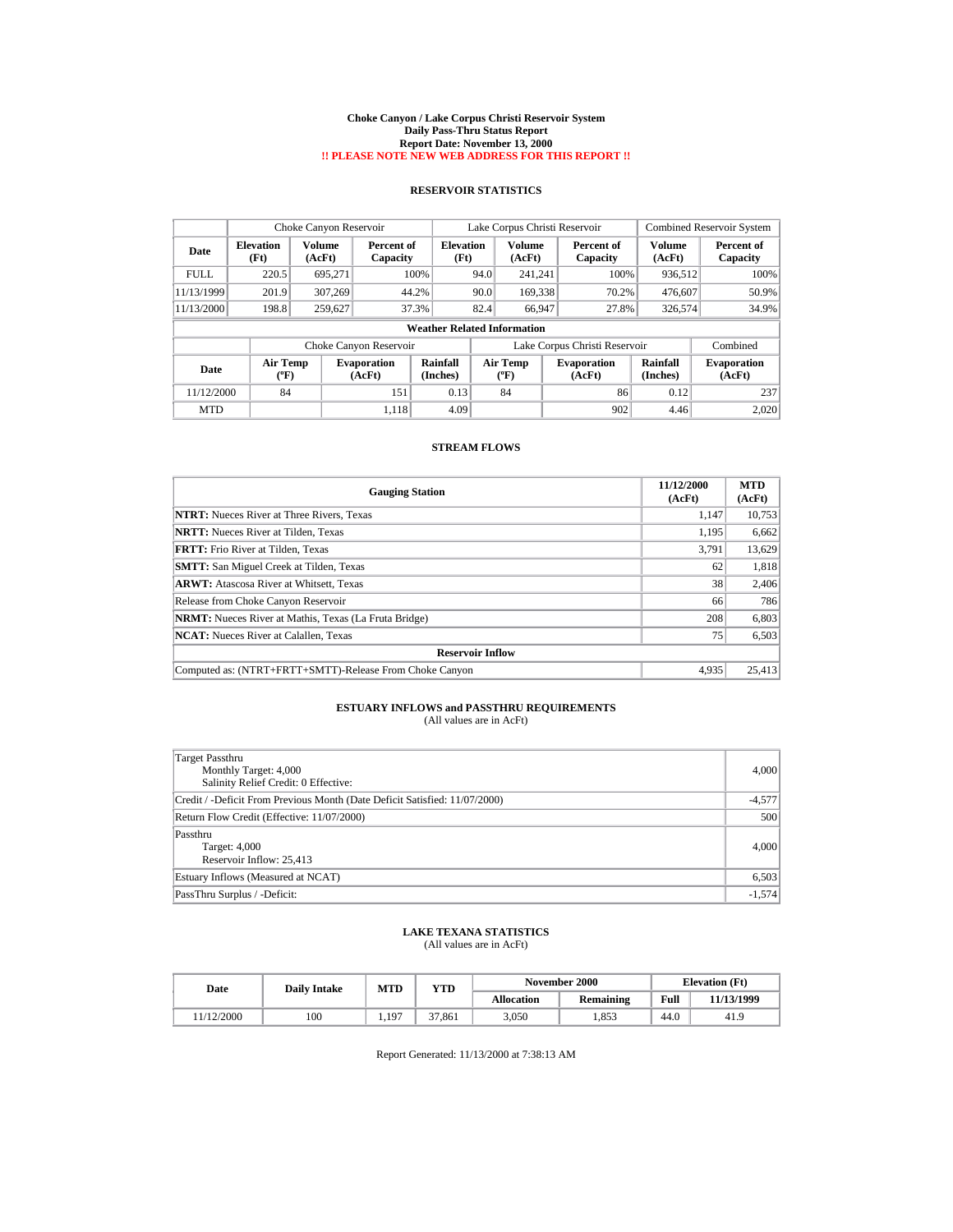#### **Choke Canyon / Lake Corpus Christi Reservoir System Daily Pass-Thru Status Report Report Date: November 14, 2000 !! PLEASE NOTE NEW WEB ADDRESS FOR THIS REPORT !!**

## **RESERVOIR STATISTICS**

|             | Choke Canyon Reservoir                |                         |                              |                                    |      | Lake Corpus Christi Reservoir  |                               |                         | <b>Combined Reservoir System</b> |
|-------------|---------------------------------------|-------------------------|------------------------------|------------------------------------|------|--------------------------------|-------------------------------|-------------------------|----------------------------------|
| Date        | <b>Elevation</b><br>(Ft)              | <b>Volume</b><br>(AcFt) | Percent of<br>Capacity       | <b>Elevation</b><br>(Ft)           |      | Volume<br>(AcFt)               | Percent of<br>Capacity        | <b>Volume</b><br>(AcFt) | Percent of<br>Capacity           |
| <b>FULL</b> | 220.5                                 | 695.271                 |                              | 100%                               | 94.0 | 241.241                        | 100%                          | 936.512                 | 100%                             |
| 11/14/1999  | 201.9                                 | 306,948                 | 44.1%                        |                                    | 90.0 | 169,003                        | 70.1%                         | 475,951                 | 50.8%                            |
| 11/14/2000  | 199.0                                 | 261.946                 | 37.7%                        |                                    | 82.5 | 67.594                         | 28.0%                         | 329,540                 | 35.2%                            |
|             |                                       |                         |                              | <b>Weather Related Information</b> |      |                                |                               |                         |                                  |
|             |                                       |                         | Choke Canyon Reservoir       |                                    |      |                                | Lake Corpus Christi Reservoir |                         | Combined                         |
| Date        | <b>Air Temp</b><br>$({}^o\mathrm{F})$ |                         | <b>Evaporation</b><br>(AcFt) | Rainfall<br>(Inches)               |      | Air Temp<br>$({}^o\mathrm{F})$ | <b>Evaporation</b><br>(AcFt)  | Rainfall<br>(Inches)    | <b>Evaporation</b><br>(AcFt)     |
| 11/13/2000  | 60                                    |                         | 127                          | 0.00                               |      | 63                             | 97                            | 0.00                    | 224                              |
| <b>MTD</b>  |                                       |                         | 1.245                        | 4.09                               |      |                                | 999                           | 4.46                    | 2.244                            |

### **STREAM FLOWS**

| <b>Gauging Station</b>                                       | 11/13/2000<br>(AcFt) | <b>MTD</b><br>(AcFt) |
|--------------------------------------------------------------|----------------------|----------------------|
| <b>NTRT:</b> Nueces River at Three Rivers, Texas             | 1,294                | 12,047               |
| <b>NRTT:</b> Nueces River at Tilden, Texas                   | 1,302                | 7,964                |
| FRTT: Frio River at Tilden, Texas                            | 2.779                | 16,408               |
| <b>SMTT:</b> San Miguel Creek at Tilden, Texas               | 38                   | 1,855                |
| <b>ARWT:</b> Atascosa River at Whitsett, Texas               | 28                   | 2,434                |
| Release from Choke Canyon Reservoir                          | 66                   | 852                  |
| <b>NRMT:</b> Nueces River at Mathis, Texas (La Fruta Bridge) | 208                  | 7,011                |
| <b>NCAT:</b> Nueces River at Calallen, Texas                 | 52                   | 6,554                |
| <b>Reservoir Inflow</b>                                      |                      |                      |
| Computed as: (NTRT+FRTT+SMTT)-Release From Choke Canyon      | 4.045                | 29,459               |

# **ESTUARY INFLOWS and PASSTHRU REQUIREMENTS**<br>(All values are in AcFt)

| Target Passthru<br>Monthly Target: 4,000<br>Salinity Relief Credit: 0 Effective: | 4,000    |
|----------------------------------------------------------------------------------|----------|
| Credit / -Deficit From Previous Month (Date Deficit Satisfied: 11/07/2000)       | $-4,577$ |
| Return Flow Credit (Effective: 11/07/2000)                                       | 500      |
| Passthru<br>Target: 4,000<br>Reservoir Inflow: 29,459                            | 4,000    |
| Estuary Inflows (Measured at NCAT)                                               | 6,554    |
| PassThru Surplus / -Deficit:                                                     | $-1,523$ |

### **LAKE TEXANA STATISTICS** (All values are in AcFt)

| Date      | <b>Daily Intake</b> | MTD   | VTD    |            | November 2000 | <b>Elevation</b> (Ft) |            |
|-----------|---------------------|-------|--------|------------|---------------|-----------------------|------------|
|           |                     |       |        | Allocation | Remaining     | Full                  | 11/14/1999 |
| 1/13/2000 | 100                 | 1.297 | 37.961 | 3.050      | .753          | 44.0                  | 42.0       |

Report Generated: 11/14/2000 at 7:44:20 AM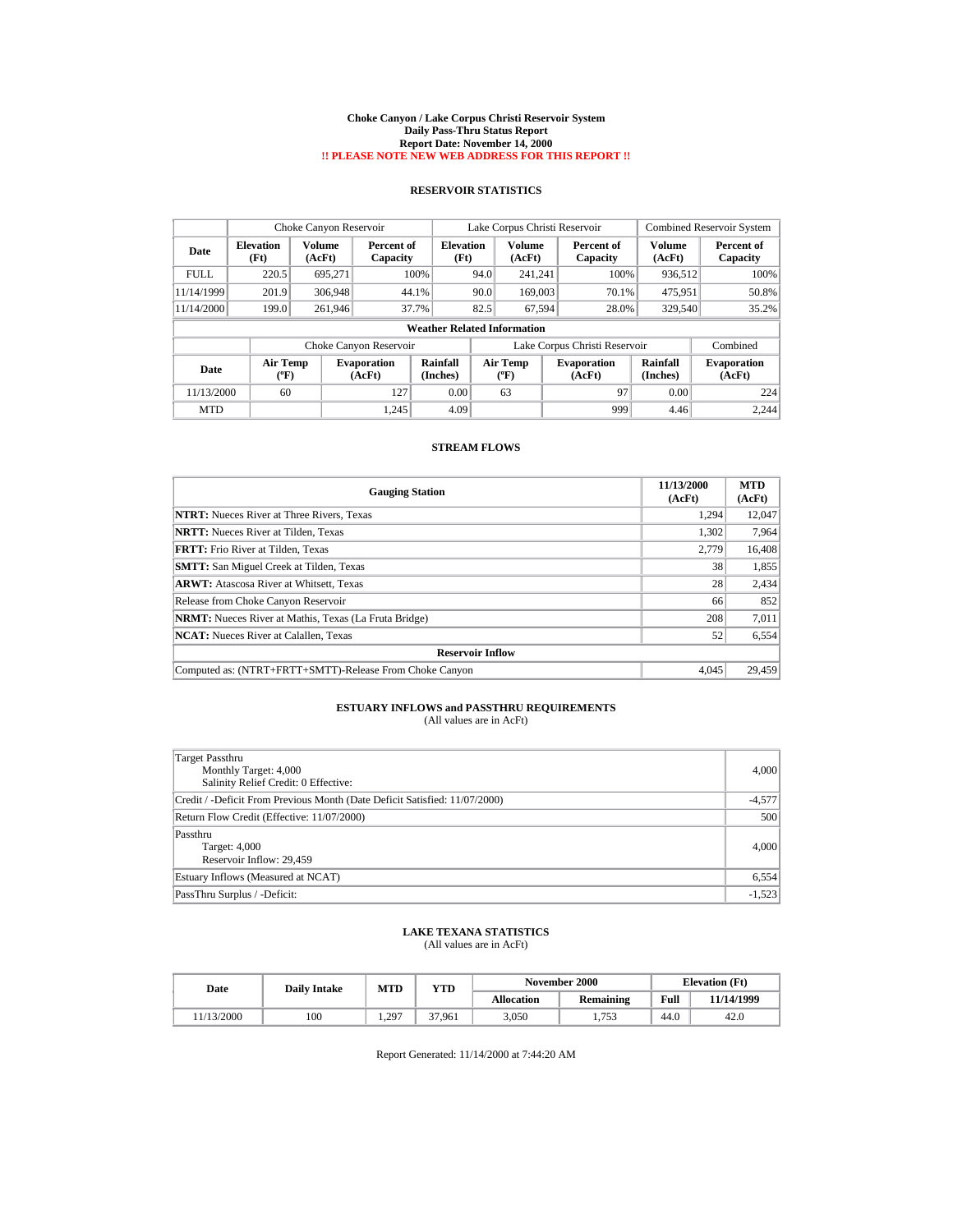#### **Choke Canyon / Lake Corpus Christi Reservoir System Daily Pass-Thru Status Report Report Date: November 15, 2000 !! PLEASE NOTE NEW WEB ADDRESS FOR THIS REPORT !!**

## **RESERVOIR STATISTICS**

|             | Choke Canyon Reservoir                |                         |                              |                                    | Lake Corpus Christi Reservoir |                                    |  |                               |                      | <b>Combined Reservoir System</b> |
|-------------|---------------------------------------|-------------------------|------------------------------|------------------------------------|-------------------------------|------------------------------------|--|-------------------------------|----------------------|----------------------------------|
| Date        | <b>Elevation</b><br>(Ft)              | <b>Volume</b><br>(AcFt) | Percent of<br>Capacity       | <b>Elevation</b><br>(Ft)           |                               | Volume<br>(AcFt)                   |  | Percent of<br>Capacity        | Volume<br>(AcFt)     | Percent of<br>Capacity           |
| <b>FULL</b> | 220.5                                 | 695.271                 |                              | 100%                               | 94.0                          | 241.241                            |  | 100%                          | 936,512              | 100%                             |
| 11/15/1999  | 201.9                                 | 306,788                 | 44.1%                        |                                    | 90.0                          | 168,667                            |  | 69.9%                         | 475,455              | 50.8%                            |
| 11/15/2000  | 199.1                                 | 263,402                 | 37.9%                        |                                    | 82.6                          | 68,435                             |  | 28.4%                         | 331.837              | 35.4%                            |
|             |                                       |                         |                              | <b>Weather Related Information</b> |                               |                                    |  |                               |                      |                                  |
|             |                                       |                         | Choke Canyon Reservoir       |                                    |                               |                                    |  | Lake Corpus Christi Reservoir |                      | Combined                         |
| Date        | <b>Air Temp</b><br>$({}^o\mathrm{F})$ |                         | <b>Evaporation</b><br>(AcFt) | Rainfall<br>(Inches)               |                               | Air Temp<br>$({}^{\circ}\text{F})$ |  | <b>Evaporation</b><br>(AcFt)  | Rainfall<br>(Inches) | <b>Evaporation</b><br>(AcFt)     |
| 11/14/2000  | 56                                    |                         | 76                           | 0.00                               |                               | 60                                 |  | 60                            | 0.00                 | 136                              |
| <b>MTD</b>  |                                       |                         | 1.321                        | 4.09                               |                               |                                    |  | 1.059                         | 4.46                 | 2,380                            |

### **STREAM FLOWS**

| <b>Gauging Station</b>                                       | 11/14/2000<br>(AcFt) | <b>MTD</b><br>(AcFt) |
|--------------------------------------------------------------|----------------------|----------------------|
| <b>NTRT:</b> Nueces River at Three Rivers, Texas             | 1,378                | 13,425               |
| <b>NRTT:</b> Nueces River at Tilden, Texas                   | 1,431                | 9,395                |
| <b>FRTT:</b> Frio River at Tilden, Texas                     | 1.820                | 18.228               |
| <b>SMTT:</b> San Miguel Creek at Tilden, Texas               | 20                   | 1,875                |
| <b>ARWT:</b> Atascosa River at Whitsett, Texas               | 107                  | 2,541                |
| Release from Choke Canyon Reservoir                          | 66                   | 917                  |
| <b>NRMT:</b> Nueces River at Mathis, Texas (La Fruta Bridge) | 189                  | 7,200                |
| <b>NCAT:</b> Nueces River at Calallen, Texas                 | 60                   | 6,614                |
| <b>Reservoir Inflow</b>                                      |                      |                      |
| Computed as: (NTRT+FRTT+SMTT)-Release From Choke Canyon      | 3.152                | 32,611               |

# **ESTUARY INFLOWS and PASSTHRU REQUIREMENTS**<br>(All values are in AcFt)

| Target Passthru<br>Monthly Target: 4,000<br>Salinity Relief Credit: 0 Effective: | 4,000    |
|----------------------------------------------------------------------------------|----------|
| Credit / -Deficit From Previous Month (Date Deficit Satisfied: 11/07/2000)       | $-4,577$ |
| Return Flow Credit (Effective: 11/07/2000)                                       | 500      |
| Passthru<br>Target: 4,000<br>Reservoir Inflow: 32,611                            | 4,000    |
| Estuary Inflows (Measured at NCAT)                                               | 6,614    |
| PassThru Surplus / -Deficit:                                                     | $-1,463$ |

### **LAKE TEXANA STATISTICS** (All values are in AcFt)

| Date      | <b>Daily Intake</b> | <b>MTD</b> | YTD    |                   | November 2000 | <b>Elevation</b> (Ft) |            |
|-----------|---------------------|------------|--------|-------------------|---------------|-----------------------|------------|
|           |                     |            |        | <b>Allocation</b> | Remaining     | Full                  | 11/15/1999 |
| 1/14/2000 | 100                 | 1.397      | 38,061 | 3.050             | .653          | 44.0                  | 42.0       |

Report Generated: 11/15/2000 at 8:01:58 AM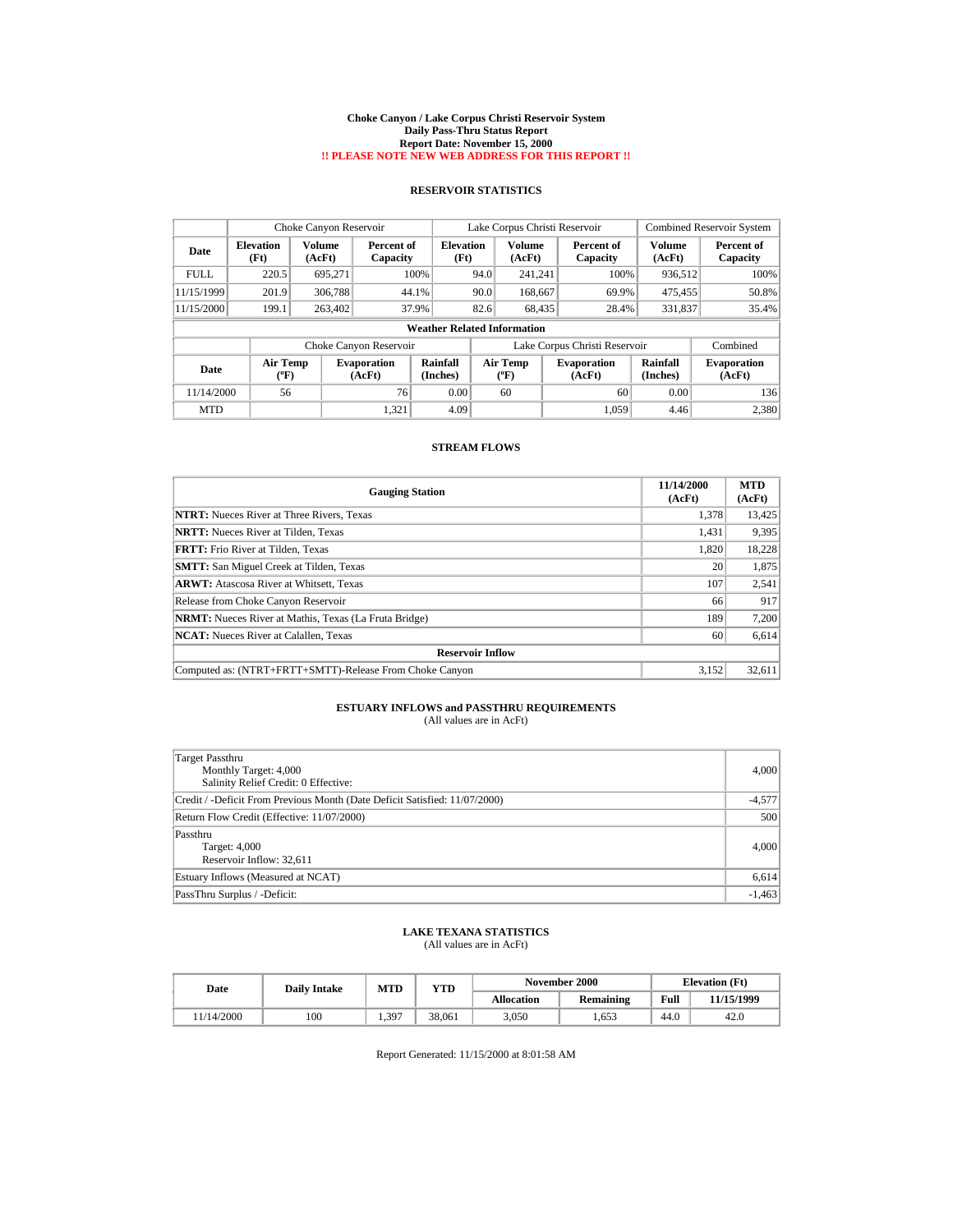#### **Choke Canyon / Lake Corpus Christi Reservoir System Daily Pass-Thru Status Report Report Date: November 16, 2000 !! PLEASE NOTE NEW WEB ADDRESS FOR THIS REPORT !!**

## **RESERVOIR STATISTICS**

|             | Choke Canyon Reservoir                |                         |                              |                                    | Lake Corpus Christi Reservoir |                                      |  |                               |                      | <b>Combined Reservoir System</b> |  |  |
|-------------|---------------------------------------|-------------------------|------------------------------|------------------------------------|-------------------------------|--------------------------------------|--|-------------------------------|----------------------|----------------------------------|--|--|
| Date        | <b>Elevation</b><br>(Ft)              | <b>Volume</b><br>(AcFt) | Percent of<br>Capacity       | <b>Elevation</b><br>(Ft)           |                               | Volume<br>(AcFt)                     |  | Percent of<br>Capacity        | Volume<br>(AcFt)     | Percent of<br>Capacity           |  |  |
| <b>FULL</b> | 220.5                                 | 695.271                 |                              | 100%                               | 94.0                          | 241.241                              |  | 100%                          | 936,512              | 100%                             |  |  |
| 11/16/1999  | 201.9                                 | 306,627                 | 44.1%                        |                                    | 90.0                          | 168,667                              |  | 69.9%                         | 475,294              | 50.8%                            |  |  |
| 11/16/2000  | 199.2                                 | 264,864                 | 38.1%                        |                                    | 82.8                          | 69.859                               |  | 29.0%                         | 334,723              | 35.7%                            |  |  |
|             |                                       |                         |                              | <b>Weather Related Information</b> |                               |                                      |  |                               |                      |                                  |  |  |
|             |                                       |                         | Choke Canyon Reservoir       |                                    |                               |                                      |  | Lake Corpus Christi Reservoir |                      | Combined                         |  |  |
| Date        | <b>Air Temp</b><br>$({}^o\mathrm{F})$ |                         | <b>Evaporation</b><br>(AcFt) | Rainfall<br>(Inches)               |                               | Air Temp<br>$({}^{\circ}\mathrm{F})$ |  | <b>Evaporation</b><br>(AcFt)  | Rainfall<br>(Inches) | <b>Evaporation</b><br>(AcFt)     |  |  |
| 11/15/2000  | 60                                    |                         | 34                           | 0.08                               |                               | 74                                   |  | 56                            | 0.08                 | 90                               |  |  |
| <b>MTD</b>  |                                       |                         | 1.355                        | 4.17                               |                               |                                      |  | 1.115                         | 4.54                 | 2.470                            |  |  |

### **STREAM FLOWS**

| <b>Gauging Station</b>                                       | 11/15/2000<br>(AcFt) | <b>MTD</b><br>(AcFt) |
|--------------------------------------------------------------|----------------------|----------------------|
| <b>NTRT:</b> Nueces River at Three Rivers, Texas             | 1,570                | 14,995               |
| <b>NRTT:</b> Nueces River at Tilden, Texas                   | 1,582                | 10,977               |
| <b>FRTT:</b> Frio River at Tilden, Texas                     | 1.233                | 19,461               |
| <b>SMTT:</b> San Miguel Creek at Tilden, Texas               | 13                   | 1,888                |
| <b>ARWT:</b> Atascosa River at Whitsett, Texas               | 48                   | 2,589                |
| Release from Choke Canyon Reservoir                          | 66                   | 983                  |
| <b>NRMT:</b> Nueces River at Mathis, Texas (La Fruta Bridge) | 177                  | 7,376                |
| <b>NCAT:</b> Nueces River at Calallen, Texas                 | 40                   | 6,654                |
| <b>Reservoir Inflow</b>                                      |                      |                      |
| Computed as: (NTRT+FRTT+SMTT)-Release From Choke Canyon      | 2.750                | 35,361               |

# **ESTUARY INFLOWS and PASSTHRU REQUIREMENTS**<br>(All values are in AcFt)

| Target Passthru<br>Monthly Target: 4,000<br>Salinity Relief Credit: 0 Effective: | 4,000    |
|----------------------------------------------------------------------------------|----------|
| Credit / -Deficit From Previous Month (Date Deficit Satisfied: 11/07/2000)       | $-4,577$ |
| Return Flow Credit (Effective: 11/07/2000)                                       | 500      |
| Passthru<br>Target: 4,000<br>Reservoir Inflow: 35,361                            | 4,000    |
| Estuary Inflows (Measured at NCAT)                                               | 6,654    |
| PassThru Surplus / -Deficit:                                                     | $-1,423$ |

### **LAKE TEXANA STATISTICS** (All values are in AcFt)

| Date      | <b>Daily Intake</b> | <b>MTD</b> | YTD    |                   | November 2000 | <b>Elevation</b> (Ft) |            |
|-----------|---------------------|------------|--------|-------------------|---------------|-----------------------|------------|
|           |                     |            |        | <b>Allocation</b> | Remaining     | Full                  | 11/16/1999 |
| 1/15/2000 | 100                 | 1.497      | 38.161 | 3.050             | 1.553         | 44.0                  | 42.1       |

Report Generated: 11/16/2000 at 7:37:45 AM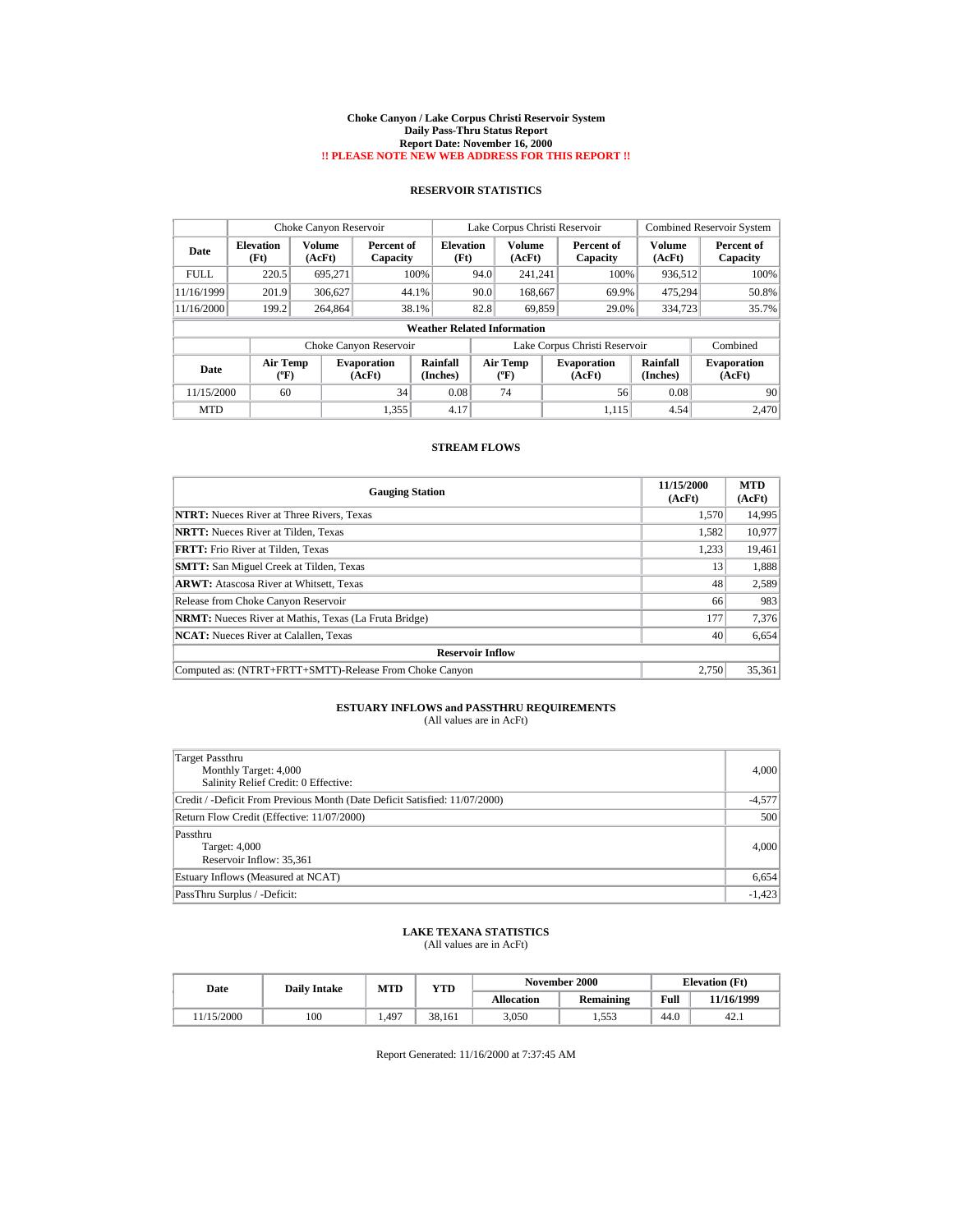#### **Choke Canyon / Lake Corpus Christi Reservoir System Daily Pass-Thru Status Report Report Date: November 17, 2000 !! PLEASE NOTE NEW WEB ADDRESS FOR THIS REPORT !!**

## **RESERVOIR STATISTICS**

|             | Choke Canyon Reservoir                |                         |                              |                          | Lake Corpus Christi Reservoir |                                             |  |                               |                      | <b>Combined Reservoir System</b> |  |  |
|-------------|---------------------------------------|-------------------------|------------------------------|--------------------------|-------------------------------|---------------------------------------------|--|-------------------------------|----------------------|----------------------------------|--|--|
| Date        | <b>Elevation</b><br>(Ft)              | <b>Volume</b><br>(AcFt) | Percent of<br>Capacity       | <b>Elevation</b><br>(Ft) |                               | <b>Volume</b><br>(AcFt)                     |  | Percent of<br>Capacity        | Volume<br>(AcFt)     | Percent of<br>Capacity           |  |  |
| <b>FULL</b> | 220.5                                 | 695.271                 | 100%                         |                          | 94.0                          | 241.241                                     |  | 100%                          | 936,512              | 100%                             |  |  |
| 11/17/1999  | 201.9                                 | 305,986                 | 44.0%                        |                          | 89.9                          | 167,830                                     |  | 69.6%                         | 473,816              | 50.6%                            |  |  |
| 11/17/2000  | 199.2                                 | 265,010                 | 38.1%                        |                          | 82.9                          | 70.826                                      |  | 29.4%                         | 335,836              | 35.9%                            |  |  |
|             | <b>Weather Related Information</b>    |                         |                              |                          |                               |                                             |  |                               |                      |                                  |  |  |
|             |                                       |                         | Choke Canyon Reservoir       |                          |                               |                                             |  | Lake Corpus Christi Reservoir |                      | Combined                         |  |  |
| Date        | <b>Air Temp</b><br>$({}^o\mathrm{F})$ |                         | <b>Evaporation</b><br>(AcFt) | Rainfall<br>(Inches)     |                               | <b>Air Temp</b><br>$({}^{\circ}\mathrm{F})$ |  | <b>Evaporation</b><br>(AcFt)  | Rainfall<br>(Inches) | <b>Evaporation</b><br>(AcFt)     |  |  |
| 11/16/2000  | 66                                    |                         | 34                           | 0.13                     |                               | 73                                          |  | 96                            | 0.09                 | 130                              |  |  |
| <b>MTD</b>  |                                       |                         | 1,389                        | 4.30                     |                               |                                             |  | 1,211                         | 4.63                 | 2,600                            |  |  |

### **STREAM FLOWS**

| <b>Gauging Station</b>                                       | 11/16/2000<br>(AcFt) | <b>MTD</b><br>(AcFt) |
|--------------------------------------------------------------|----------------------|----------------------|
| <b>NTRT:</b> Nueces River at Three Rivers, Texas             | 1.640                | 16,634               |
| <b>NRTT:</b> Nueces River at Tilden, Texas                   | 1.741                | 12.718               |
| <b>FRTT:</b> Frio River at Tilden, Texas                     | 854                  | 20,314               |
| <b>SMTT:</b> San Miguel Creek at Tilden, Texas               | 8                    | 1,896                |
| <b>ARWT:</b> Atascosa River at Whitsett, Texas               | 28                   | 2,616                |
| Release from Choke Canyon Reservoir                          | 66                   | 1,048                |
| <b>NRMT:</b> Nueces River at Mathis, Texas (La Fruta Bridge) | 177                  | 7,553                |
| <b>NCAT:</b> Nueces River at Calallen, Texas                 | 34                   | 6,687                |
| <b>Reservoir Inflow</b>                                      |                      |                      |
| Computed as: (NTRT+FRTT+SMTT)-Release From Choke Canyon      | 2.436                | 37,797               |

# **ESTUARY INFLOWS and PASSTHRU REQUIREMENTS**<br>(All values are in AcFt)

| Target Passthru<br>Monthly Target: 4,000<br>Salinity Relief Credit: 0 Effective: | 4,000    |
|----------------------------------------------------------------------------------|----------|
| Credit / -Deficit From Previous Month (Date Deficit Satisfied: 11/07/2000)       | $-4,577$ |
| Return Flow Credit (Effective: 11/07/2000)                                       | 500      |
| Passthru<br>Target: 4,000<br>Reservoir Inflow: 37,797                            | 4,000    |
| Estuary Inflows (Measured at NCAT)                                               | 6,687    |
| PassThru Surplus / -Deficit:                                                     | $-1,390$ |

### **LAKE TEXANA STATISTICS** (All values are in AcFt)

| Date      | <b>Daily Intake</b> | <b>MTD</b> | YTD    |                   | November 2000 | <b>Elevation</b> (Ft) |            |
|-----------|---------------------|------------|--------|-------------------|---------------|-----------------------|------------|
|           |                     |            |        | <b>Allocation</b> | Remaining     | Full                  | 11/17/1999 |
| 1/16/2000 | 100                 | 1,597      | 38.261 | 3.050             | .453          | 44.0                  | 42.3       |

Report Generated: 11/17/2000 at 7:40:18 AM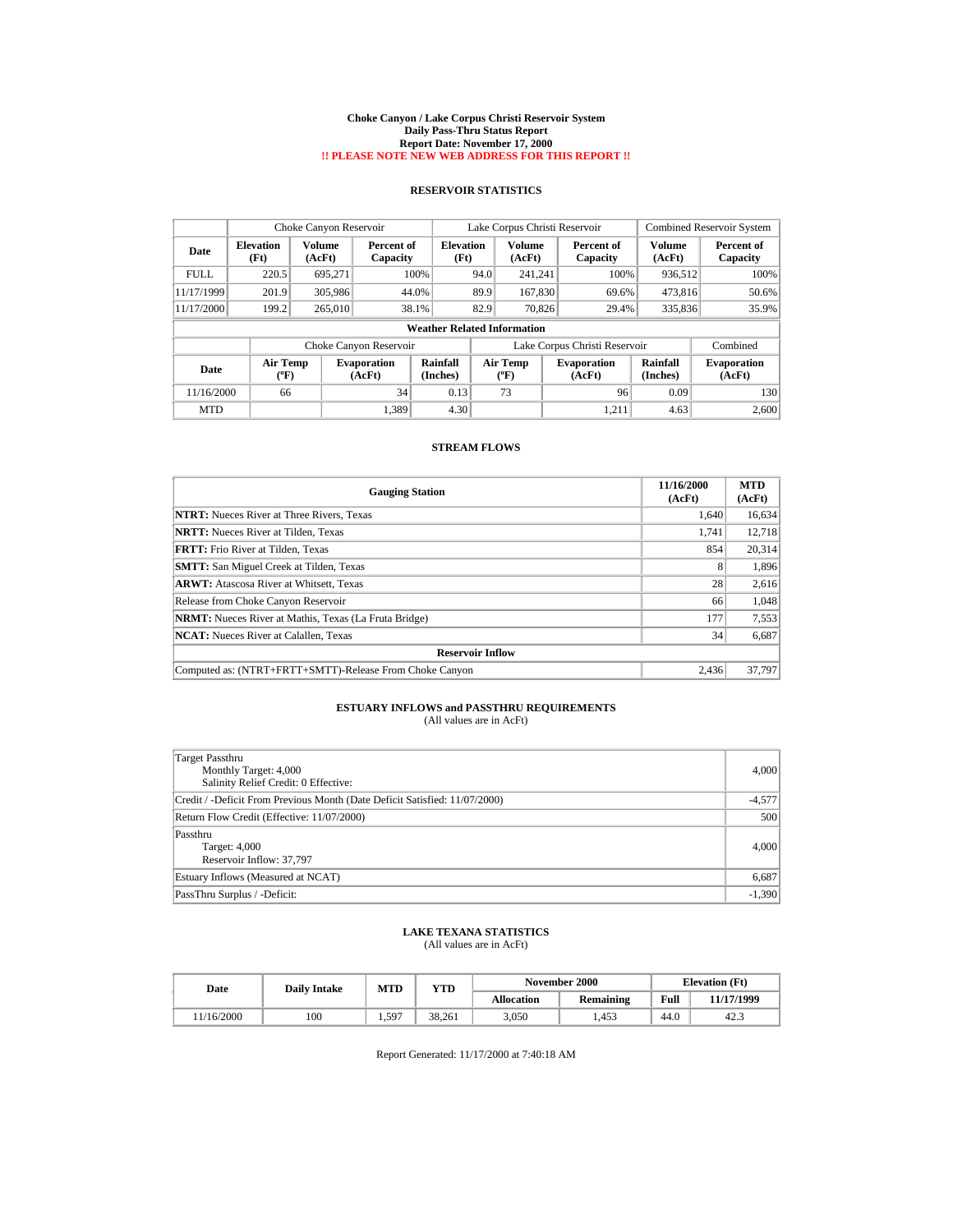#### **Choke Canyon / Lake Corpus Christi Reservoir System Daily Pass-Thru Status Report Report Date: November 18, 2000 !! PLEASE NOTE NEW WEB ADDRESS FOR THIS REPORT !!**

## **RESERVOIR STATISTICS**

|             | Choke Canyon Reservoir                |                         |                              |                                    | Lake Corpus Christi Reservoir |                                    |  |                               |                      | <b>Combined Reservoir System</b> |
|-------------|---------------------------------------|-------------------------|------------------------------|------------------------------------|-------------------------------|------------------------------------|--|-------------------------------|----------------------|----------------------------------|
| Date        | <b>Elevation</b><br>(Ft)              | <b>Volume</b><br>(AcFt) | Percent of<br>Capacity       | <b>Elevation</b><br>(Ft)           |                               | <b>Volume</b><br>(AcFt)            |  | Percent of<br>Capacity        | Volume<br>(AcFt)     | Percent of<br>Capacity           |
| <b>FULL</b> | 220.5                                 | 695.271                 | 100%                         |                                    | 94.0                          | 241.241                            |  | 100%                          | 936.512              | 100%                             |
| 11/18/1999  | 201.9                                 | 306.307                 | 44.1%                        |                                    | 89.9                          | 167,496                            |  | 69.4%                         | 473,803              | 50.6%                            |
| 11/18/2000  | 199.3                                 | 266,478                 | 38.3%                        |                                    | 82.9                          | 71,706                             |  | 29.7%                         | 338,184              | 36.1%                            |
|             |                                       |                         |                              | <b>Weather Related Information</b> |                               |                                    |  |                               |                      |                                  |
|             |                                       |                         | Choke Canyon Reservoir       |                                    |                               |                                    |  | Lake Corpus Christi Reservoir |                      | Combined                         |
| Date        | <b>Air Temp</b><br>$({}^o\mathrm{F})$ |                         | <b>Evaporation</b><br>(AcFt) | Rainfall<br>(Inches)               |                               | <b>Air Temp</b><br>$({}^{\circ}F)$ |  | <b>Evaporation</b><br>(AcFt)  | Rainfall<br>(Inches) | <b>Evaporation</b><br>(AcFt)     |
| 11/17/2000  | 49                                    |                         | 60                           | 0.87                               |                               | 59                                 |  | Pan overflow                  | 1.15                 | 59                               |
| <b>MTD</b>  |                                       |                         | 1.449                        | 5.17                               |                               |                                    |  | 1,210                         | 5.78                 | 2,659                            |

### **STREAM FLOWS**

| <b>Gauging Station</b>                                       | 11/17/2000<br>(AcFt) | <b>MTD</b><br>(AcFt) |
|--------------------------------------------------------------|----------------------|----------------------|
| <b>NTRT:</b> Nueces River at Three Rivers, Texas             | 1.749                | 18,383               |
| <b>NRTT:</b> Nueces River at Tilden, Texas                   | 1.910                | 14,627               |
| <b>FRTT:</b> Frio River at Tilden, Texas                     | 615                  | 20,930               |
| <b>SMTT:</b> San Miguel Creek at Tilden, Texas               |                      | 1,901                |
| <b>ARWT:</b> Atascosa River at Whitsett, Texas               | 22                   | 2,638                |
| Release from Choke Canyon Reservoir                          | 66                   | 1,114                |
| <b>NRMT:</b> Nueces River at Mathis, Texas (La Fruta Bridge) | 177                  | 7,730                |
| <b>NCAT:</b> Nueces River at Calallen, Texas                 | 26                   | 6,713                |
| <b>Reservoir Inflow</b>                                      |                      |                      |
| Computed as: (NTRT+FRTT+SMTT)-Release From Choke Canyon      | 2.303                | 40,100               |

# **ESTUARY INFLOWS and PASSTHRU REQUIREMENTS**<br>(All values are in AcFt)

| Target Passthru<br>Monthly Target: 4,000<br>Salinity Relief Credit: 0 Effective: | 4,000    |
|----------------------------------------------------------------------------------|----------|
| Credit / -Deficit From Previous Month (Date Deficit Satisfied: 11/07/2000)       | $-4,577$ |
| Return Flow Credit (Effective: 11/07/2000)                                       | 500      |
| Passthru<br>Target: 4,000<br>Reservoir Inflow: 40,100                            | 4,000    |
| Estuary Inflows (Measured at NCAT)                                               | 6,713    |
| PassThru Surplus / -Deficit:                                                     | $-1,364$ |

### **LAKE TEXANA STATISTICS** (All values are in AcFt)

| Date      | <b>Daily Intake</b> | <b>MTD</b><br>YTD |        |                   | November 2000 | <b>Elevation</b> (Ft) |            |
|-----------|---------------------|-------------------|--------|-------------------|---------------|-----------------------|------------|
|           |                     |                   |        | <b>Allocation</b> | Remaining     | Full                  | 11/18/1999 |
| 1/17/2000 | 94                  | .690              | 38.354 | 3.050             | .360          | 44.0                  | 42.6       |

Report Generated: 11/18/2000 at 8:03:35 AM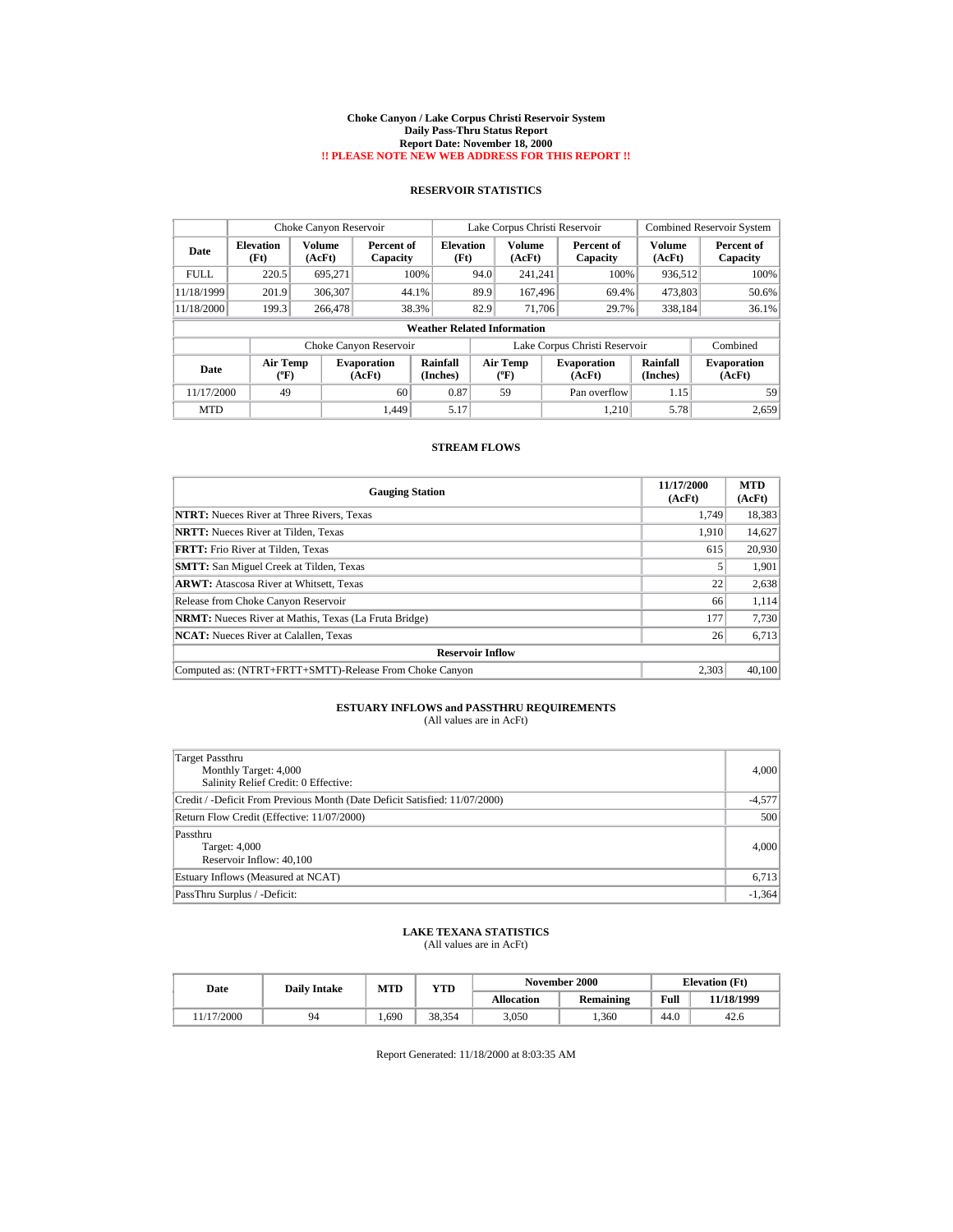#### **Choke Canyon / Lake Corpus Christi Reservoir System Daily Pass-Thru Status Report Report Date: November 19, 2000 !! PLEASE NOTE NEW WEB ADDRESS FOR THIS REPORT !!**

## **RESERVOIR STATISTICS**

|             | Choke Canyon Reservoir                |                         |                              |                          | Lake Corpus Christi Reservoir |                                      |  |                               |                      | <b>Combined Reservoir System</b> |  |  |
|-------------|---------------------------------------|-------------------------|------------------------------|--------------------------|-------------------------------|--------------------------------------|--|-------------------------------|----------------------|----------------------------------|--|--|
| Date        | <b>Elevation</b><br>(Ft)              | <b>Volume</b><br>(AcFt) | Percent of<br>Capacity       | <b>Elevation</b><br>(Ft) |                               | <b>Volume</b><br>(AcFt)              |  | Percent of<br>Capacity        | Volume<br>(AcFt)     | Percent of<br>Capacity           |  |  |
| <b>FULL</b> | 220.5                                 | 695.271                 |                              | 100%                     | 94.0                          | 241.241                              |  | 100%                          | 936,512              | 100%                             |  |  |
| 11/19/1999  | 201.9                                 | 305,986                 |                              | 44.0%                    | 89.9                          | 167.329                              |  | 69.4%                         | 473,315              | 50.5%                            |  |  |
| 11/19/2000  | 199.3                                 | 267.214                 |                              | 38.4%                    | 83.1                          | 72.797                               |  | 30.2%                         | 340,011              | 36.3%                            |  |  |
|             | <b>Weather Related Information</b>    |                         |                              |                          |                               |                                      |  |                               |                      |                                  |  |  |
|             |                                       |                         | Choke Canyon Reservoir       |                          |                               |                                      |  | Lake Corpus Christi Reservoir |                      | Combined                         |  |  |
| Date        | <b>Air Temp</b><br>$({}^o\mathrm{F})$ |                         | <b>Evaporation</b><br>(AcFt) | Rainfall<br>(Inches)     |                               | Air Temp<br>$({}^{\circ}\mathrm{F})$ |  | <b>Evaporation</b><br>(AcFt)  | Rainfall<br>(Inches) | <b>Evaporation</b><br>(AcFt)     |  |  |
| 11/18/2000  | 46                                    |                         | 43                           | 0.80                     |                               | 55                                   |  | 163                           | 0.34                 | 206                              |  |  |
| <b>MTD</b>  |                                       |                         | 1.492                        | 5.97                     |                               |                                      |  | 1,373                         | 6.12                 | 2,865                            |  |  |

### **STREAM FLOWS**

| <b>Gauging Station</b>                                       | 11/18/2000<br>(AcFt) | <b>MTD</b><br>(AcFt) |
|--------------------------------------------------------------|----------------------|----------------------|
| <b>NTRT:</b> Nueces River at Three Rivers, Texas             | 1.939                | 20,322               |
| <b>NRTT:</b> Nueces River at Tilden, Texas                   | 2.144                | 16,771               |
| <b>FRTT:</b> Frio River at Tilden, Texas                     | 508                  | 21,438               |
| <b>SMTT:</b> San Miguel Creek at Tilden, Texas               | 69                   | 1.970                |
| <b>ARWT:</b> Atascosa River at Whitsett, Texas               | 28                   | 2,666                |
| Release from Choke Canyon Reservoir                          | 66                   | 1,179                |
| <b>NRMT:</b> Nueces River at Mathis, Texas (La Fruta Bridge) | 183                  | 7,912                |
| <b>NCAT:</b> Nueces River at Calallen, Texas                 | 42                   | 6,755                |
| <b>Reservoir Inflow</b>                                      |                      |                      |
| Computed as: (NTRT+FRTT+SMTT)-Release From Choke Canyon      | 2.451                | 42,552               |

# **ESTUARY INFLOWS and PASSTHRU REQUIREMENTS**<br>(All values are in AcFt)

| Target Passthru<br>Monthly Target: 4,000<br>Salinity Relief Credit: 0 Effective: | 4,000    |
|----------------------------------------------------------------------------------|----------|
| Credit / -Deficit From Previous Month (Date Deficit Satisfied: 11/07/2000)       | $-4,577$ |
| Return Flow Credit (Effective: 11/07/2000)                                       | 500      |
| Passthru<br>Target: 4,000<br>Reservoir Inflow: 42,552                            | 4,000    |
| Estuary Inflows (Measured at NCAT)                                               | 6,755    |
| PassThru Surplus / -Deficit:                                                     | $-1,322$ |

### **LAKE TEXANA STATISTICS** (All values are in AcFt)

| Date      | <b>Daily Intake</b> | <b>MTD</b> | YTD    |                   | November 2000 | <b>Elevation</b> (Ft) |            |
|-----------|---------------------|------------|--------|-------------------|---------------|-----------------------|------------|
|           |                     |            |        | <b>Allocation</b> | Remaining     | Full                  | 11/19/1999 |
| 1/18/2000 | ت .                 | 1.782      | 38.447 | 3.050             | .268          | 44.0                  | 42.6       |

Report Generated: 11/19/2000 at 7:56:45 AM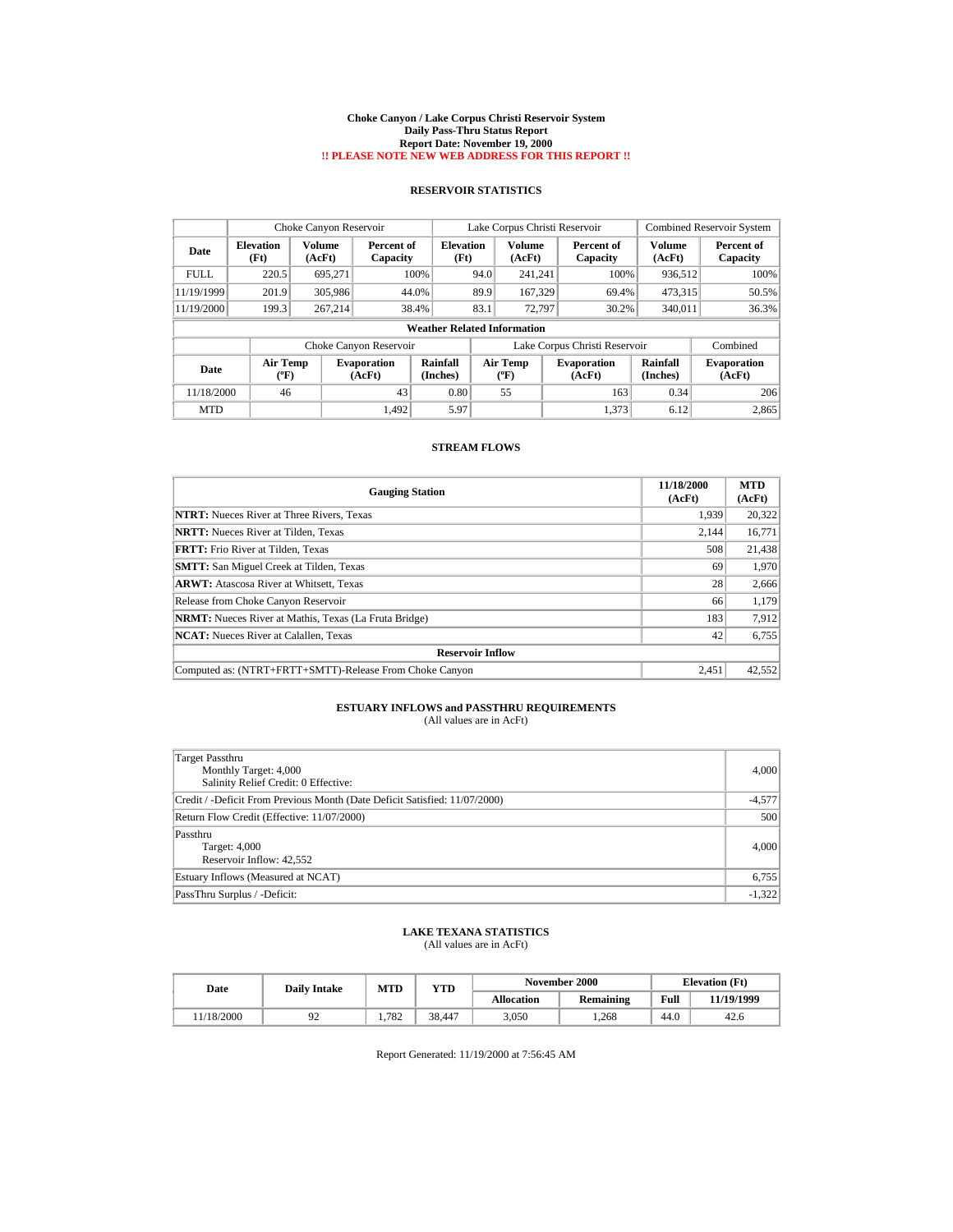#### **Choke Canyon / Lake Corpus Christi Reservoir System Daily Pass-Thru Status Report Report Date: November 20, 2000 !! PLEASE NOTE NEW WEB ADDRESS FOR THIS REPORT !!**

## **RESERVOIR STATISTICS**

|             | Choke Canyon Reservoir                |                         |                              |                          | Lake Corpus Christi Reservoir |                                             |  |                               |                      | <b>Combined Reservoir System</b> |  |  |
|-------------|---------------------------------------|-------------------------|------------------------------|--------------------------|-------------------------------|---------------------------------------------|--|-------------------------------|----------------------|----------------------------------|--|--|
| Date        | <b>Elevation</b><br>(Ft)              | <b>Volume</b><br>(AcFt) | Percent of<br>Capacity       | <b>Elevation</b><br>(Ft) |                               | <b>Volume</b><br>(AcFt)                     |  | Percent of<br>Capacity        | Volume<br>(AcFt)     | Percent of<br>Capacity           |  |  |
| <b>FULL</b> | 220.5                                 | 695.271                 |                              | 100%                     | 94.0                          | 241.241                                     |  | 100%                          | 936,512              | 100%                             |  |  |
| 11/20/1999  | 201.9                                 | 305,826                 |                              | 44.0%                    | 89.9                          | 166,995                                     |  | 69.2%                         | 472.821              | 50.5%                            |  |  |
| 11/20/2000  | 199.4                                 | 268,246                 |                              | 38.6%                    | 83.4                          | 76,373                                      |  | 31.7%                         | 344,619              | 36.8%                            |  |  |
|             | <b>Weather Related Information</b>    |                         |                              |                          |                               |                                             |  |                               |                      |                                  |  |  |
|             |                                       |                         | Choke Canyon Reservoir       |                          |                               |                                             |  | Lake Corpus Christi Reservoir |                      | Combined                         |  |  |
| Date        | <b>Air Temp</b><br>$({}^o\mathrm{F})$ |                         | <b>Evaporation</b><br>(AcFt) | Rainfall<br>(Inches)     |                               | <b>Air Temp</b><br>$({}^{\circ}\mathrm{F})$ |  | <b>Evaporation</b><br>(AcFt)  | Rainfall<br>(Inches) | <b>Evaporation</b><br>(AcFt)     |  |  |
| 11/19/2000  | 60                                    |                         | 43                           | 0.00                     |                               | 61                                          |  | 61                            | 0.01                 | 104                              |  |  |
| <b>MTD</b>  |                                       |                         | 1,535                        | 5.97                     |                               |                                             |  | 1,434                         | 6.13                 | 2,969                            |  |  |

### **STREAM FLOWS**

| <b>Gauging Station</b>                                       | 11/19/2000<br>(AcFt) | <b>MTD</b><br>(AcFt) |
|--------------------------------------------------------------|----------------------|----------------------|
| <b>NTRT:</b> Nueces River at Three Rivers, Texas             | 2,263                | 22,585               |
| <b>NRTT:</b> Nueces River at Tilden. Texas                   | 2.382                | 19,153               |
| <b>FRTT:</b> Frio River at Tilden, Texas                     | 520                  | 21,958               |
| <b>SMTT:</b> San Miguel Creek at Tilden, Texas               | 101                  | 2,072                |
| <b>ARWT:</b> Atascosa River at Whitsett, Texas               | 846                  | 3,512                |
| Release from Choke Canyon Reservoir                          | 66                   | 1,245                |
| <b>NRMT:</b> Nueces River at Mathis, Texas (La Fruta Bridge) | 181                  | 8,093                |
| <b>NCAT:</b> Nueces River at Calallen, Texas                 | 73                   | 6,828                |
| <b>Reservoir Inflow</b>                                      |                      |                      |
| Computed as: (NTRT+FRTT+SMTT)-Release From Choke Canyon      | 2.819                | 45,370               |

# **ESTUARY INFLOWS and PASSTHRU REQUIREMENTS**<br>(All values are in AcFt)

| Target Passthru<br>Monthly Target: 4,000<br>Salinity Relief Credit: 0 Effective: | 4,000    |
|----------------------------------------------------------------------------------|----------|
| Credit / -Deficit From Previous Month (Date Deficit Satisfied: 11/07/2000)       | $-4,577$ |
| Return Flow Credit (Effective: 11/07/2000)                                       | 500      |
| Passthru<br>Target: 4,000<br>Reservoir Inflow: 45,370                            | 4,000    |
| Estuary Inflows (Measured at NCAT)                                               | 6,828    |
| PassThru Surplus / -Deficit:                                                     | $-1,249$ |

### **LAKE TEXANA STATISTICS** (All values are in AcFt)

| Date      |     | <b>MTD</b><br><b>Daily Intake</b> |        |                   | November 2000 | <b>Elevation</b> (Ft) |            |
|-----------|-----|-----------------------------------|--------|-------------------|---------------|-----------------------|------------|
|           |     |                                   | YTD    | <b>Allocation</b> | Remaining     | Full                  | 11/20/1999 |
| 1/19/2000 | 100 | 1.882                             | 38.546 | 3.050             | .168          | 44.0                  | 42.6       |

Report Generated: 11/20/2000 at 7:47:05 AM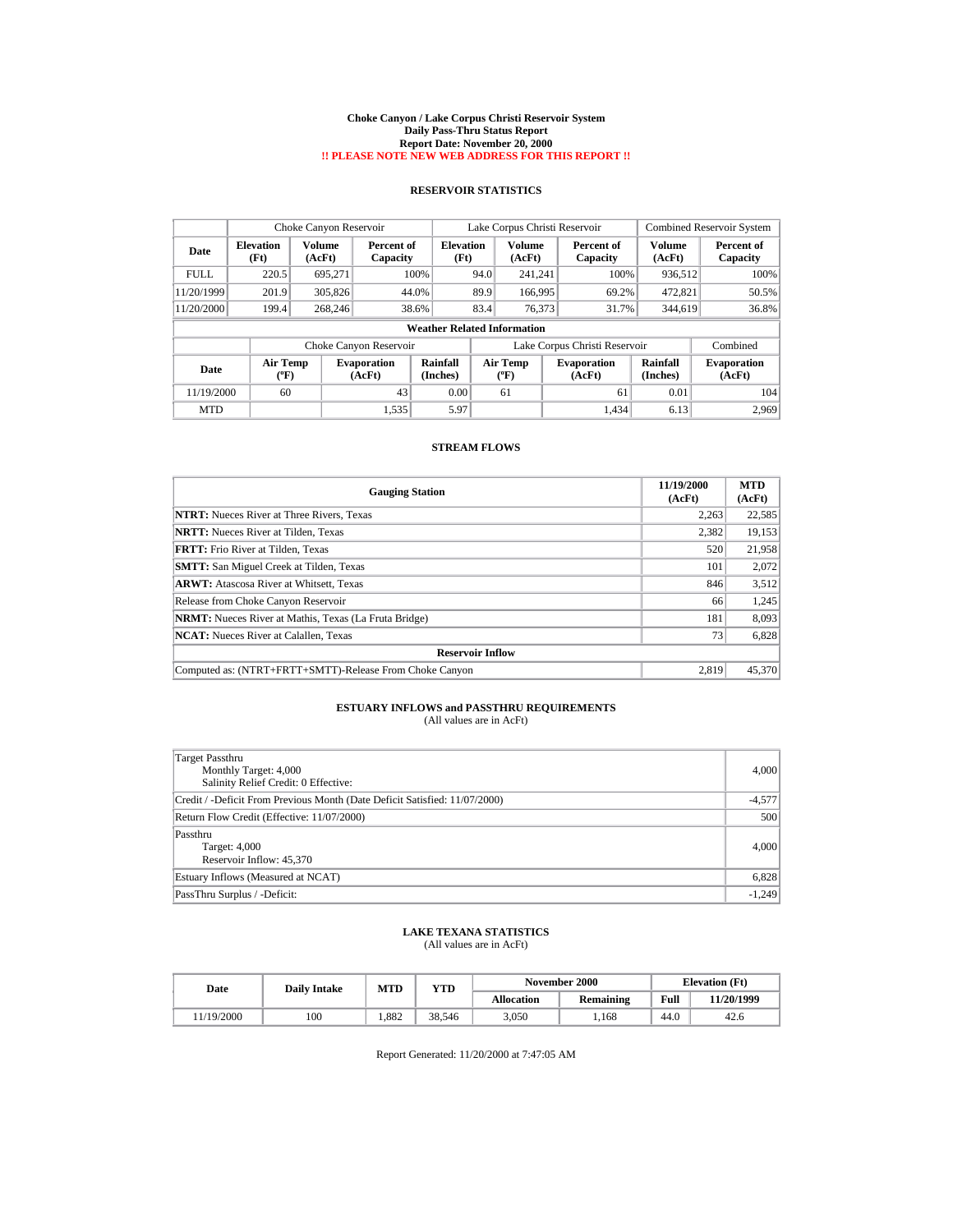#### **Choke Canyon / Lake Corpus Christi Reservoir System Daily Pass-Thru Status Report Report Date: November 21, 2000 !! PLEASE NOTE NEW WEB ADDRESS FOR THIS REPORT !!**

## **RESERVOIR STATISTICS**

|             | Choke Canyon Reservoir             |                  |                              |                          | Lake Corpus Christi Reservoir |                                       |  |                               |                         | <b>Combined Reservoir System</b> |  |
|-------------|------------------------------------|------------------|------------------------------|--------------------------|-------------------------------|---------------------------------------|--|-------------------------------|-------------------------|----------------------------------|--|
| Date        | <b>Elevation</b><br>(Ft)           | Volume<br>(AcFt) | Percent of<br>Capacity       | <b>Elevation</b><br>(Ft) |                               | Volume<br>(AcFt)                      |  | Percent of<br>Capacity        | <b>Volume</b><br>(AcFt) | Percent of<br>Capacity           |  |
| <b>FULL</b> | 220.5                              | 695.271          | 100%                         |                          | 94.0                          | 241.241                               |  | 100%                          | 936,512                 | 100%                             |  |
| 11/21/1999  | 201.8                              | 305,506          | 43.9%                        |                          | 89.8                          | 166,495                               |  | 69.0%                         | 472,001                 | 50.4%                            |  |
| 11/21/2000  | 199.5                              | 269.281          | 38.7%                        |                          | 83.6                          | 78.488                                |  | 32.5%                         | 347,769                 | 37.1%                            |  |
|             | <b>Weather Related Information</b> |                  |                              |                          |                               |                                       |  |                               |                         |                                  |  |
|             |                                    |                  | Choke Canyon Reservoir       |                          |                               |                                       |  | Lake Corpus Christi Reservoir |                         | Combined                         |  |
| Date        | <b>Air Temp</b><br>(°F)            |                  | <b>Evaporation</b><br>(AcFt) | Rainfall<br>(Inches)     |                               | <b>Air Temp</b><br>$({}^o\mathrm{F})$ |  | <b>Evaporation</b><br>(AcFt)  | Rainfall<br>(Inches)    | <b>Evaporation</b><br>(AcFt)     |  |
| 11/20/2000  | 64                                 |                  | 78                           | 0.00                     |                               | 65                                    |  | 87                            | 0.00                    | 165                              |  |
| <b>MTD</b>  |                                    |                  | 1,613                        | 5.97                     |                               |                                       |  | 1,521                         | 6.13                    | 3,134                            |  |

### **STREAM FLOWS**

| <b>Gauging Station</b>                                       | 11/20/2000<br>(AcFt) | <b>MTD</b><br>(AcFt) |
|--------------------------------------------------------------|----------------------|----------------------|
| <b>NTRT:</b> Nueces River at Three Rivers, Texas             | 3,533                | 26,119               |
| <b>NRTT:</b> Nueces River at Tilden, Texas                   | 2,581                | 21,734               |
| <b>FRTT:</b> Frio River at Tilden, Texas                     | 431                  | 22,389               |
| <b>SMTT:</b> San Miguel Creek at Tilden, Texas               | 153                  | 2,224                |
| <b>ARWT:</b> Atascosa River at Whitsett, Texas               | 1,517                | 5,028                |
| Release from Choke Canyon Reservoir                          | 66                   | 1,310                |
| <b>NRMT:</b> Nueces River at Mathis, Texas (La Fruta Bridge) | 185                  | 8,277                |
| <b>NCAT:</b> Nueces River at Calallen, Texas                 | 40                   | 6,868                |
| <b>Reservoir Inflow</b>                                      |                      |                      |
| Computed as: (NTRT+FRTT+SMTT)-Release From Choke Canyon      | 4.051                | 49,422               |

# **ESTUARY INFLOWS and PASSTHRU REQUIREMENTS**<br>(All values are in AcFt)

| Target Passthru<br>Monthly Target: 4,000<br>Salinity Relief Credit: 0 Effective: | 4,000    |
|----------------------------------------------------------------------------------|----------|
| Credit / -Deficit From Previous Month (Date Deficit Satisfied: 11/07/2000)       | $-4,577$ |
| Return Flow Credit (Effective: 11/07/2000)                                       | 500      |
| Passthru<br>Target: 4,000<br>Reservoir Inflow: 49,422                            | 4,000    |
| Estuary Inflows (Measured at NCAT)                                               | 6,868    |
| PassThru Surplus / -Deficit:                                                     | $-1,209$ |

### **LAKE TEXANA STATISTICS** (All values are in AcFt)

| Date      | <b>MTD</b><br>YTD<br><b>Daily Intake</b> |       | November 2000 | <b>Elevation</b> (Ft) |           |      |            |
|-----------|------------------------------------------|-------|---------------|-----------------------|-----------|------|------------|
|           |                                          |       |               | <b>Allocation</b>     | Remaining | Full | 11/21/1999 |
| 1/20/2000 | 100                                      | 1.982 | 38.646        | 3.050                 | .068      | 44.0 | 44.1       |

Report Generated: 11/21/2000 at 7:47:50 AM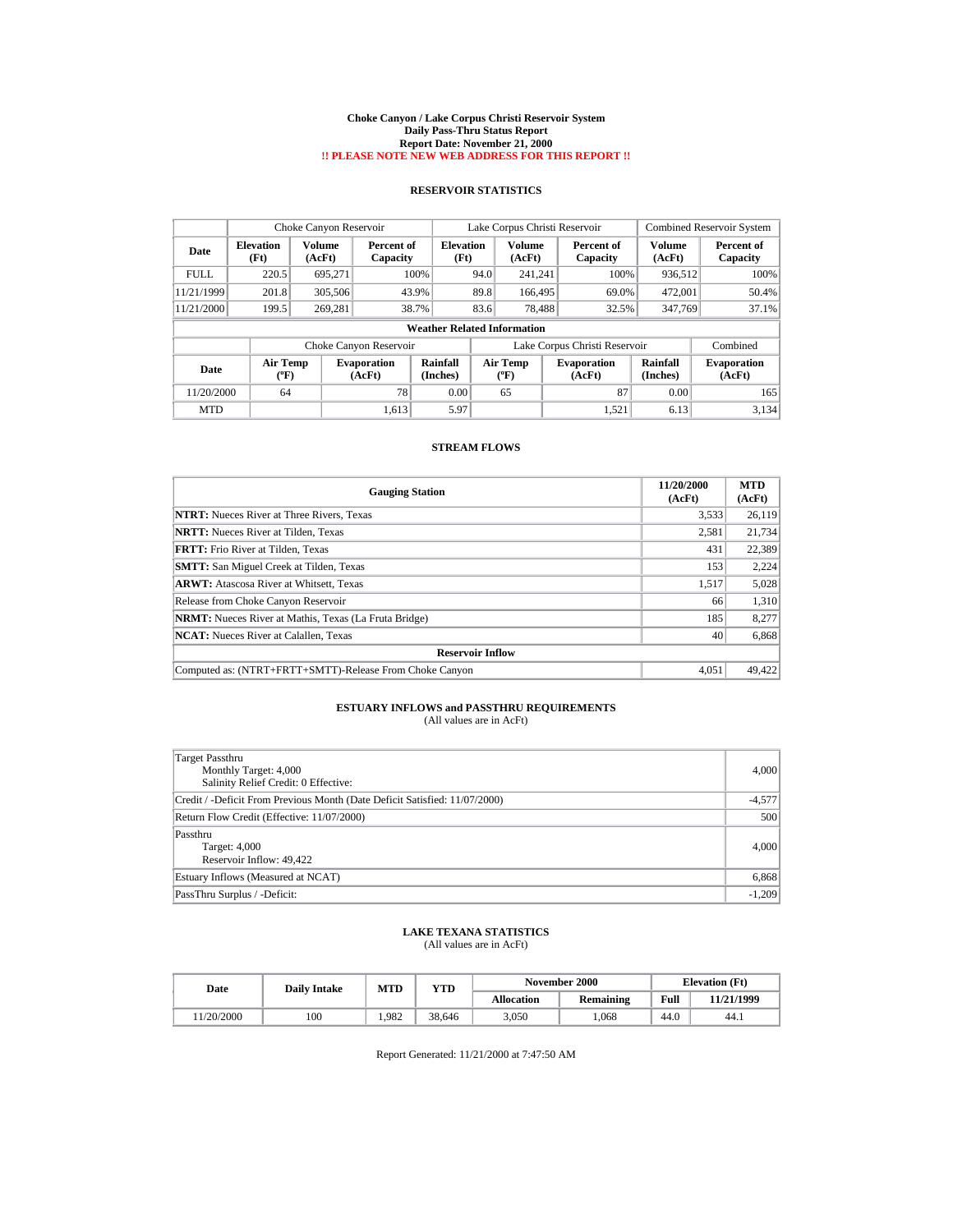#### **Choke Canyon / Lake Corpus Christi Reservoir System Daily Pass-Thru Status Report Report Date: November 22, 2000 !! PLEASE NOTE NEW WEB ADDRESS FOR THIS REPORT !!**

## **RESERVOIR STATISTICS**

|             | Choke Canyon Reservoir                |                         |                              |                          | Lake Corpus Christi Reservoir |                                  |  |                               |                         | <b>Combined Reservoir System</b> |  |
|-------------|---------------------------------------|-------------------------|------------------------------|--------------------------|-------------------------------|----------------------------------|--|-------------------------------|-------------------------|----------------------------------|--|
| Date        | <b>Elevation</b><br>(Ft)              | <b>Volume</b><br>(AcFt) | Percent of<br>Capacity       | <b>Elevation</b><br>(Ft) |                               | <b>Volume</b><br>(AcFt)          |  | Percent of<br>Capacity        | <b>Volume</b><br>(AcFt) | Percent of<br>Capacity           |  |
| <b>FULL</b> | 220.5                                 | 695.271                 |                              | 100%                     | 94.0                          | 241,241                          |  | 100%                          | 936,512                 | 100%                             |  |
| 11/22/1999  | 201.8                                 | 305,346                 |                              | 43.9%                    | 89.8                          | 166.161                          |  | 68.9%                         | 471.507                 | 50.3%                            |  |
| 11/22/2000  | 199.5                                 | 269,874                 |                              | 38.8%                    | 83.9                          | 81.205                           |  | 33.7%                         | 351,079                 | 37.5%                            |  |
|             | <b>Weather Related Information</b>    |                         |                              |                          |                               |                                  |  |                               |                         |                                  |  |
|             |                                       |                         | Choke Canyon Reservoir       |                          |                               |                                  |  | Lake Corpus Christi Reservoir |                         | Combined                         |  |
| Date        | <b>Air Temp</b><br>$({}^o\mathrm{F})$ |                         | <b>Evaporation</b><br>(AcFt) | Rainfall<br>(Inches)     |                               | Air Temp<br>$(^{\circ}\text{F})$ |  | <b>Evaporation</b><br>(AcFt)  | Rainfall<br>(Inches)    | <b>Evaporation</b><br>(AcFt)     |  |
| 11/21/2000  | 65                                    |                         | 60                           | 0.00                     |                               | 69                               |  | 26                            | 0.00                    | 86                               |  |
| <b>MTD</b>  |                                       |                         | 1.673                        | 5.97                     |                               |                                  |  | 1.547                         | 6.13                    | 3,220                            |  |

### **STREAM FLOWS**

| <b>Gauging Station</b>                                       | 11/21/2000<br>(AcFt) | <b>MTD</b><br>(AcFt) |  |  |  |  |  |  |
|--------------------------------------------------------------|----------------------|----------------------|--|--|--|--|--|--|
| <b>NTRT:</b> Nueces River at Three Rivers, Texas             | 3,414                | 29,533               |  |  |  |  |  |  |
| <b>NRTT:</b> Nueces River at Tilden, Texas                   | 2,541                | 24,275               |  |  |  |  |  |  |
| <b>FRTT:</b> Frio River at Tilden, Texas                     | 341                  | 22,730               |  |  |  |  |  |  |
| <b>SMTT:</b> San Miguel Creek at Tilden, Texas               | 498                  | 2,723                |  |  |  |  |  |  |
| <b>ARWT:</b> Atascosa River at Whitsett, Texas               | 300                  | 5,328                |  |  |  |  |  |  |
| Release from Choke Canyon Reservoir                          | 66                   | 1,376                |  |  |  |  |  |  |
| <b>NRMT:</b> Nueces River at Mathis, Texas (La Fruta Bridge) | 189                  | 8,466                |  |  |  |  |  |  |
| <b>NCAT:</b> Nueces River at Calallen, Texas                 |                      | 6,868                |  |  |  |  |  |  |
| <b>Reservoir Inflow</b>                                      |                      |                      |  |  |  |  |  |  |
| Computed as: (NTRT+FRTT+SMTT)-Release From Choke Canyon      | 4.188                | 53,610               |  |  |  |  |  |  |

# **ESTUARY INFLOWS and PASSTHRU REQUIREMENTS**<br>(All values are in AcFt)

| Target Passthru<br>Monthly Target: 4,000<br>Salinity Relief Credit: 0 Effective: | 4,000    |
|----------------------------------------------------------------------------------|----------|
| Credit / -Deficit From Previous Month (Date Deficit Satisfied: 11/07/2000)       | $-4,577$ |
| Return Flow Credit (Effective: 11/07/2000)                                       | 500      |
| Passthru<br>Target: 4,000<br>Reservoir Inflow: 53,610                            | 4,000    |
| Estuary Inflows (Measured at NCAT)                                               | 6,868    |
| PassThru Surplus / -Deficit:                                                     | $-1,209$ |

### **LAKE TEXANA STATISTICS** (All values are in AcFt)

| Date      | <b>Daily Intake</b> | <b>MTD</b> | YTD    | November 2000     |           | <b>Elevation</b> (Ft) |            |
|-----------|---------------------|------------|--------|-------------------|-----------|-----------------------|------------|
|           |                     |            |        | <b>Allocation</b> | Remaining | Full                  | 11/22/1999 |
| 1/21/2000 | 94                  | 2.076      | 38.740 | 3.050             | 974       | 44.0                  | 44.2       |

Report Generated: 11/22/2000 at 7:48:12 AM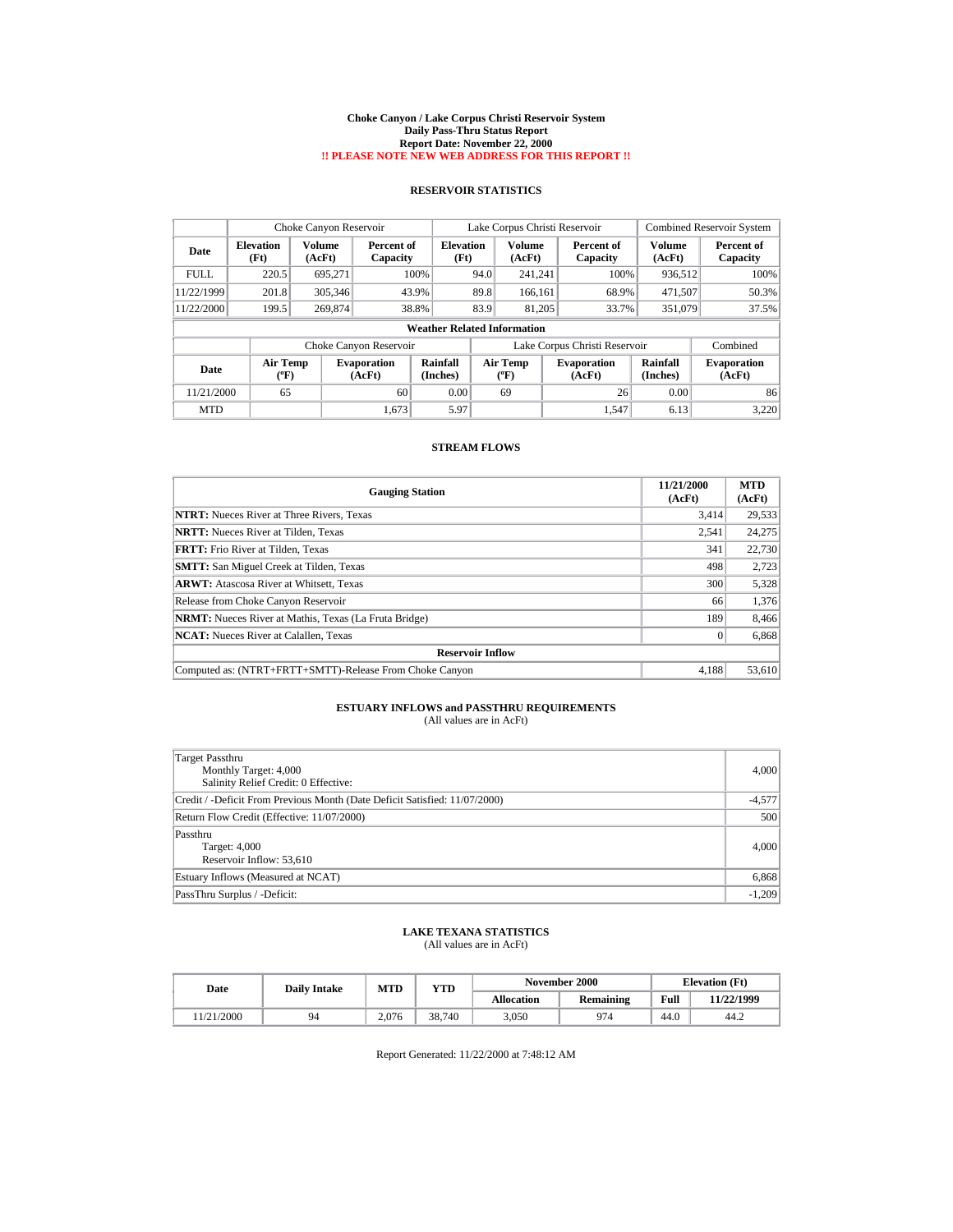#### **Choke Canyon / Lake Corpus Christi Reservoir System Daily Pass-Thru Status Report Report Date: November 23, 2000 !! PLEASE NOTE NEW WEB ADDRESS FOR THIS REPORT !!**

## **RESERVOIR STATISTICS**

|             | Choke Canyon Reservoir                |                  |                              |                                    | Lake Corpus Christi Reservoir |                                      |  |                               |                      | <b>Combined Reservoir System</b> |  |  |
|-------------|---------------------------------------|------------------|------------------------------|------------------------------------|-------------------------------|--------------------------------------|--|-------------------------------|----------------------|----------------------------------|--|--|
| Date        | <b>Elevation</b><br>(Ft)              | Volume<br>(AcFt) | Percent of<br>Capacity       | <b>Elevation</b><br>(Ft)           |                               | Volume<br>(AcFt)                     |  | Percent of<br>Capacity        | Volume<br>(AcFt)     | Percent of<br>Capacity           |  |  |
| <b>FULL</b> | 220.5                                 | 695.271          |                              | 100%                               | 94.0                          | 241.241                              |  | 100%                          | 936,512              | 100%                             |  |  |
| 11/23/1999  | 201.8                                 | 305,186          | 43.9%                        |                                    | 89.8                          | 166,328                              |  | 68.9%                         | 471,514              | 50.3%                            |  |  |
| 11/23/2000  | 199.6                                 | 270.616          | 38.9%                        |                                    | 84.0                          | 83.324                               |  | 34.5%                         | 353,940              | 37.8%                            |  |  |
|             |                                       |                  |                              | <b>Weather Related Information</b> |                               |                                      |  |                               |                      |                                  |  |  |
|             |                                       |                  | Choke Canyon Reservoir       |                                    |                               |                                      |  | Lake Corpus Christi Reservoir |                      | Combined                         |  |  |
| Date        | <b>Air Temp</b><br>$({}^o\mathrm{F})$ |                  | <b>Evaporation</b><br>(AcFt) | Rainfall<br>(Inches)               |                               | Air Temp<br>$({}^{\circ}\mathrm{F})$ |  | <b>Evaporation</b><br>(AcFt)  | Rainfall<br>(Inches) | <b>Evaporation</b><br>(AcFt)     |  |  |
| 11/22/2000  | 66                                    |                  | 17                           | 0.03                               |                               | 72                                   |  | 59                            | 0.00                 | 76                               |  |  |
| <b>MTD</b>  |                                       |                  | 1.690                        | 6.00                               |                               |                                      |  | 1.606                         | 6.13                 | 3,296                            |  |  |

### **STREAM FLOWS**

| <b>Gauging Station</b>                                       | 11/22/2000<br>(AcFt) | <b>MTD</b><br>(AcFt) |  |  |  |  |
|--------------------------------------------------------------|----------------------|----------------------|--|--|--|--|
| <b>NTRT:</b> Nueces River at Three Rivers, Texas             | 2.700                | 32,232               |  |  |  |  |
| <b>NRTT:</b> Nueces River at Tilden, Texas                   | 1.927                | 26,202               |  |  |  |  |
| <b>FRTT:</b> Frio River at Tilden, Texas                     | 328                  | 23,058               |  |  |  |  |
| <b>SMTT:</b> San Miguel Creek at Tilden, Texas               | 197                  | 2,919                |  |  |  |  |
| <b>ARWT:</b> Atascosa River at Whitsett, Texas               | 238                  | 5,566                |  |  |  |  |
| Release from Choke Canyon Reservoir                          | 66                   | 1,441                |  |  |  |  |
| <b>NRMT:</b> Nueces River at Mathis, Texas (La Fruta Bridge) | 191                  | 8,657                |  |  |  |  |
| <b>NCAT:</b> Nueces River at Calallen, Texas                 | 17                   | 6,885                |  |  |  |  |
| <b>Reservoir Inflow</b>                                      |                      |                      |  |  |  |  |
| Computed as: (NTRT+FRTT+SMTT)-Release From Choke Canyon      | 3,158                | 56,768               |  |  |  |  |

# **ESTUARY INFLOWS and PASSTHRU REQUIREMENTS**<br>(All values are in AcFt)

| Target Passthru<br>Monthly Target: 4,000<br>Salinity Relief Credit: 0 Effective: | 4,000    |
|----------------------------------------------------------------------------------|----------|
| Credit / -Deficit From Previous Month (Date Deficit Satisfied: 11/07/2000)       | $-4,577$ |
| Return Flow Credit (Effective: 11/07/2000)                                       | 500      |
| Passthru<br>Target: 4,000<br>Reservoir Inflow: 56,768                            | 4,000    |
| Estuary Inflows (Measured at NCAT)                                               | 6,885    |
| PassThru Surplus / -Deficit:                                                     | $-1,192$ |

### **LAKE TEXANA STATISTICS** (All values are in AcFt)

| Date      | <b>Daily Intake</b> | <b>MTD</b> | YTD    |                   | <b>November 2000</b> | <b>Elevation</b> (Ft) |            |
|-----------|---------------------|------------|--------|-------------------|----------------------|-----------------------|------------|
|           |                     |            |        | <b>Allocation</b> | <b>Remaining</b>     | Full                  | 11/23/1999 |
| 1/22/2000 | 100                 | 2.176      | 38.840 | 3.050             | 874                  | 44.0                  | 44.1       |

Report Generated: 11/23/2000 at 7:42:05 AM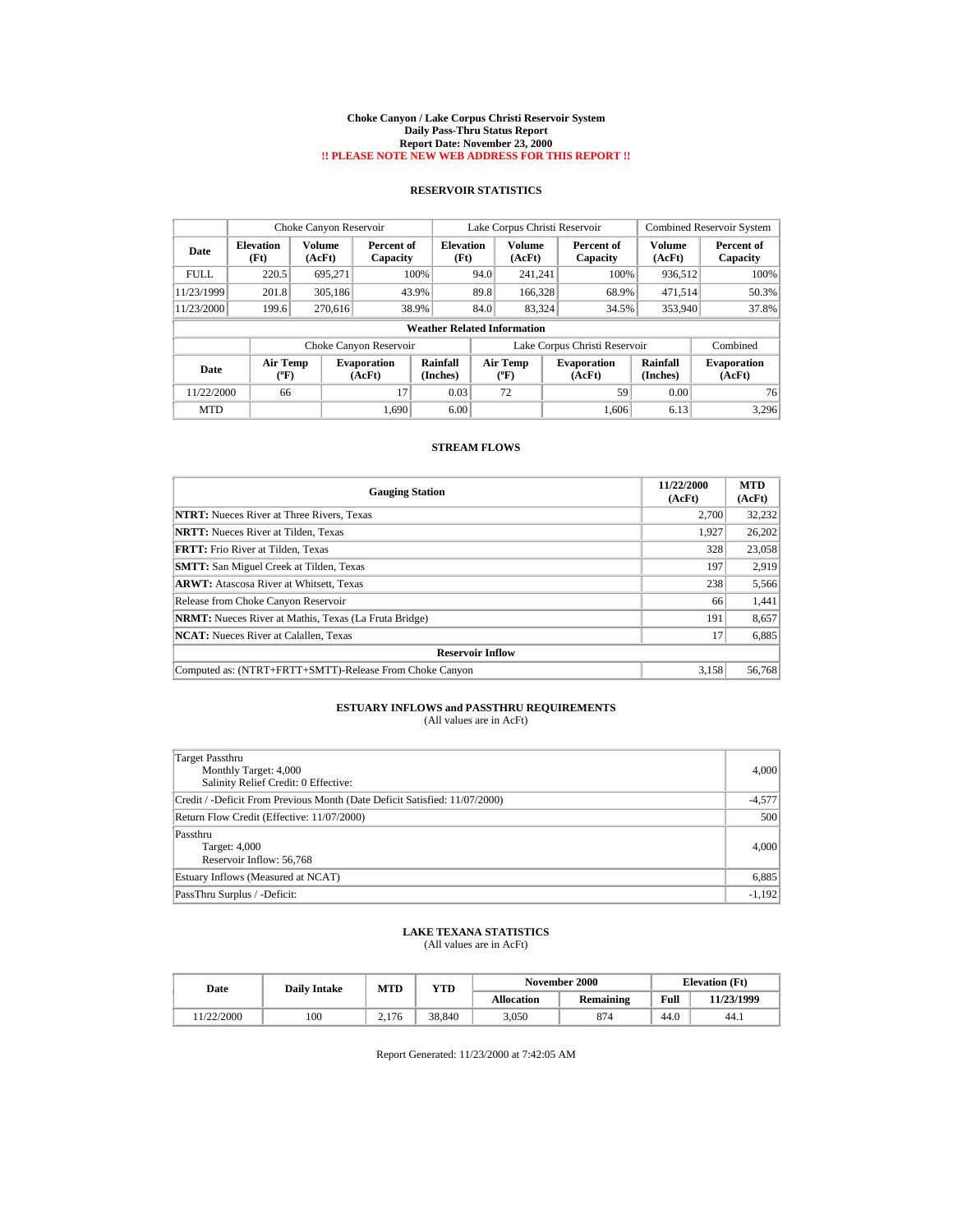#### **Choke Canyon / Lake Corpus Christi Reservoir System Daily Pass-Thru Status Report Report Date: November 24, 2000 !! PLEASE NOTE NEW WEB ADDRESS FOR THIS REPORT !!**

## **RESERVOIR STATISTICS**

|             | Choke Canyon Reservoir                |                  |                              |                                    | Lake Corpus Christi Reservoir |                                |  |                               |                         | <b>Combined Reservoir System</b> |
|-------------|---------------------------------------|------------------|------------------------------|------------------------------------|-------------------------------|--------------------------------|--|-------------------------------|-------------------------|----------------------------------|
| Date        | <b>Elevation</b><br>(Ft)              | Volume<br>(AcFt) | Percent of<br>Capacity       | Elevation<br>(Ft)                  |                               | Volume<br>(AcFt)               |  | Percent of<br>Capacity        | <b>Volume</b><br>(AcFt) | Percent of<br>Capacity           |
| <b>FULL</b> | 220.5                                 | 695.271          |                              | 100%                               | 94.0                          | 241.241                        |  | 100%                          | 936,512                 | 100%                             |
| 11/24/1999  | 201.8                                 | 304,866          |                              | 43.8%                              | 89.8                          | 165,828                        |  | 68.7%                         | 470,694                 | 50.3%                            |
| 11/24/2000  | 199.7                                 | 271.956          |                              | 39.1%                              | 84.2                          | 85.145                         |  | 35.3%                         | 357.101                 | 38.1%                            |
|             |                                       |                  |                              | <b>Weather Related Information</b> |                               |                                |  |                               |                         |                                  |
|             |                                       |                  | Choke Canyon Reservoir       |                                    |                               |                                |  | Lake Corpus Christi Reservoir |                         | Combined                         |
| Date        | <b>Air Temp</b><br>$({}^o\mathrm{F})$ |                  | <b>Evaporation</b><br>(AcFt) | Rainfall<br>(Inches)               |                               | Air Temp<br>$({}^o\mathrm{F})$ |  | <b>Evaporation</b><br>(AcFt)  | Rainfall<br>(Inches)    | <b>Evaporation</b><br>(AcFt)     |
| 11/23/2000  | 79                                    |                  | 96                           | 0.23                               |                               | 82                             |  | 94                            | 0.17                    | 190                              |
| <b>MTD</b>  |                                       |                  | 1.786                        | 6.23                               |                               |                                |  | 1.700                         | 6.30                    | 3,486                            |

### **STREAM FLOWS**

| <b>Gauging Station</b>                                       | 11/23/2000<br>(AcFt) | <b>MTD</b><br>(AcFt) |  |  |  |  |  |
|--------------------------------------------------------------|----------------------|----------------------|--|--|--|--|--|
| <b>NTRT:</b> Nueces River at Three Rivers, Texas             | 2,303                | 34,535               |  |  |  |  |  |
| <b>NRTT:</b> Nueces River at Tilden, Texas                   | 1.143                | 27,345               |  |  |  |  |  |
| <b>FRTT:</b> Frio River at Tilden, Texas                     | 415                  | 23,473               |  |  |  |  |  |
| <b>SMTT:</b> San Miguel Creek at Tilden, Texas               | 95                   | 3,014                |  |  |  |  |  |
| <b>ARWT:</b> Atascosa River at Whitsett, Texas               | 109                  | 5,675                |  |  |  |  |  |
| Release from Choke Canyon Reservoir                          | 66                   | 1,507                |  |  |  |  |  |
| <b>NRMT:</b> Nueces River at Mathis, Texas (La Fruta Bridge) | 193                  | 8,849                |  |  |  |  |  |
| <b>NCAT:</b> Nueces River at Calallen, Texas                 | 44                   | 6,929                |  |  |  |  |  |
| <b>Reservoir Inflow</b>                                      |                      |                      |  |  |  |  |  |
| Computed as: (NTRT+FRTT+SMTT)-Release From Choke Canyon      | 2.747                | 59,516               |  |  |  |  |  |

# **ESTUARY INFLOWS and PASSTHRU REQUIREMENTS**<br>(All values are in AcFt)

| Target Passthru<br>Monthly Target: 4,000<br>Salinity Relief Credit: 0 Effective: | 4,000    |
|----------------------------------------------------------------------------------|----------|
| Credit / -Deficit From Previous Month (Date Deficit Satisfied: 11/07/2000)       | $-4,577$ |
| Return Flow Credit (Effective: 11/07/2000)                                       | 500      |
| Passthru<br>Target: 4,000<br>Reservoir Inflow: 59,516                            | 4,000    |
| Estuary Inflows (Measured at NCAT)                                               | 6,929    |
| PassThru Surplus / -Deficit:                                                     | $-1,148$ |

### **LAKE TEXANA STATISTICS** (All values are in AcFt)

| Date      | <b>Daily Intake</b> | <b>MTD</b> | YTD    |                   | <b>November 2000</b> |      | <b>Elevation</b> (Ft) |
|-----------|---------------------|------------|--------|-------------------|----------------------|------|-----------------------|
|           |                     |            |        | <b>Allocation</b> | Remaining            | Full | 11/24/1999            |
| 1/23/2000 | 100                 | 2.276      | 38.940 | 3.050             | 774                  | 44.0 | 44.1                  |

Report Generated: 11/24/2000 at 7:45:08 AM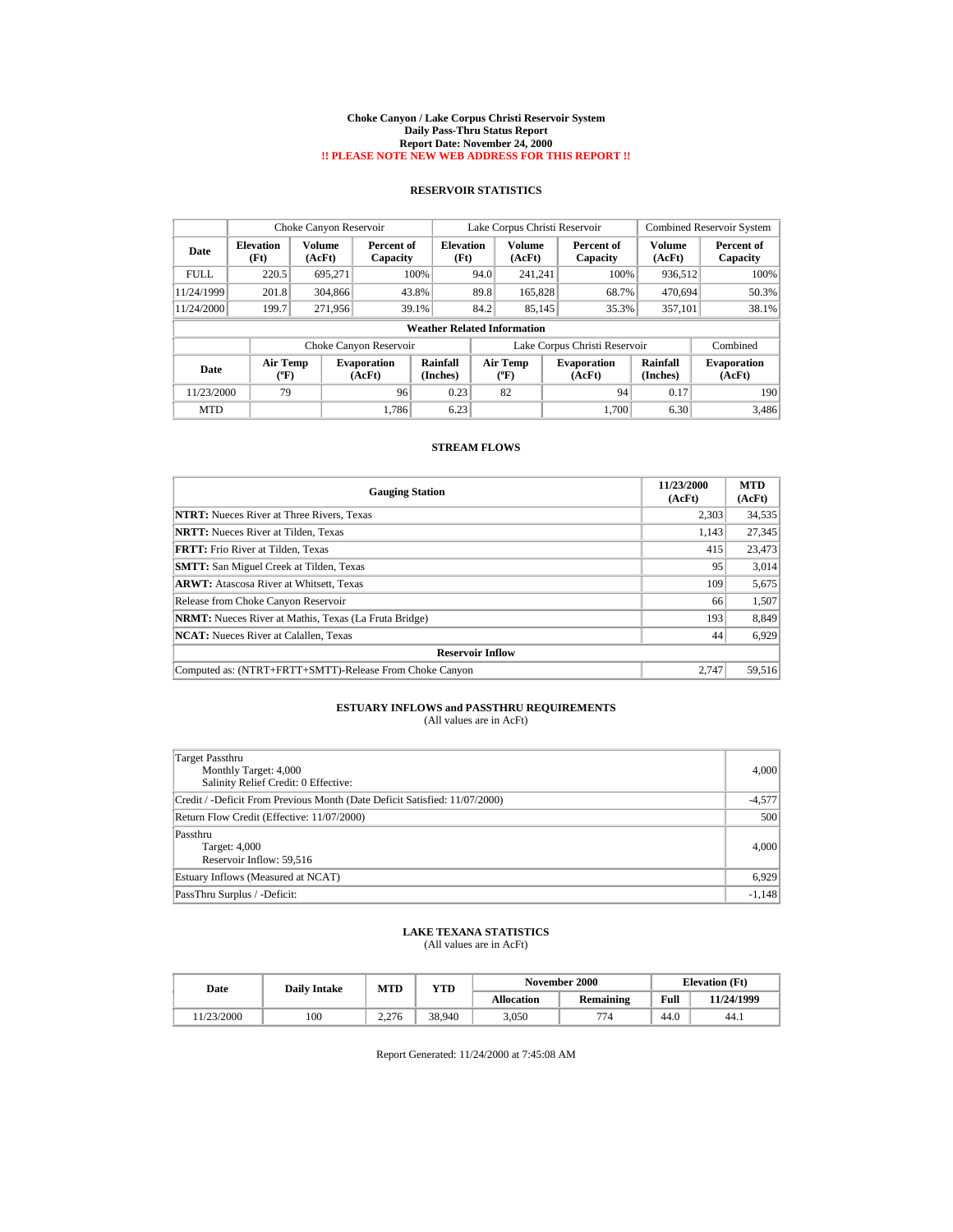#### **Choke Canyon / Lake Corpus Christi Reservoir System Daily Pass-Thru Status Report Report Date: November 25, 2000 !! PLEASE NOTE NEW WEB ADDRESS FOR THIS REPORT !!**

## **RESERVOIR STATISTICS**

|             | Choke Canyon Reservoir             |                         |                              |                          | Lake Corpus Christi Reservoir |                                       |  |                               |                         | <b>Combined Reservoir System</b> |  |
|-------------|------------------------------------|-------------------------|------------------------------|--------------------------|-------------------------------|---------------------------------------|--|-------------------------------|-------------------------|----------------------------------|--|
| Date        | <b>Elevation</b><br>(Ft)           | <b>Volume</b><br>(AcFt) | Percent of<br>Capacity       | <b>Elevation</b><br>(Ft) |                               | <b>Volume</b><br>(AcFt)               |  | Percent of<br>Capacity        | <b>Volume</b><br>(AcFt) | Percent of<br>Capacity           |  |
| <b>FULL</b> | 220.5                              | 695.271                 |                              | 100%                     | 94.0                          | 241.241                               |  | 100%                          | 936,512                 | 100%                             |  |
| 11/25/1999  | 201.8                              | 304.547                 |                              | 43.8%                    | 89.8                          | 165,828                               |  | 68.7%                         | 470,375                 | 50.2%                            |  |
| 11/25/2000  | 199.7                              | 272,105                 |                              | 39.1%                    | 84.4                          | 87.469                                |  | 36.3%                         | 359.574                 | 38.4%                            |  |
|             | <b>Weather Related Information</b> |                         |                              |                          |                               |                                       |  |                               |                         |                                  |  |
|             |                                    |                         | Choke Canyon Reservoir       |                          |                               |                                       |  | Lake Corpus Christi Reservoir |                         | Combined                         |  |
| Date        | <b>Air Temp</b><br>(°F)            |                         | <b>Evaporation</b><br>(AcFt) | Rainfall<br>(Inches)     |                               | <b>Air Temp</b><br>$({}^o\mathrm{F})$ |  | <b>Evaporation</b><br>(AcFt)  | Rainfall<br>(Inches)    | <b>Evaporation</b><br>(AcFt)     |  |
| 11/24/2000  | 65                                 |                         | 130                          | 0.00                     |                               | 73                                    |  | 171                           | 0.00                    | 301                              |  |
| <b>MTD</b>  |                                    |                         | 1.916                        | 6.23                     |                               |                                       |  | 1,871                         | 6.30                    | 3,787                            |  |

### **STREAM FLOWS**

| <b>Gauging Station</b>                                       | 11/24/2000<br>(AcFt) | <b>MTD</b><br>(AcFt) |  |  |  |  |  |
|--------------------------------------------------------------|----------------------|----------------------|--|--|--|--|--|
| <b>NTRT:</b> Nueces River at Three Rivers, Texas             | 1.439                | 35,974               |  |  |  |  |  |
| <b>NRTT:</b> Nueces River at Tilden, Texas                   | 877                  | 28.223               |  |  |  |  |  |
| <b>FRTT:</b> Frio River at Tilden, Texas                     | 482                  | 23,955               |  |  |  |  |  |
| <b>SMTT:</b> San Miguel Creek at Tilden, Texas               | 93                   | 3,108                |  |  |  |  |  |
| <b>ARWT:</b> Atascosa River at Whitsett, Texas               | 195                  | 5,870                |  |  |  |  |  |
| Release from Choke Canyon Reservoir                          | 66                   | 1,572                |  |  |  |  |  |
| <b>NRMT:</b> Nueces River at Mathis, Texas (La Fruta Bridge) | 195                  | 9,044                |  |  |  |  |  |
| <b>NCAT:</b> Nueces River at Calallen, Texas                 | 9                    | 6,938                |  |  |  |  |  |
| <b>Reservoir Inflow</b>                                      |                      |                      |  |  |  |  |  |
| Computed as: (NTRT+FRTT+SMTT)-Release From Choke Canyon      | 1.949                | 61,465               |  |  |  |  |  |

# **ESTUARY INFLOWS and PASSTHRU REQUIREMENTS**<br>(All values are in AcFt)

| Target Passthru<br>Monthly Target: 4,000<br>Salinity Relief Credit: 1,000 Effective: 11/23/2000 | 3,000    |
|-------------------------------------------------------------------------------------------------|----------|
| Credit / -Deficit From Previous Month (Date Deficit Satisfied: 11/07/2000)                      | $-4,577$ |
| Return Flow Credit (Effective: 11/07/2000)                                                      | 500      |
| Passthru<br>Target: 3,000<br>Reservoir Inflow: 61,465                                           | 3,000    |
| Estuary Inflows (Measured at NCAT)                                                              | 6,938    |
| PassThru Surplus / -Deficit:                                                                    | $-139$   |

### **LAKE TEXANA STATISTICS** (All values are in AcFt)

| Date      | <b>Daily Intake</b> | <b>MTD</b> | YTD    |                   | November 2000 | <b>Elevation</b> (Ft) |            |
|-----------|---------------------|------------|--------|-------------------|---------------|-----------------------|------------|
|           |                     |            |        | <b>Allocation</b> | Remaining     | Full                  | 11/25/1999 |
| 1/24/2000 | 100                 | 2.376      | 39.040 | 3.050             | 674           | 44.0                  | 44.1       |

Report Generated: 11/25/2000 at 7:41:50 AM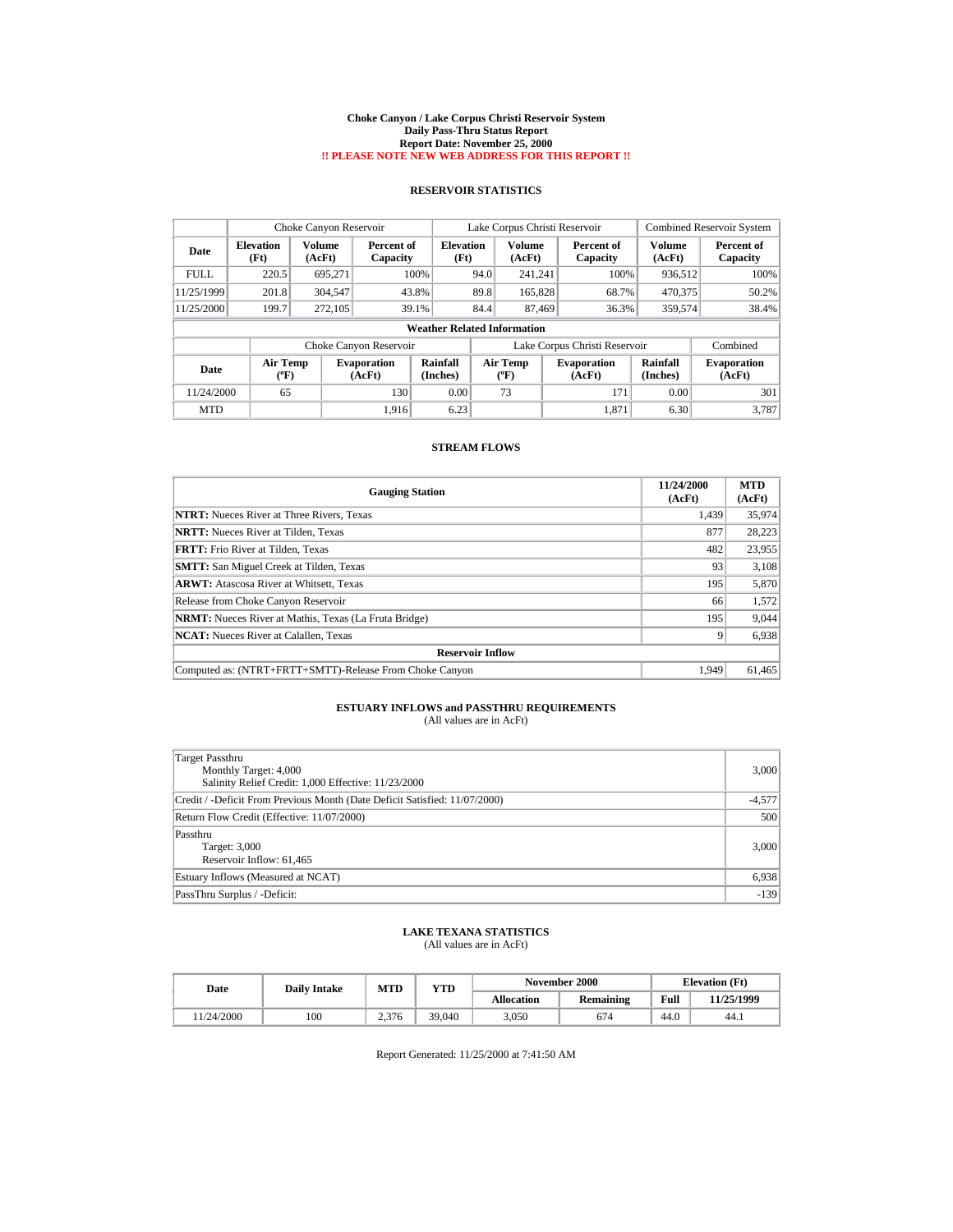#### **Choke Canyon / Lake Corpus Christi Reservoir System Daily Pass-Thru Status Report Report Date: November 26, 2000 !! PLEASE NOTE NEW WEB ADDRESS FOR THIS REPORT !!**

## **RESERVOIR STATISTICS**

|             | Choke Canyon Reservoir             |                  |                              |                          | Lake Corpus Christi Reservoir |                                       |  |                               |                         | <b>Combined Reservoir System</b> |  |
|-------------|------------------------------------|------------------|------------------------------|--------------------------|-------------------------------|---------------------------------------|--|-------------------------------|-------------------------|----------------------------------|--|
| Date        | <b>Elevation</b><br>(Ft)           | Volume<br>(AcFt) | Percent of<br>Capacity       | <b>Elevation</b><br>(Ft) |                               | <b>Volume</b><br>(AcFt)               |  | Percent of<br>Capacity        | <b>Volume</b><br>(AcFt) | Percent of<br>Capacity           |  |
| <b>FULL</b> | 220.5                              | 695.271          |                              | 100%                     | 94.0                          | 241.241                               |  | 100%                          | 936,512                 | 100%                             |  |
| 11/26/1999  | 201.7                              | 304,068          | 43.7%                        |                          | 89.7                          | 164.334                               |  | 68.1%                         | 468,402                 | 50.0%                            |  |
| 11/26/2000  | 199.7                              | 272,403          | 39.2%                        |                          | 84.6                          | 89.246                                |  | 37.0%                         | 361,649                 | 38.6%                            |  |
|             | <b>Weather Related Information</b> |                  |                              |                          |                               |                                       |  |                               |                         |                                  |  |
|             |                                    |                  | Choke Canyon Reservoir       |                          |                               |                                       |  | Lake Corpus Christi Reservoir |                         | Combined                         |  |
| Date        | <b>Air Temp</b><br>(°F)            |                  | <b>Evaporation</b><br>(AcFt) | Rainfall<br>(Inches)     |                               | <b>Air Temp</b><br>$({}^o\mathrm{F})$ |  | <b>Evaporation</b><br>(AcFt)  | Rainfall<br>(Inches)    | <b>Evaporation</b><br>(AcFt)     |  |
| 11/25/2000  | 67                                 |                  | 87                           | 0.00                     |                               | 70                                    |  | 77                            | 0.00                    | 164                              |  |
| <b>MTD</b>  |                                    |                  | 2.003                        | 6.23                     |                               |                                       |  | 1,948                         | 6.30                    | 3,951                            |  |

### **STREAM FLOWS**

| <b>Gauging Station</b>                                       | 11/25/2000<br>(AcFt) | <b>MTD</b><br>(AcFt) |
|--------------------------------------------------------------|----------------------|----------------------|
| <b>NTRT:</b> Nueces River at Three Rivers, Texas             | 1.606                | 37,580               |
| <b>NRTT:</b> Nueces River at Tilden, Texas                   | 808                  | 29,031               |
| <b>FRTT:</b> Frio River at Tilden, Texas                     | 405                  | 24,360               |
| <b>SMTT:</b> San Miguel Creek at Tilden, Texas               | 328                  | 3,435                |
| <b>ARWT:</b> Atascosa River at Whitsett, Texas               | 1,294                | 7,164                |
| Release from Choke Canyon Reservoir                          | 66                   | 1,638                |
| <b>NRMT:</b> Nueces River at Mathis, Texas (La Fruta Bridge) | 195                  | 9,238                |
| <b>NCAT:</b> Nueces River at Calallen, Texas                 | 13                   | 6,951                |
| <b>Reservoir Inflow</b>                                      |                      |                      |
| Computed as: (NTRT+FRTT+SMTT)-Release From Choke Canyon      | 2.273                | 63,738               |

# **ESTUARY INFLOWS and PASSTHRU REQUIREMENTS**<br>(All values are in AcFt)

| Target Passthru<br>Monthly Target: 4,000<br>Salinity Relief Credit: 1,000 Effective: 11/23/2000 | 3,000    |
|-------------------------------------------------------------------------------------------------|----------|
| Credit / -Deficit From Previous Month (Date Deficit Satisfied: 11/07/2000)                      | $-4,577$ |
| Return Flow Credit (Effective: 11/07/2000)                                                      | 500      |
| Passthru<br>Target: 3,000<br>Reservoir Inflow: 63,738                                           | 3,000    |
| Estuary Inflows (Measured at NCAT)                                                              | 6,951    |
| PassThru Surplus / -Deficit:                                                                    | $-126$   |

### **LAKE TEXANA STATISTICS** (All values are in AcFt)

| Date      | <b>Daily Intake</b> | MTD   | VTD    |            | November 2000 | <b>Elevation</b> (Ft) |            |
|-----------|---------------------|-------|--------|------------|---------------|-----------------------|------------|
|           |                     |       |        | Allocation | Remaining     | Full                  | 11/26/1999 |
| 1/25/2000 | 100                 | 2.476 | 39.140 | 3.050      | 574           | 44.0                  | 44.1       |

Report Generated: 11/26/2000 at 7:36:30 AM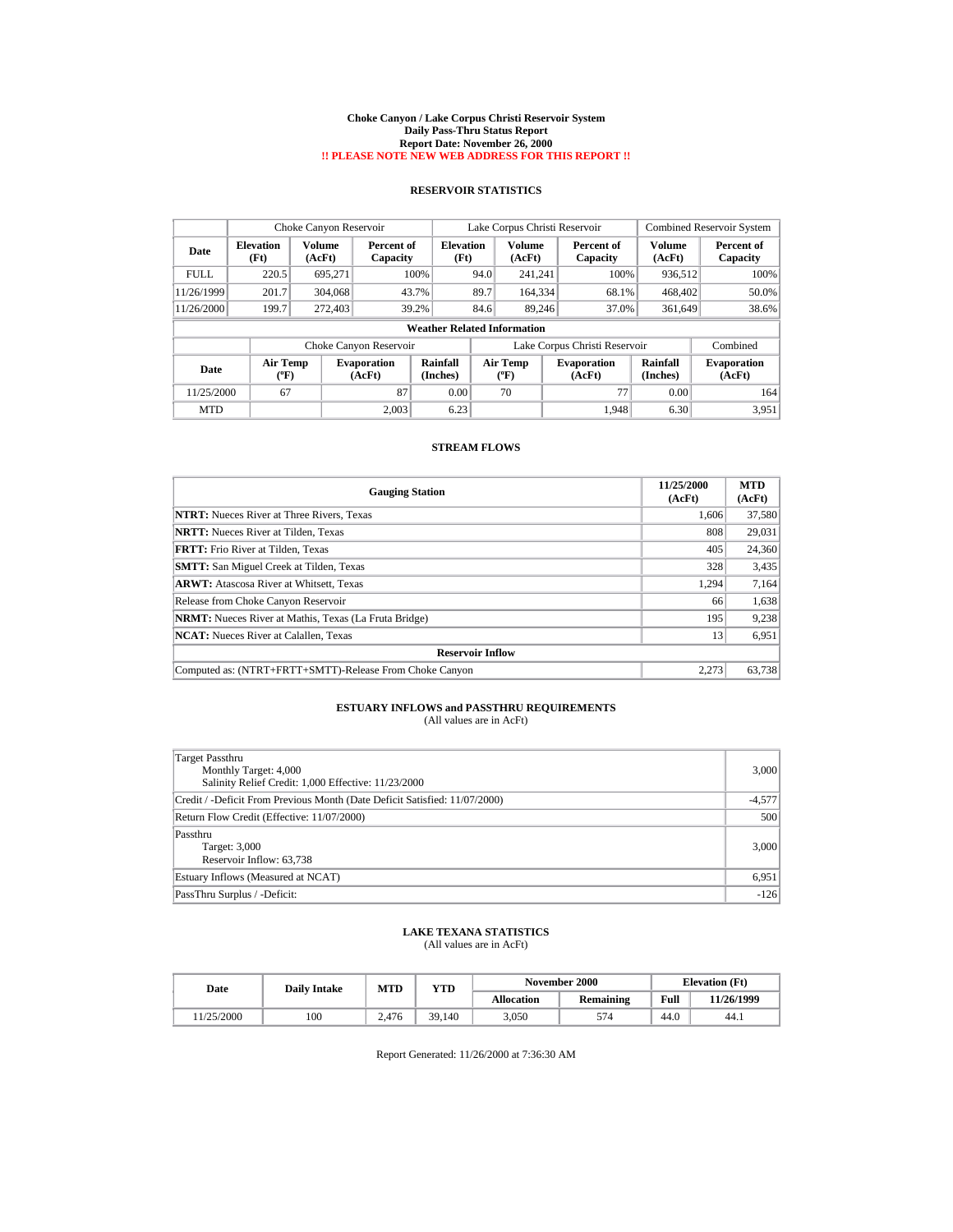#### **Choke Canyon / Lake Corpus Christi Reservoir System Daily Pass-Thru Status Report Report Date: November 27, 2000 !! PLEASE NOTE NEW WEB ADDRESS FOR THIS REPORT !!**

## **RESERVOIR STATISTICS**

|             | Choke Canyon Reservoir             |                         |                              |                          | Lake Corpus Christi Reservoir |                                       |  |                               |                         | <b>Combined Reservoir System</b> |  |
|-------------|------------------------------------|-------------------------|------------------------------|--------------------------|-------------------------------|---------------------------------------|--|-------------------------------|-------------------------|----------------------------------|--|
| Date        | <b>Elevation</b><br>(Ft)           | <b>Volume</b><br>(AcFt) | Percent of<br>Capacity       | <b>Elevation</b><br>(Ft) |                               | <b>Volume</b><br>(AcFt)               |  | Percent of<br>Capacity        | <b>Volume</b><br>(AcFt) | Percent of<br>Capacity           |  |
| <b>FULL</b> | 220.5                              | 695.271                 |                              | 100%                     | 94.0                          | 241.241                               |  | 100%                          | 936,512                 | 100%                             |  |
| 11/27/1999  | 201.7                              | 304,068                 | 43.7%                        |                          | 89.7                          | 163.837                               |  | 67.9%                         | 467.905                 | 50.0%                            |  |
| 11/27/2000  | 199.7                              | 272,851                 | 39.2%                        |                          | 84.7                          | 90.931                                |  | 37.7%                         | 363,782                 | 38.8%                            |  |
|             | <b>Weather Related Information</b> |                         |                              |                          |                               |                                       |  |                               |                         |                                  |  |
|             |                                    |                         | Choke Canyon Reservoir       |                          |                               |                                       |  | Lake Corpus Christi Reservoir |                         | Combined                         |  |
| Date        | <b>Air Temp</b><br>(°F)            |                         | <b>Evaporation</b><br>(AcFt) | Rainfall<br>(Inches)     |                               | <b>Air Temp</b><br>$({}^o\mathrm{F})$ |  | <b>Evaporation</b><br>(AcFt)  | Rainfall<br>(Inches)    | <b>Evaporation</b><br>(AcFt)     |  |
| 11/26/2000  | 71                                 |                         | 87                           | 0.00                     |                               | 75                                    |  | 64                            | 0.00                    | 151                              |  |
| <b>MTD</b>  |                                    |                         | 2.090                        | 6.23                     |                               |                                       |  | 2.012                         | 6.30                    | 4,102                            |  |

### **STREAM FLOWS**

| <b>Gauging Station</b>                                       | 11/26/2000<br>(AcFt) | <b>MTD</b><br>(AcFt) |  |  |  |  |  |
|--------------------------------------------------------------|----------------------|----------------------|--|--|--|--|--|
| <b>NTRT:</b> Nueces River at Three Rivers, Texas             | 2.303                | 39,883               |  |  |  |  |  |
| <b>NRTT:</b> Nueces River at Tilden, Texas                   | 790                  | 29,821               |  |  |  |  |  |
| <b>FRTT:</b> Frio River at Tilden, Texas                     | 324                  | 24,683               |  |  |  |  |  |
| <b>SMTT:</b> San Miguel Creek at Tilden, Texas               | 429                  | 3,864                |  |  |  |  |  |
| <b>ARWT:</b> Atascosa River at Whitsett, Texas               | 727                  | 7,891                |  |  |  |  |  |
| Release from Choke Canyon Reservoir                          | 66                   | 1,703                |  |  |  |  |  |
| <b>NRMT:</b> Nueces River at Mathis, Texas (La Fruta Bridge) | 195                  | 9,433                |  |  |  |  |  |
| <b>NCAT:</b> Nueces River at Calallen, Texas                 | 34                   | 6,984                |  |  |  |  |  |
| <b>Reservoir Inflow</b>                                      |                      |                      |  |  |  |  |  |
| Computed as: (NTRT+FRTT+SMTT)-Release From Choke Canyon      | 2.989                | 66,727               |  |  |  |  |  |

# **ESTUARY INFLOWS and PASSTHRU REQUIREMENTS**<br>(All values are in AcFt)

| Target Passthru<br>Monthly Target: 4,000<br>Salinity Relief Credit: 1,000 Effective: 11/23/2000 | 3,000    |
|-------------------------------------------------------------------------------------------------|----------|
| Credit / -Deficit From Previous Month (Date Deficit Satisfied: 11/07/2000)                      | $-4,577$ |
| Return Flow Credit (Effective: 11/07/2000)                                                      | 500      |
| Passthru<br>Target: 3,000<br>Reservoir Inflow: 66,727                                           | 3,000    |
| Estuary Inflows (Measured at NCAT)                                                              | 6,984    |
| PassThru Surplus / -Deficit:                                                                    | $-93$    |

### **LAKE TEXANA STATISTICS** (All values are in AcFt)

| Date      | <b>Daily Intake</b> | MTD   | YTD    |                   | November 2000    |      | <b>Elevation</b> (Ft) |
|-----------|---------------------|-------|--------|-------------------|------------------|------|-----------------------|
|           |                     |       |        | <b>Allocation</b> | <b>Remaining</b> | Full | 11/27/2000            |
| 1/26/2000 | 100                 | 2.576 | 39.240 | 3.050             | 474              | 44.0 | 44.1                  |

Report Generated: 11/27/2000 at 7:43:34 AM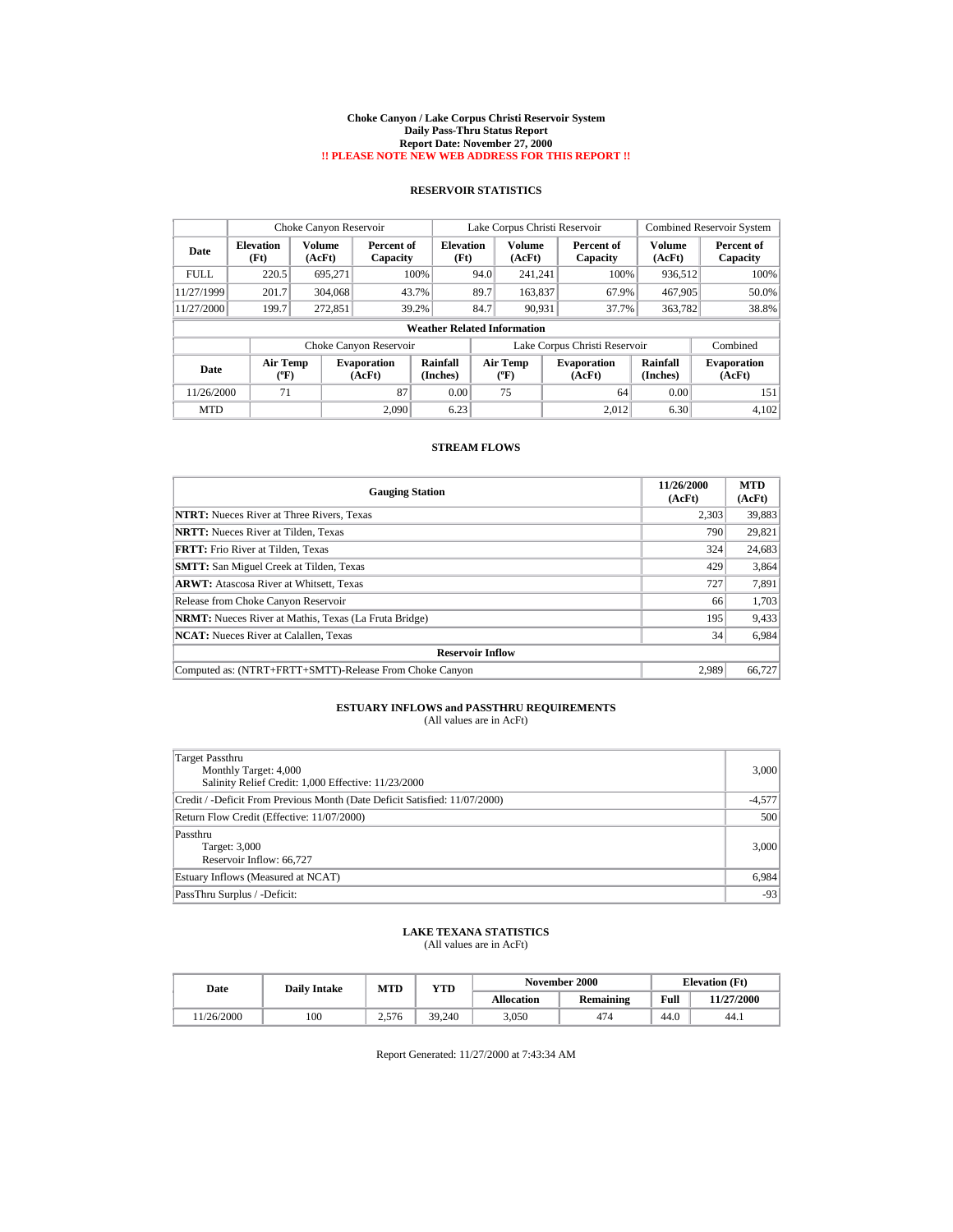#### **Choke Canyon / Lake Corpus Christi Reservoir System Daily Pass-Thru Status Report Report Date: November 28, 2000 !! PLEASE NOTE NEW WEB ADDRESS FOR THIS REPORT !!**

## **RESERVOIR STATISTICS**

|             | Choke Canyon Reservoir             |                         |                              |                      | Lake Corpus Christi Reservoir |                                |  |                               |                      | <b>Combined Reservoir System</b> |  |  |
|-------------|------------------------------------|-------------------------|------------------------------|----------------------|-------------------------------|--------------------------------|--|-------------------------------|----------------------|----------------------------------|--|--|
| Date        | <b>Elevation</b><br>(Ft)           | <b>Volume</b><br>(AcFt) | Percent of<br>Capacity       | Elevation<br>(Ft)    |                               | Volume<br>(AcFt)               |  | Percent of<br>Capacity        | Volume<br>(AcFt)     | Percent of<br>Capacity           |  |  |
| <b>FULL</b> | 220.5                              | 695.271                 |                              | 100%                 | 94.0                          | 241.241                        |  | 100%                          | 936,512              | 100%                             |  |  |
| 11/28/1999  | 201.7                              | 303,749                 |                              | 43.7%                | 89.7                          | 163,837                        |  | 67.9%                         | 467.586              | 49.9%                            |  |  |
| 11/28/2000  | 199.8                              | 273,449                 |                              | 39.3%                | 84.8                          | 92.272                         |  | 38.2%                         | 365,721              | 39.1%                            |  |  |
|             | <b>Weather Related Information</b> |                         |                              |                      |                               |                                |  |                               |                      |                                  |  |  |
|             |                                    |                         | Choke Canyon Reservoir       |                      |                               |                                |  | Lake Corpus Christi Reservoir |                      | Combined                         |  |  |
| Date        | <b>Air Temp</b><br>(°F)            |                         | <b>Evaporation</b><br>(AcFt) | Rainfall<br>(Inches) |                               | Air Temp<br>$({}^o\mathrm{F})$ |  | <b>Evaporation</b><br>(AcFt)  | Rainfall<br>(Inches) | <b>Evaporation</b><br>(AcFt)     |  |  |
| 11/27/2000  | 75                                 |                         | 78                           | 0.00                 |                               | 79                             |  | 71                            | 0.00                 | 149                              |  |  |
| <b>MTD</b>  |                                    |                         | 2.168                        | 6.23                 |                               |                                |  | 2.083                         | 6.30                 | 4,251                            |  |  |

### **STREAM FLOWS**

| <b>Gauging Station</b>                                       | 11/27/2000<br>(AcFt) | <b>MTD</b><br>(AcFt) |
|--------------------------------------------------------------|----------------------|----------------------|
| <b>NTRT:</b> Nueces River at Three Rivers, Texas             | 1.391                | 41,274               |
| <b>NRTT:</b> Nueces River at Tilden. Texas                   | 776                  | 30,597               |
| <b>FRTT:</b> Frio River at Tilden, Texas                     | 276                  | 24,959               |
| <b>SMTT:</b> San Miguel Creek at Tilden, Texas               | 349                  | 4,213                |
| <b>ARWT:</b> Atascosa River at Whitsett, Texas               | 278                  | 8,168                |
| Release from Choke Canyon Reservoir                          | 66                   | 1,769                |
| <b>NRMT:</b> Nueces River at Mathis, Texas (La Fruta Bridge) | 199                  | 9,631                |
| <b>NCAT:</b> Nueces River at Calallen, Texas                 | 50                   | 7,034                |
| <b>Reservoir Inflow</b>                                      |                      |                      |
| Computed as: (NTRT+FRTT+SMTT)-Release From Choke Canyon      | 1.951                | 68,678               |

# **ESTUARY INFLOWS and PASSTHRU REQUIREMENTS**<br>(All values are in AcFt)

| Target Passthru<br>Monthly Target: 4,000<br>Salinity Relief Credit: 1,000 Effective: 11/23/2000 | 3,000    |
|-------------------------------------------------------------------------------------------------|----------|
| Credit / -Deficit From Previous Month (Date Deficit Satisfied: 11/07/2000)                      | $-4,577$ |
| Return Flow Credit (Effective: 11/07/2000)                                                      | 500      |
| Passthru<br>Target: 3,000<br>Reservoir Inflow: 68,678                                           | 3,000    |
| Estuary Inflows (Measured at NCAT)                                                              | 7,034    |
| PassThru Surplus / -Deficit:                                                                    | $-43$    |

# **LAKE TEXANA STATISTICS** (All values are in AcFt)

| Date      | <b>Daily Intake</b> | MTD   |        | VTD        | November 2000 |      | <b>Elevation</b> (Ft) |  |
|-----------|---------------------|-------|--------|------------|---------------|------|-----------------------|--|
|           |                     |       |        | Allocation | Remaining     | Full | 11/28/2000            |  |
| 1/27/2000 | 100                 | 2.676 | 39.340 | 3.050      | 374           | 44.0 | 44.1                  |  |

Report Generated: 11/28/2000 at 7:49:57 AM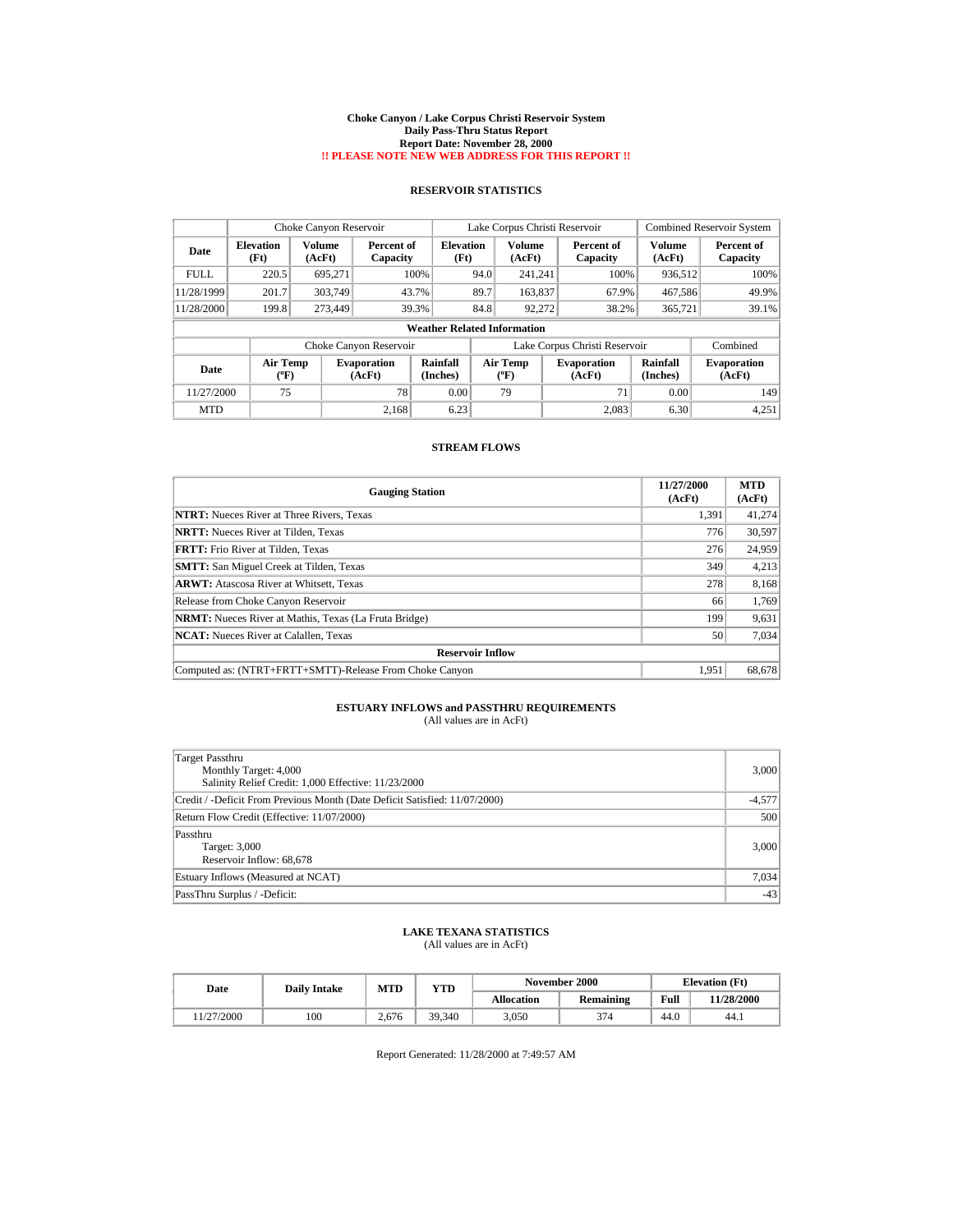#### **Choke Canyon / Lake Corpus Christi Reservoir System Daily Pass-Thru Status Report Report Date: November 29, 2000 !! PLEASE NOTE NEW WEB ADDRESS FOR THIS REPORT !!**

## **RESERVOIR STATISTICS**

|             | Choke Canyon Reservoir             |                  |                              |                      | Lake Corpus Christi Reservoir |                                |  |                               |                      | <b>Combined Reservoir System</b> |  |
|-------------|------------------------------------|------------------|------------------------------|----------------------|-------------------------------|--------------------------------|--|-------------------------------|----------------------|----------------------------------|--|
| Date        | <b>Elevation</b><br>(Ft)           | Volume<br>(AcFt) | Percent of<br>Capacity       | Elevation<br>(Ft)    |                               | Volume<br>(AcFt)               |  | Percent of<br>Capacity        | Volume<br>(AcFt)     | Percent of<br>Capacity           |  |
| <b>FULL</b> | 220.5                              | 695.271          |                              | 100%                 | 94.0                          | 241.241                        |  | 100%                          | 936.512              | 100%                             |  |
| 11/29/1999  | 201.7                              | 303,749          | 43.7%                        |                      | 89.7                          | 163,507                        |  | 67.8%                         | 467.256              | 49.9%                            |  |
| 11/29/2000  | 199.8                              | 274,048          | 39.4%                        |                      | 84.9                          | 93.134                         |  | 38.6%                         | 367.182              | 39.2%                            |  |
|             | <b>Weather Related Information</b> |                  |                              |                      |                               |                                |  |                               |                      |                                  |  |
|             |                                    |                  | Choke Canyon Reservoir       |                      |                               |                                |  | Lake Corpus Christi Reservoir |                      | Combined                         |  |
| Date        | <b>Air Temp</b><br>(°F)            |                  | <b>Evaporation</b><br>(AcFt) | Rainfall<br>(Inches) |                               | Air Temp<br>$({}^o\mathrm{F})$ |  | <b>Evaporation</b><br>(AcFt)  | Rainfall<br>(Inches) | <b>Evaporation</b><br>(AcFt)     |  |
| 11/28/2000  | 80                                 |                  | 105                          | 0.00                 |                               | 80                             |  | 50                            | 0.00                 | 155                              |  |
| <b>MTD</b>  |                                    |                  | 2.273                        | 6.23                 |                               |                                |  | 2.133                         | 6.30                 | 4,406                            |  |

### **STREAM FLOWS**

| <b>Gauging Station</b>                                       | 11/28/2000<br>(AcFt) | <b>MTD</b><br>(AcFt) |
|--------------------------------------------------------------|----------------------|----------------------|
| <b>NTRT:</b> Nueces River at Three Rivers, Texas             | 1.104                | 42,378               |
| <b>NRTT:</b> Nueces River at Tilden. Texas                   | 752                  | 31.349               |
| <b>FRTT:</b> Frio River at Tilden, Texas                     | 337                  | 25,297               |
| <b>SMTT:</b> San Miguel Creek at Tilden, Texas               | 121                  | 4,335                |
| <b>ARWT:</b> Atascosa River at Whitsett, Texas               | 137                  | 8,305                |
| Release from Choke Canyon Reservoir                          | 66                   | 1,834                |
| <b>NRMT:</b> Nueces River at Mathis, Texas (La Fruta Bridge) | 185                  | 9,816                |
| <b>NCAT:</b> Nueces River at Calallen, Texas                 | 13                   | 7,047                |
| <b>Reservoir Inflow</b>                                      |                      |                      |
| Computed as: (NTRT+FRTT+SMTT)-Release From Choke Canyon      | 1.497                | 70,175               |

# **ESTUARY INFLOWS and PASSTHRU REQUIREMENTS**<br>(All values are in AcFt)

| Target Passthru<br>Monthly Target: 4,000<br>Salinity Relief Credit: 1,000 Effective: 11/23/2000 | 3,000    |
|-------------------------------------------------------------------------------------------------|----------|
| Credit / -Deficit From Previous Month (Date Deficit Satisfied: 11/07/2000)                      | $-4,577$ |
| Return Flow Credit (Effective: 11/07/2000)                                                      | 500      |
| Passthru<br>Target: 3,000<br>Reservoir Inflow: 70,175                                           | 3,000    |
| Estuary Inflows (Measured at NCAT)                                                              | 7,047    |
| PassThru Surplus / -Deficit:                                                                    | $-301$   |

### **LAKE TEXANA STATISTICS** (All values are in AcFt)

| Date      | <b>Daily Intake</b> | MTD             | VTD    |            | November 2000       |      | <b>Elevation</b> (Ft) |
|-----------|---------------------|-----------------|--------|------------|---------------------|------|-----------------------|
|           |                     |                 |        | Allocation | Remaining           | Full | 11/29/2000            |
| 1/28/2000 | 100                 | 775<br><u>.</u> | 39.440 | 3.050      | 275<br><u>_ 1 J</u> | 44.0 | 44.2                  |

Report Generated: 11/29/2000 at 7:47:10 AM